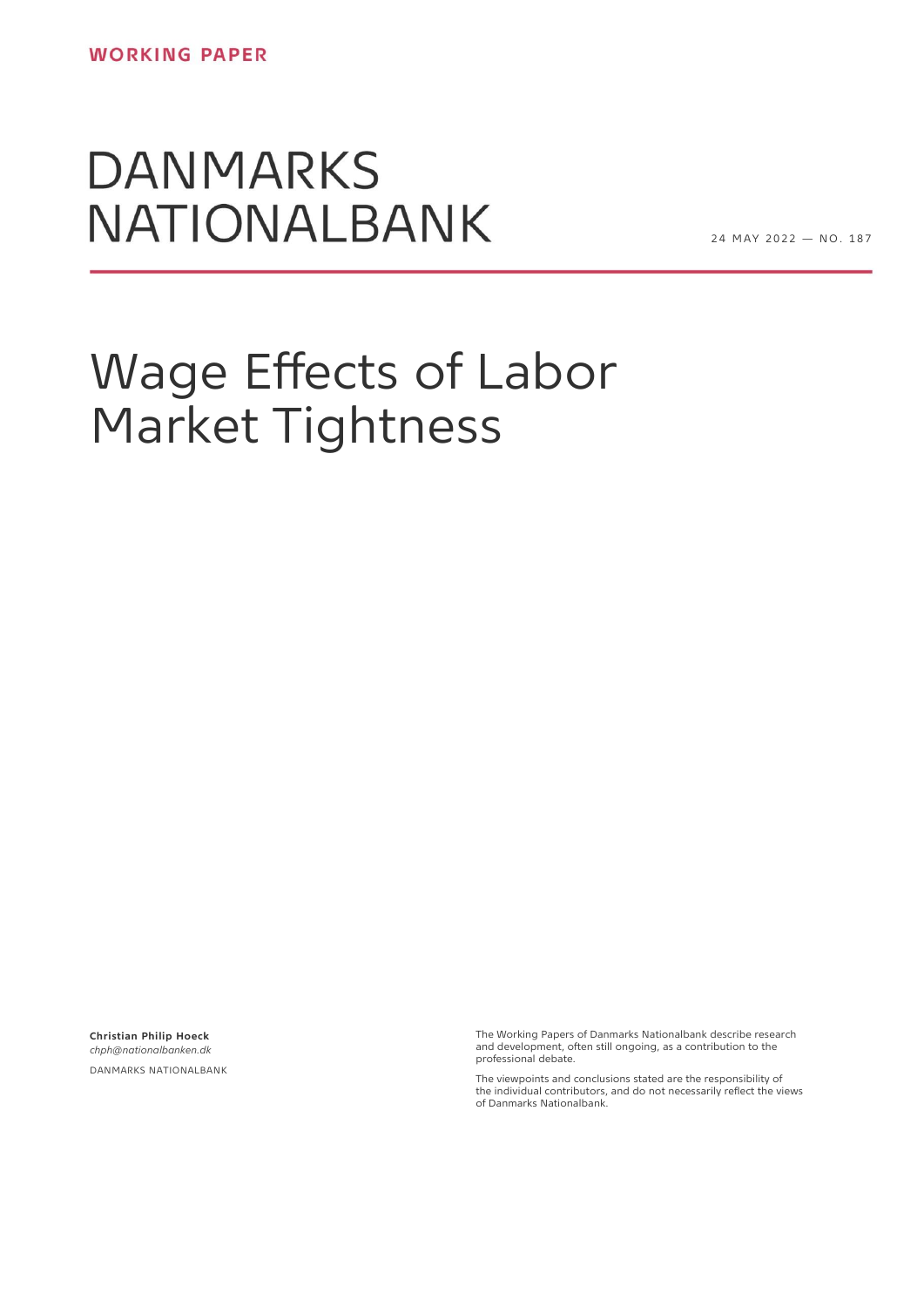### Wage Effects of Labor Market Tightness

#### **Abstract**

I provide new microeconometric estimates of the effect of labor market tightness on wages at the firm level. Using Danish data on vacancies and unemployment at the occupational level and firm data on the occupational composition of employees, I construct firm-specific measures of labor market tightness. Using this measure, I find an elasticity of wages with respect to tightness of 0.01- 0.02, which implies an increasing but relatively flat wage-setting curve. The results are in line with the qualitative implications of the canonical search-andmatching model of the labor market.

#### **Resume**

I dette papir præsenterer jeg nye mikroøkonometriske estimater af effekten af øget arbejdsmarkedspres på lønninger. Ud fra danske data for antallet af jobopslag og arbejdsløse på tværs af faggrupper og data for fordelingen af virksomheders ansatte på faggrupper konstruerer jeg virksomhedsspecifikke mål for arbejdsmarkedspres. Ved hjælp af disse mål estimerer jeg en lønelasticitet med hensyn til arbejdsmarkedspres på 0.01-0.02, hvilket indikerer, at lønkurven er stigende, men relativt flad. Resultaterne er i overensstemmelse med de kvalitative implikationer af standard søge- og matchingmodeller.

#### **Key words**

Inflation, wages and prices; economic activity and employment.

**JEL classification** E24; J31; J63

#### **Acknowledgements**

This paper contains revised content from my master's thesis, and is planned as the first chapter of my Ph.D. dissertation. I thank my advisors Daniel Le Maire and Søren Hove Ravn for their invaluable advice and support. I also thank Jesper Bagger, Antoine Bertheau, Adrien Bilal, Simone Bonin, Mike Elsby, Renato Faccini, Rasmus Lentz, Espen Moen, David Pinkus, Morten Ravn, Daphné Skandalis, David Wiczer, seminar participants at the EALE annual conference, the Dale T. Mortensen Centre conference and colleagues at Danmarks Nationalbank and DREAM for thoughtful discussions and comments. I gratefully acknowledge financial support from DREAM. The author alone is responsible for any remaining errors.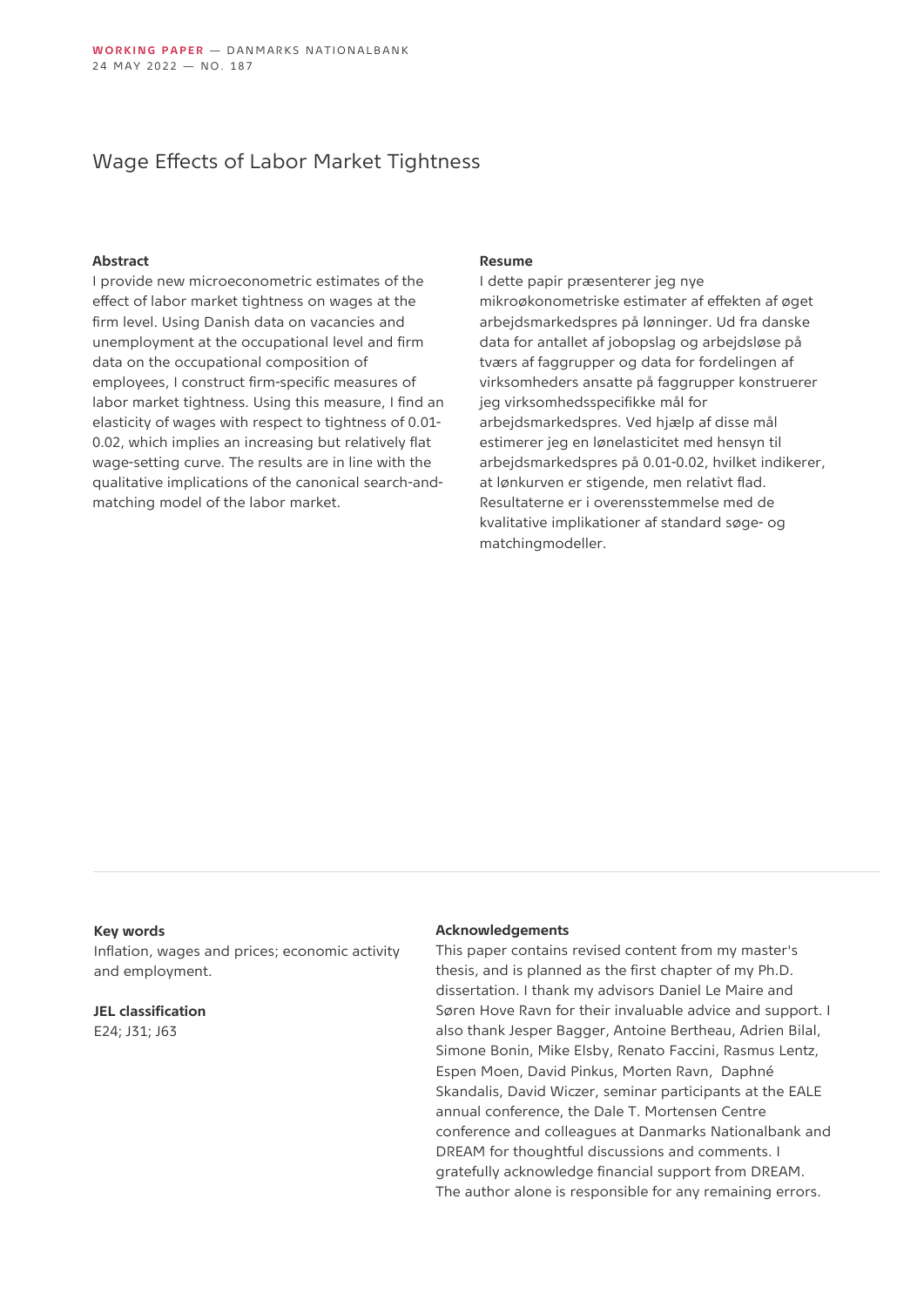# Wage Effects of Labor Market Tightness

Christian Philip Hoeck<sup>∗</sup>

University of Copenhagen / Danmarks Nationalbank

May 2022

#### **Abstract**

I provide new microeconometric estimates of the effect of labor market tightness on wages at the firm level. Using Danish data on vacancies and unemployment at the occupational level and firm data on the occupational composition of employees, I construct firm-specific measures of labor market tightness. Using this measure, I find an elasticity of wages with respect to tightness of 0.01-0.02, which implies an increasing but relatively flat wage-setting curve. The results are in line with the qualitative implications of the canonical search-and-matching model of the labor market.

<sup>∗</sup>Email: christian.hoeck@econ.ku.dk. The viewpoints and conclusions stated are the responsibility of the author, and do not necessarily reflect the views of Danmarks Nationalbank. This paper contains revised content from my master's thesis, and is planned as the first chapter of my Ph.D. dissertation. I thank my advisors Daniel Le Maire and Søren Hove Ravn for their invaluable advice and support. I also thank Jesper Bagger, Antoine Bertheau, Adrien Bilal, Simone Bonin, Mike Elsby, Renato Faccini, Rasmus Lentz, Espen Moen, David Pinkus, Morten Ravn, Daphné Skandalis, David Wiczer, seminar participants at the EALE annual conference, the Dale T. Mortensen Centre Conference and colleagues at Danmarks Nationalbank and the Danish Research Center for Economic Modelling and Analysis for thoughtful discussions and comments. I gratefully acknowledge financial support from the Danish Research Center for Economic Modelling and Analysis.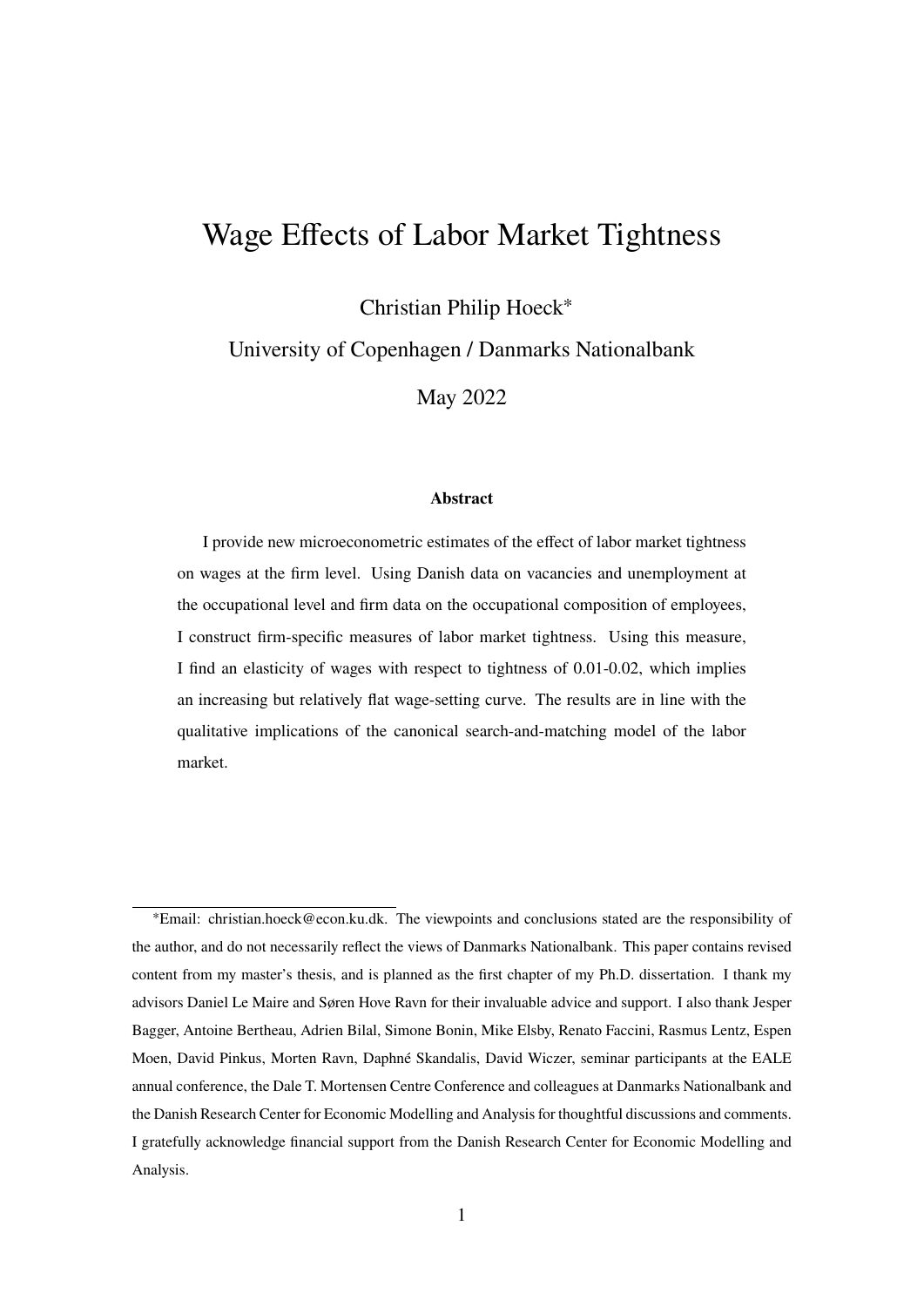# **1 Introduction**

The ratio of vacancies to job-seekers, usually referred to as the labor market tightness, plays a key role in the determination of wages in search and matching models with endogenous job-arrival rates. In the canonical search and matching model developed by Diamond, Mortensen, and Pissarides (Pissarides (2000)) (the DMP model), tightness is intimately linked with the job-finding-rate and wages. The relationship between the job-finding rate and labor market tightness is empirically well established, such as in Petrongolo and Pissarides (2001) and Hall and Schulhofer-Wohl (2018). Both find that the job-finding rate is increasing in tightness and that the relationship is well described by a constant elasticity.

The relationship between labor market tightness and wages is less studied. Work on the aggregate co-movements of wages, tightness, and productivity does exist, notably by Shimer (2005).<sup>1</sup> Additionally, Beaudry and DiNardo (1991) and Schmieder and von Wachter (2010) have investigated the similar relationship between wages and the unemployment rate. Others, such as Jäger et al. (2020), have examined the effect of the value of non-employment, the other main driver of wages through outside options in the DMP model. However, little evidence on the causal relationship between tightness and wages exists. This is possibly due a lack of disaggregated data on tightness. Aggregate wages and tightness are usually modeled as equilibrium variables, determined simultaneously by a wage-setting curve and a vacancy-creation curve. The causal effect from tightness to wages is therefore not well defined in the aggregate.

In this paper, I instead present evidence on the effect of tightness on wages at the firm-level using Danish data. To study the effect of labor market tightness on wages at the firm-level, I use that different firms hire from different occupations. I argue that the differential exposure to changes in aggregate occupational tightness must affect firm wages and not vice versa, since the individual firms take aggregate tightness in each occupation as given, i.e they do not account for their own vacancies increasing tightness. Conducting the analysis at the firm level blocks the feedback mechanism from the vacancy creation curve

<sup>1</sup>Pissarides (2009) includes a summary of the literature on aggregate co-movements.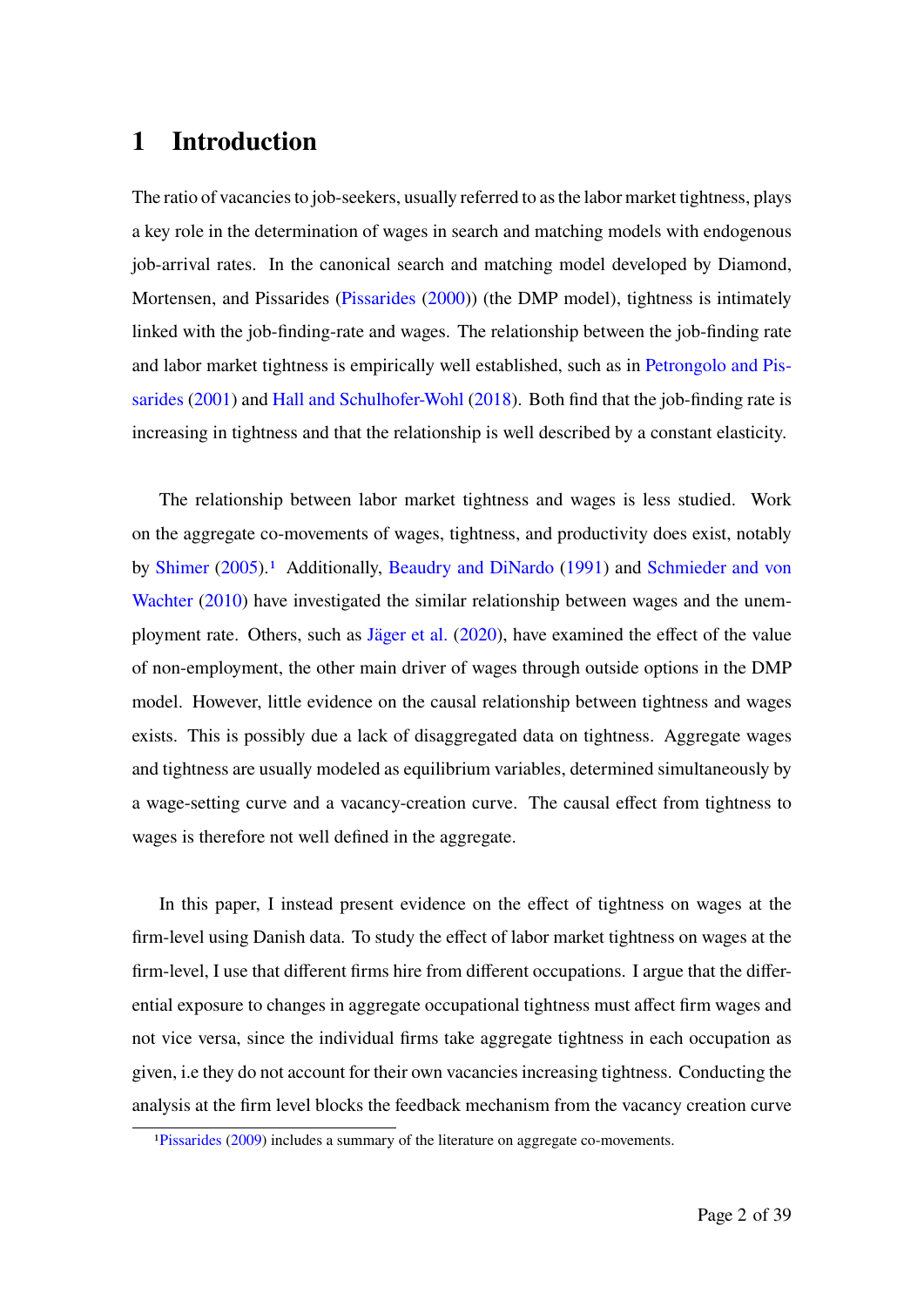in the DMP model. From the perspective of the firm, wages are determined by the job match productivity and aggregate exogenous labor market conditions through bargaining. Given the wages, the firm then decides how many vacancies to open. Firm-level data, therefore, allows me to disentangle the vacancy creation curve and the wage-setting curve, and I show that my estimates pin down the slope of the wage-setting curve in a DMP model. This, of course, relies on the assumption that firms are small compared to the labor markets they hire from. I motivate this by showing that employer concentration in each occupation is low, and by using robustness checks where firms that are large employers in an occupation are excluded.

Another key assumption underlying the analysis is that the relevant labor market for each firm can be characterized by the occupational composition of its employees. This implies that the submarkets firms hire from are distributed across occupations and not industries. Simply put, a bank and a manufacturer will hire their accountants from the same pool of candidates. This assumption is in line with evidence from Kambourov and Manovskii (2009), who show that the return to occupation tenure is substantially higher than the return to industry tenure in the U.S. This finding is backed by Zangelidis (2008) and Lagoa and Suleman (2016), who use data from the UK and Portugal.

I obtain the estimates of the effect of tightness on wages using the assumption above and a shift-share design as in Adão et al. (2019). Specifically, I use a weighted average of changes in occupation-level tightness to measure the change in firm-specific tightness, where the weights are given by the occupational composition of workers at the individual firm. This measure captures the idea that different firms hire employees from different submarkets of the labor market and provides firm-level variation in labor market tightness.<sup>2</sup> The availability of firm-level variation in tightness is key to disentangling the effects from the wage-setting and vacancy creation curves.

<sup>&</sup>lt;sup>2</sup>The idea of using vacancy data to calculate occupation-specific tightness measures is similar to Turrell et al. (2021), who study the productivity effects of aggregate mismatch, measured as differences in tightness across occupations and regions.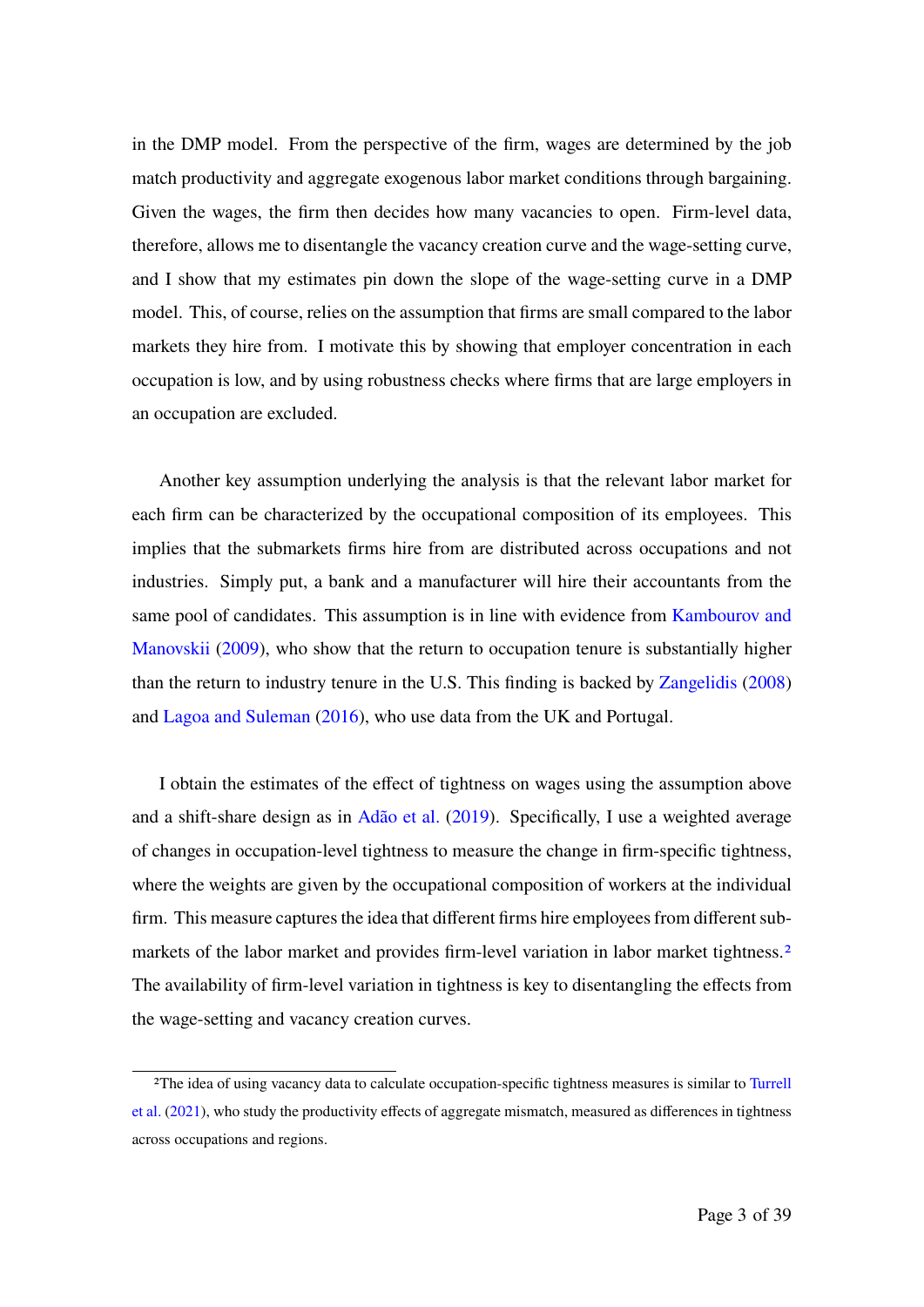Wage rigidity might cause the effect of tightness on wages to materialize over time, as found theoretically in Hall (2005) and Pissarides (2009). I, therefore, estimate the effect of tightness on wages over different horizons. This is done using specifications that examine 1-year-differences and 5-year-differences in wages and tightness. I find wage elasticities with respect to tightness ranging from around 0.010 in the 1-year-difference specification to 0.017 in the 5-year difference specification. The positive estimates are in line with the qualitative implications of the DMP model. Furthermore, the estimates are relatively small and imply a relatively flat wage-setting curve. I also estimate specifications where I allow for on-the-job search and occupational mobility when calculating the firm-specific tightness measures. These specifications result in similar estimates, with a slightly higher elasticity of around 0.02 in the 5-year difference specifications.

Using the reduced-form estimates obtained and the cross-sectional implications of the DMP model, I am also able to recover values for key model parameters. These differ substantially from the values used in the calibration in Shimer (2005). They imply that the slope of the wage-setting curve is much lower, and close to the calibration in Hagedorn and Manovskii (2008).

The estimates in this paper also have implications for larger macroeconomic models where the labor market is modelled as a DMP-type framework. Ravn and Sterk (2021) argue that the volatility of business cycles in these models depends on whether the earnings risk is countercyclical. Intuitively, tightness affects earnings risk through two effects with opposite direction. It affects it positively through the job finding rate since a fall in tightness makes it harder to find a job, but it affects it negatively through wages, since the fall in earnings when unemployed is diminished. A relatively flat wage-setting curve makes it more likely that the increase in unemployment risk is larger than the fall in the earnings difference between employed and unemployed when tightness falls, making earnings risk countercyclical. In a back-of-the-envelope exercise, I show that this is likely the case for Denmark.

The rest of the paper is organized as follows: Section 2 contains a description of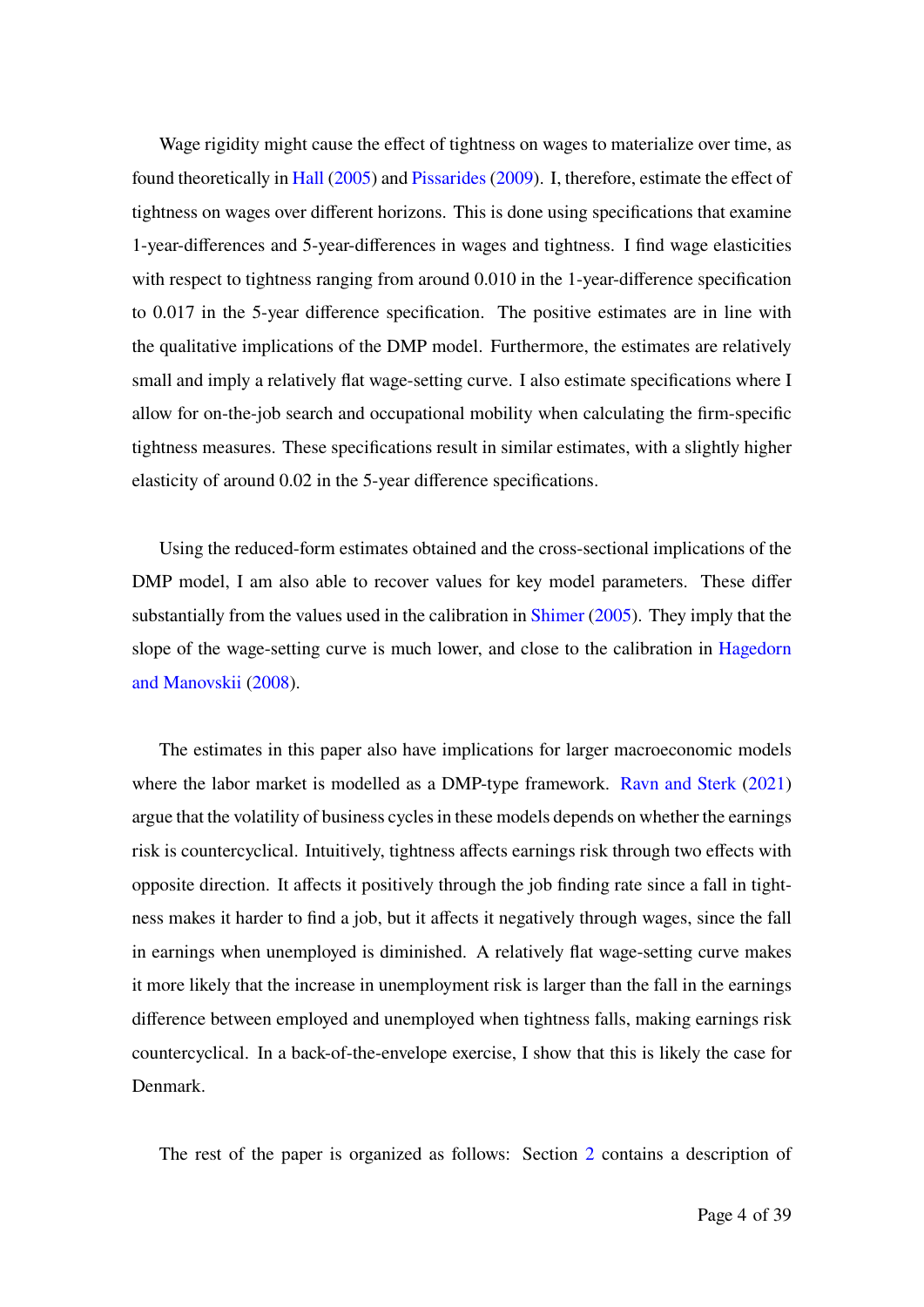a simple extension of the canonical DMP model that includes different occupations and heterogeneous firm productivity. This model is used to motivate the identification strategy. The shift-share method used for obtaining the estimates of the effect is outlined in Section 3. The vacancy data is described in Section 4 along with the additional administrative data used, and the main results and their implications are described in Section 5

# **2 Theoretical Background**

This section contains a simple extension of the canonical DMP model from Pissarides (1985, 2000), by allowing for different occupations and heterogeneous firm productivity. This model does not contain any substantial innovations compared to the canonical DMP model, but is used to highlight why conducting the empirical analysis at the firm level allows me to identify the slope of wage-setting curve.

Time is continuous. There exist a continuum of firms with measure  $K$  indexed by  $k$ and  $H$  different types of occupations indexed by  $h$ . I assume that the occupation of a worker is predetermined, i.e. occupational mobility is not present. Firms create vacancies in order to hire workers. Vacancies are specific to an occupation, but each firm can create several vacancies for each different occupation. The market tightness for each occupation is given by  $\theta_h = \frac{V_h}{U_h}$  $\frac{V_h}{U_h}$ , where  $V_h$  is the number of vacancies for occupation h, and  $U_h$  is the number of unemployed job seekers of occupation  $h$ . In each occupation-specific labor market, the number of matches is governed by a matching technology such that the hazard rate of filling a vacant position for occupation h is  $q(\theta_h)$ , and the hazard rate for a job seeker getting a job is  $\theta_h q(\theta_h)$ . Within each occupation-specific labor market, matching between firms and unemployed is random. Furthermore, each individual firm is small and does not take its own effect on the labor market into account.

I assume that each firm simply has a constant firm-specific productivity for each occupation,  $y_{h,k}$ , which is known prior to creating the vacancy, with the distribution across firms denoted by  $G_h(y_{h,k})$ . This implies that no complementarities between labor types are present in the firms' production function.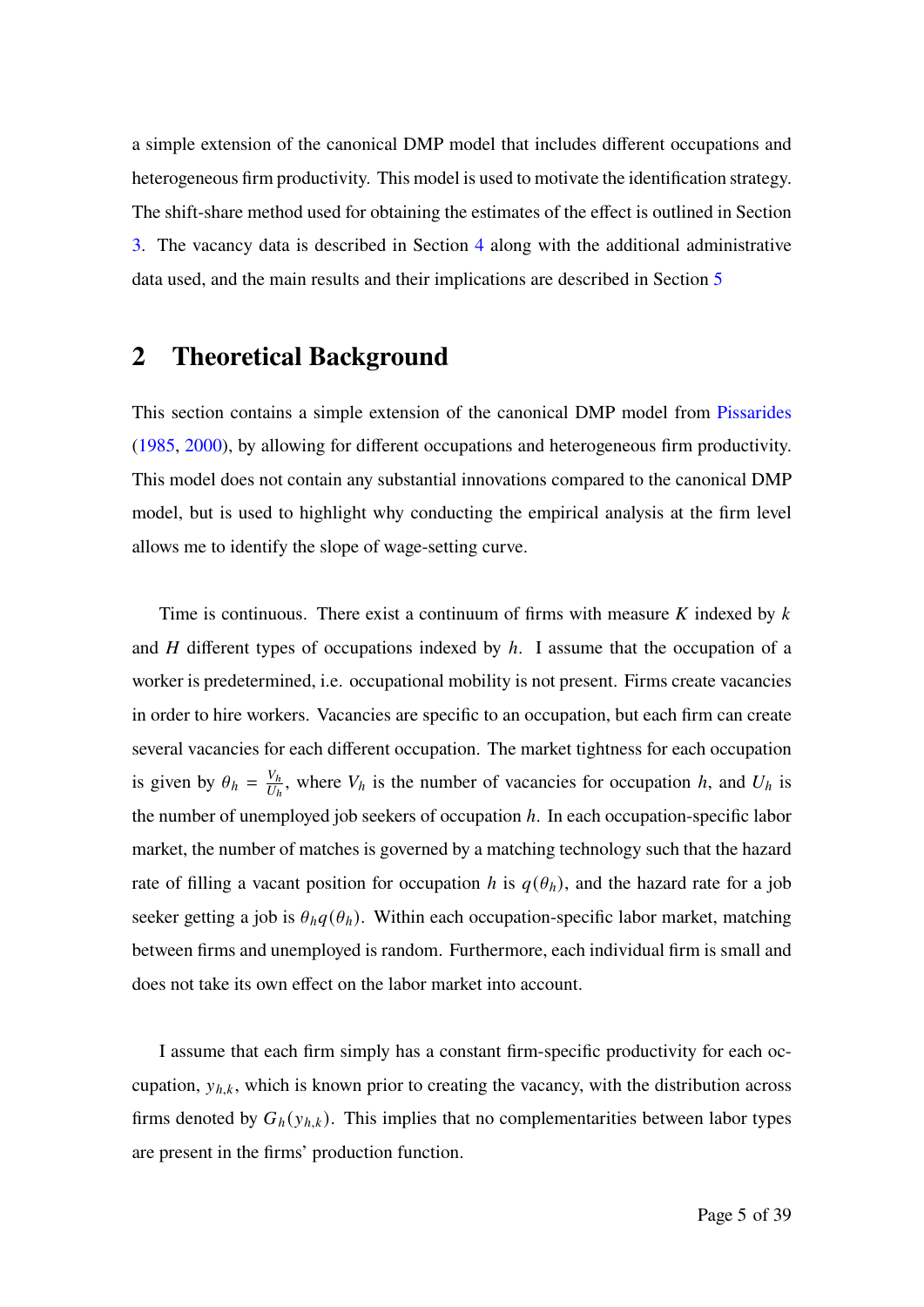I only focus on the steady-state. In steady-state, the value of a filled vacancy of occupation h for the individual firm k is denoted  $\prod_{h,k}^{e}$  and is determined by

$$
r\Pi_{h,k}^e = y_{h,k} - w_{h,k} + \delta \left( \Pi_{h,k}^v - \Pi_{h,k}^e \right)
$$
 (1)

where  $\Pi_{h,k}^{\nu}$  is the value of a vacancy,  $y_{h,k}$  is the marginal product,  $w_{h,k}$  is the corresponding wage and  $\delta$  is the job destruction rate, which for simplicity is assumed to be homogeneous. The value of a vacancy is determined by

$$
r\Pi_{h,k}^{\nu} = -c_{h,k} + q(\theta_h) \left( \Pi_{h,k}^e - \Pi_{h,k}^{\nu} \right)
$$
 (2)

where  $c_{h,k}$  is the instantaneous cost of posting a vacancy of occupation h for firm k. I assume that hiring costs are increasing in the number of vacancies posted by the firm, i.e.,  $c_{h,k} = f(V_{h,k}) > 0$ , where  $\frac{df}{dV_{h,k}} > 0$ . This ensures that the firm with the highest constant productivity is not the only firm that creates vacancies. Combining these two equations and using the free-entry condition, which states that firms will open vacancies until the expected discounted profit of a filled vacancy equals the expected vacancy costs, i.e  $\Pi_{v}^{h} = 0$ , results in the firm-specific vacancy creation curve of firm k for occupation h,

$$
\frac{y_{h,k} - w_{h,k}}{r + \delta} = \frac{c_{h,k}}{q(\theta_h)}
$$
(3)

Note that while this firm-specific vacancy-creation curve looks almost identical to the aggregate vacancy creation curve in the canonical DMP model, its implications are somewhat different. It still implies a negative partial relationship between wages and vacancies posted by the firm, as higher wages decrease the gain of filling a vacancy. Firms are atomistic and do not take their own effect on tightness into account. Instead, hiring costs,  $c_{h,k}$ , are increasing in the number of vacancies posted. The firm creates vacancies until hiring costs,  $c_{h,k}$ , have increased so much that they equal the expected gain of filling a vacancy. Note, that this difference between a firm-specific and aggregate vacancy creation curve also holds in the canonical DMP model, but due to firms being homogeneous they coincide.3

<sup>&</sup>lt;sup>3</sup>The homogeneity of firms also remove the need for increasing vacancy costs.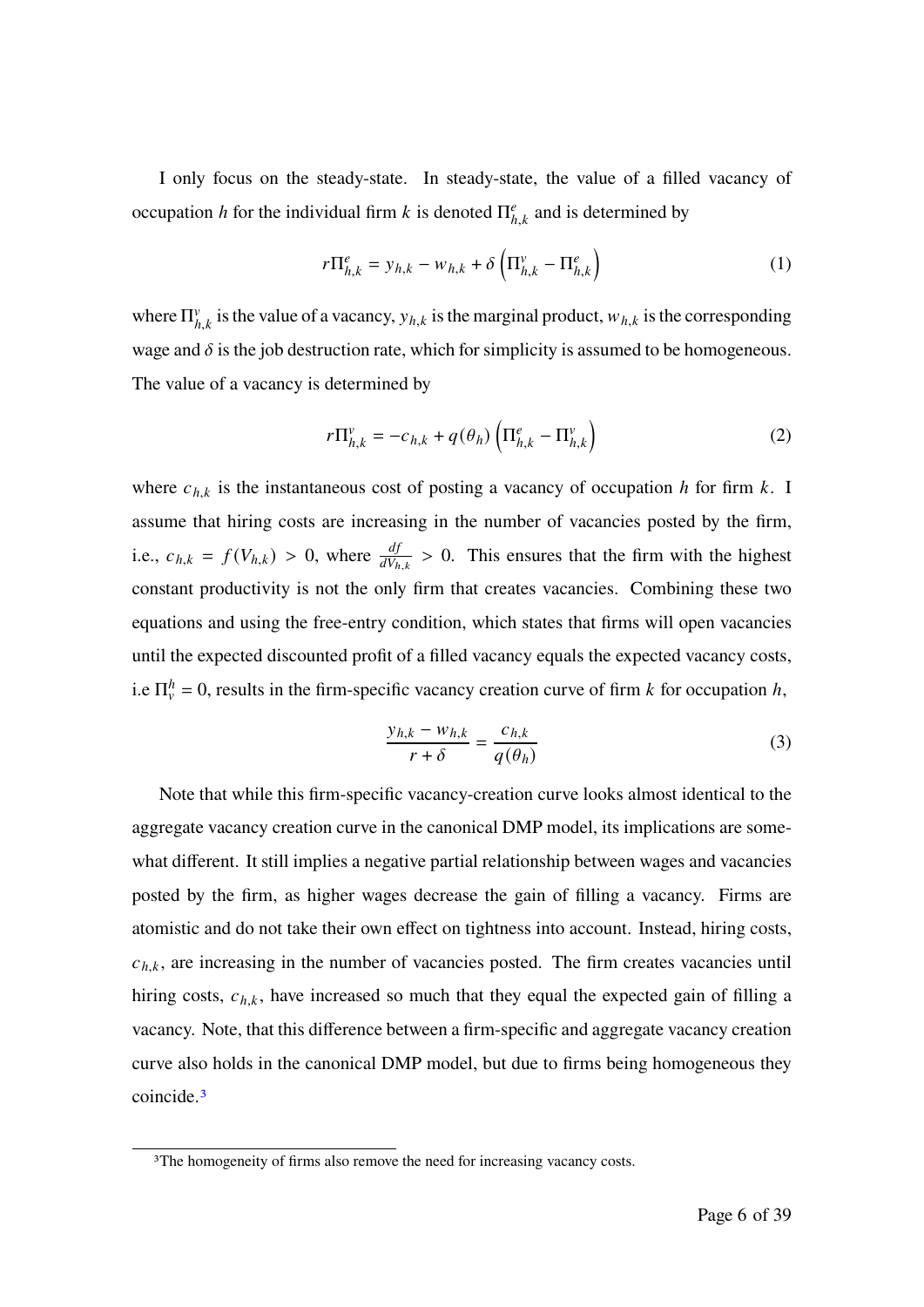The value of employment for a worker of occupation  $h, V_{h,k}^e$ , is given by

$$
rV_{h,k}^e = w_{h,k} + \delta \left( V_h^u - V_{h,k}^e \right) \tag{4}
$$

and the value of unemployment for a worker of occupation  $h, V_h^u$  $\eta_h^u$ , is given by

$$
rV_h^u = z + \theta_h q(\theta_h) \left( E_j \left( V_{h,j}^e \right) - V_h^u \right) \tag{5}
$$

where  $\zeta$  is the instantaneous utility of unemployment, which is assumed to be homogeneous across occupations. Note that  $E_j\left(V_{h,j}^e\right)$  is the expected value of employment for a worker of type  $h$ , with the expectation taken over the firm dimension, i.e.  $E_j\left(V_{h,j}^e\right) = \int \psi_h(j)V_{h,j}^e) dj$ , where  $\psi_h(j)$  is the share of the total number of vacancies for occupation  $h$  posted by firm  $i$ . The value of employment is uncertain, since unemployed do not know the productivity of their future employer. The expected value of employment is given by the value of employment at each firm  $j$  and the probability of getting a job at firm  $j$ , which is determined by the share of vacancies for occupation  $h$  posted by firm  $\dot{j}$ . This is the case because all matches will result in jobs, as no firm will post a vacancy where the resulting wage would be below the workers' reservation wage.

When a match is made, the surplus is distributed according to a generalized Nash Bargaining solution. Using this assumption and the stated equations results in the following wage equation,

$$
w_{h,k} = (1 - \beta)z + \beta y_{h,k} + \beta \theta_h q(\theta_h) E_j(\Pi_{h,i}^e)
$$
 (6)

where  $\beta$  is the relative bargaining power of workers.<sup>4</sup> Note that the expected value of a filled vacancy enters the last term, which captures the effect of the outside option on wages. Even if a firm has low productivity, it still must account for the general productivity level in its wage setting. Finally, inserting equation (2) results in the following wage equation

$$
w_{h,k} = (1 - \beta)z + \beta \left( y_{h,k} + E_j(c_{h,j})\theta_h \right) \tag{7}
$$

which is very similar to the wage-setting curve in the DMP model. This equation shows a clear connection between tightness and wages. As tightness increases, the outside option

<sup>4</sup>See Appendix A for the derivation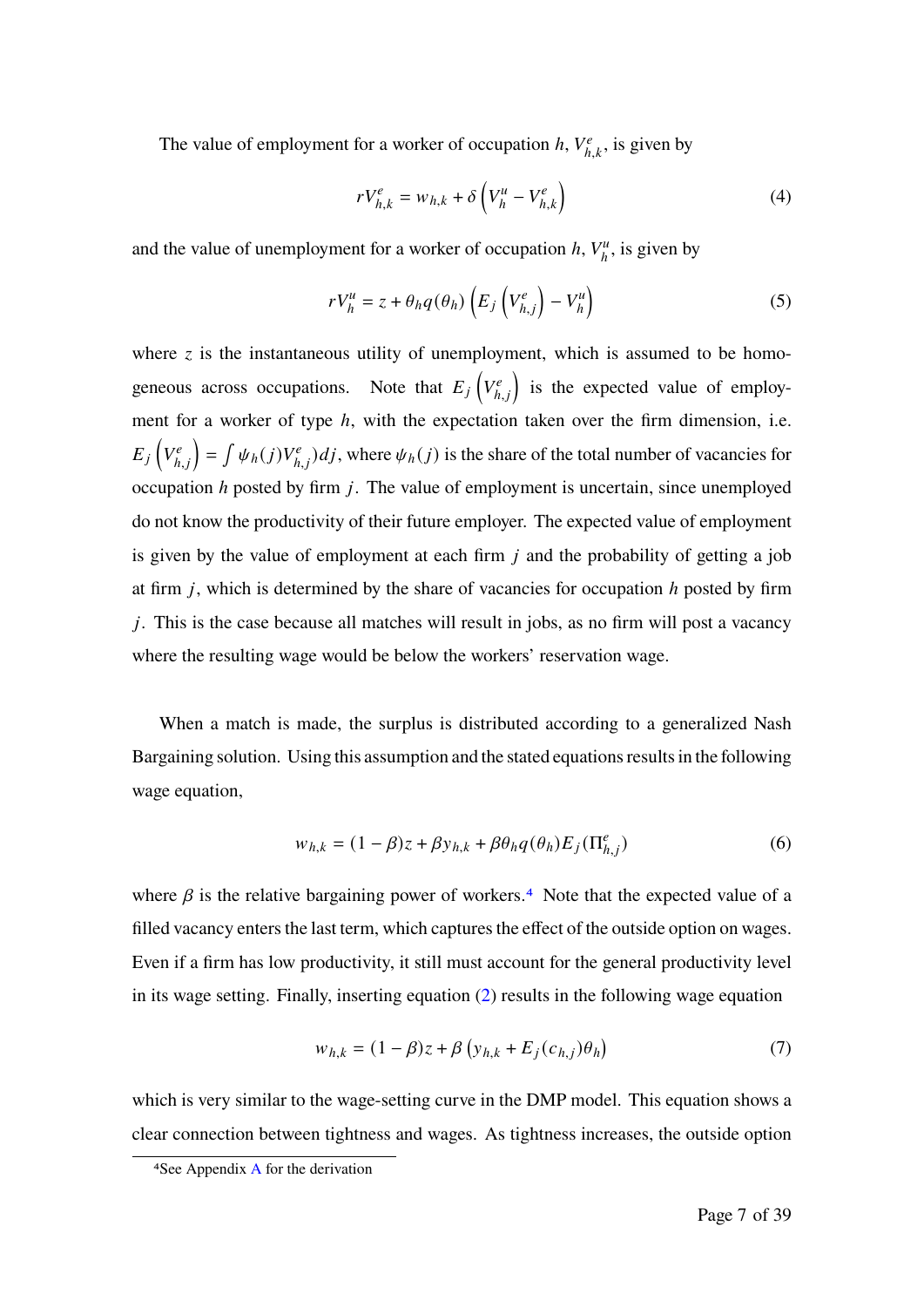of the worker increases, and she, in turn, receives a higher wage. It is important to note that none of the wage determinants in equation (7) are affected by the number of vacancies created by the individual firm, since  $E_i(c_{h,i})$  is unaffected by the individual firm's actions. In the aggregate, wages, tightness, and vacancies are equilibrium variables that are determined simultaneously. However, for the firm, tightness is an exogenous aggregate variable. Therefore, the result of the wage bargaining process only depends on exogenous variables. Focusing the analysis at the firm level disentangles the wage-setting curve and the vacancy creation curve. The wages of matches are determined by the productivity and aggregate labor market conditions through bargaining. The bargained wage then determines the number of vacancies created by the firm through the firm-specific vacancy creation curve in equation (3). It is, therefore, possible to examine the effects of tightness on wages at the firm level, even if tightness and wages are equilibrium variables in the aggregate. Furthermore, the effect examined will correspond to the slope of the wage-setting curve.

While firms do not take their individual effect on tightness into account, equilibrium tightness is still determined by the sum of individual firm behavior. Consider the weighted integral of firm-specific vacancy creation curves in equation (3),

$$
\int \psi_h(k) \frac{y_{h,k} - w_{h,k}}{r + \delta} dk = \int \psi_h(k) \frac{c_{h,k}}{q(\theta_h)} dk
$$
\n(8)

where  $\psi_h(k)$  here denotes the share of the total number of occupation h workers employed at firm  $k<sup>5</sup>$  Inserting the wage equation, (7), allows us to rewrite the above into

$$
\frac{(1 - \beta)(y_h - z)}{r + \delta + \beta \theta_h q(\theta_h)} = \frac{c_h}{q(\theta_h)}
$$
(9)

where  $y_h = \int \psi_h(k) y_{h,k} dk$  and  $c_h = \int \psi_h(k) c_{h,k} dk = E_k(c_{h,k})$  This is the equivalent to the equilibrium condition for tightness in the DMP model. Importantly, it shows that while firm-specific productivity affects wages directly, the indirect effect through tightness comes from average occupational productivity. This influences how one should control for productivity when trying to estimate the effect of tightness on wages. I elaborate this point in the description of the empirical approach in Section 3.

<sup>5</sup>Since I only characterize the steady-state this is equivalent to weighing by the share of vacancies posted by firm  $k$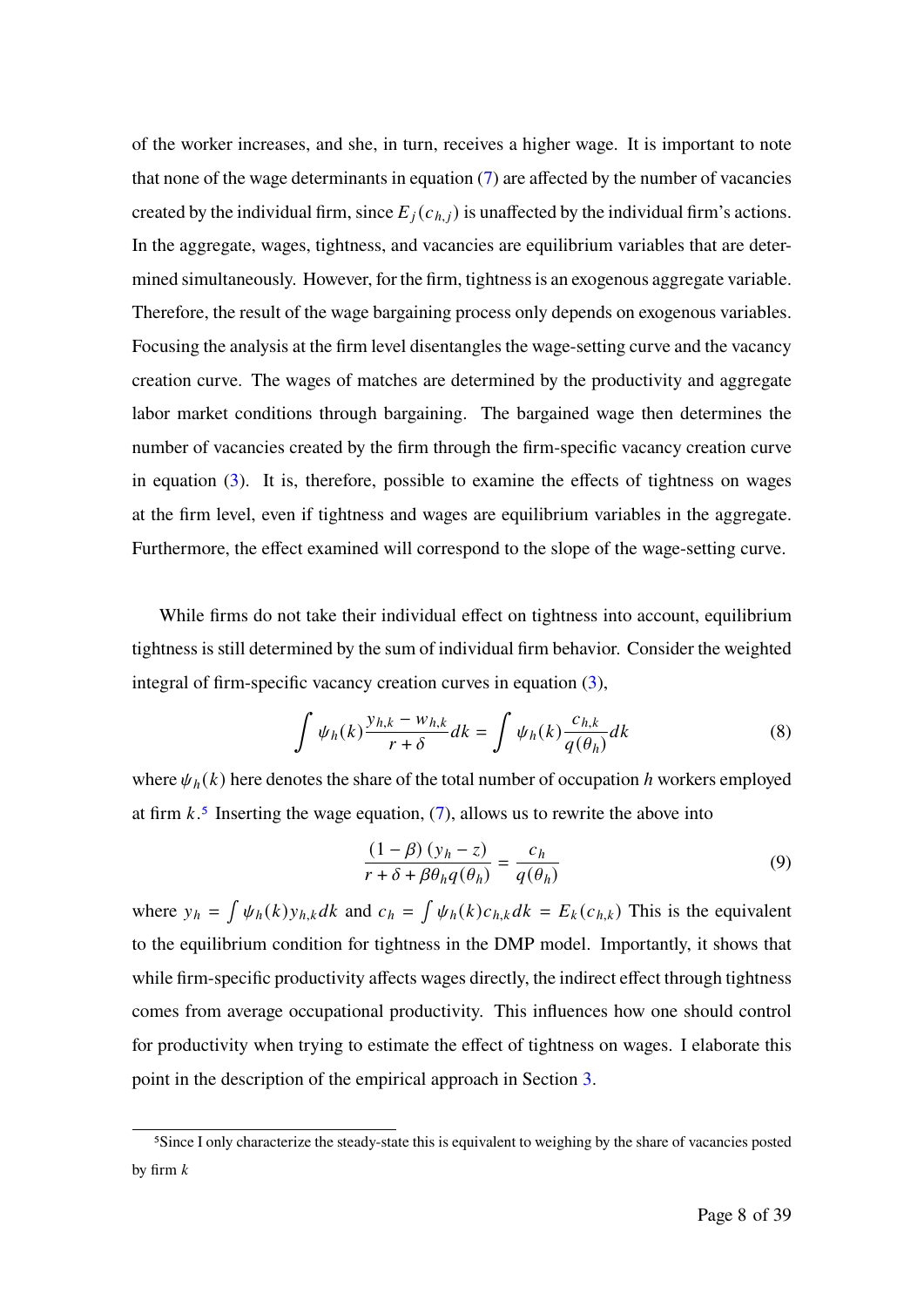For simplicity, I assume that average instantaneous cost is the same across occupations, i.e.  $E_k(c_{h,k}) = c$ . This effect therefore only generates dispersion in hiring costs within an occupation. However, differences in total hiring costs between-occupations are still present, as the hazard rate for filling a vacancy depends on occupational tightness. Using this, the wage equation,  $(7)$ , can be written as

$$
w_{h,k} = (1 - \beta)z + \beta \left( y_{h,k} + c\theta_h \right) \tag{10}
$$

The direct effect of tightness on wages at the firm level is given by  $\beta c$ , which is positive. The model therefore implies an increasing wage setting curve.

# **3 Shift-Share Design**

In this section, I describe the empirical method used to estimate the effect of tightness on wages highlighted in the previous section. Following the empirical literature on wage determinants, e.g. Mincer (1974) and Abowd et al. (1999), the empirical model is a reduced-form log-linear wage equation. This can be seen as a reduced-form log-linear approximation of equation  $(10)$  from the theoretical model. I estimate the parameter of interest using a shift-share design as described in Adão et al. (2019) and Bartik (1991). In Appendix  $E$ , I consider how to recover parameter values for the theoretical model present in Section 2 using the estimates obtained from the reduced-form model in this section.

I first specify a reduced-form model for log wages at the worker level in the following way:

$$
\ln w_{i,t} = \rho \ln \theta_{h(i,t),t} + \lambda \ln y_{k(i,t),h(i,t),t} + a \mathbf{x}_{k(i,t),t} + \epsilon_{i,t}
$$
\n(11)

Here ln  $w_{i,t}$  denotes log individual wages, ln  $\theta_{h(i,t),t}$  denotes log labor market tightness of worker *i*'s occupation *h* and ln  $y_{k(i,t),i,t}$  denotes the log productivity for worker *i* at firm  $k(i, t)$ . Finally,  $a\mathbf{x}_{k(i, t), i, t}$  includes firm and year fixed-effects as well as industry and region linear trends.

As noted in Section 2, it is important to control for productivity when estimating the effect of tightness on wages. Unfortunately, individual and occupational productivity is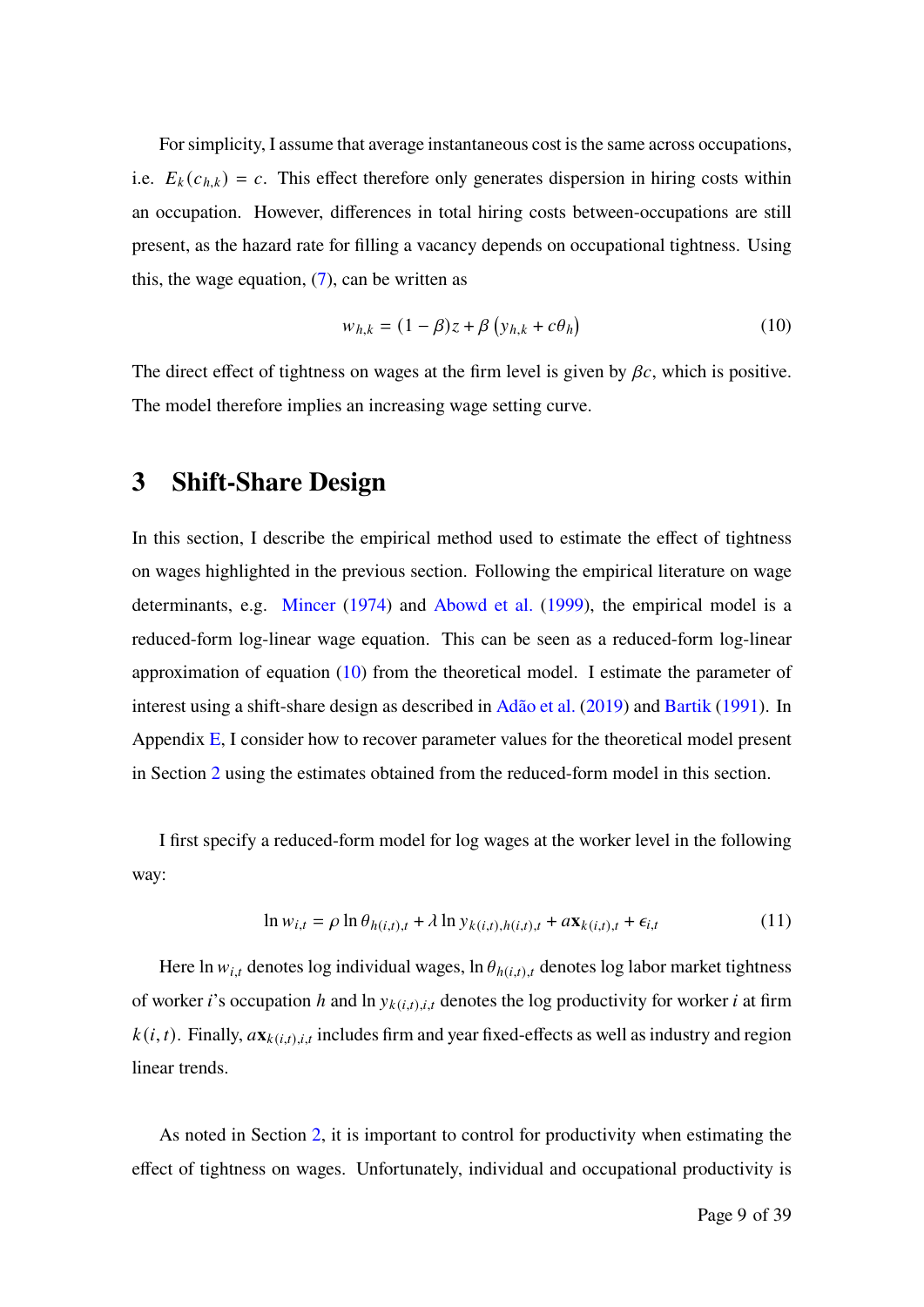not observed. I do, however, have access to data on value added per worker at the firm level, which can be used as a proxy for firm-level productivity. I, therefore, aggregate the analysis to the firm level. Additionally, I also express the model in first differences. This removes the firm fixed effects and changes the region and industry trends to fixed effects. The resulting reduced-form model at the firm level used for the analysis is then given by:

$$
\hat{w}_{k,t} = \rho \hat{\Theta}_{k,t} + \lambda \hat{y}_{k,t} + a \hat{\mathbf{x}}_{k,t} + \hat{\epsilon}_{k,t}
$$
(12)

where  $\hat{w}_{k,t}$  denotes the change in average log wages at firm k from period t to  $t + \Delta t$ , i.e.  $\hat{w}_{k,t} = \frac{1}{n_{k,t+\Delta t}} \sum_i \ln w_{i,t+\Delta t} - \frac{1}{n_{k,t}} \sum_i \ln w_{i,t}$ , where  $n_{k,t}$  denotes the number of workers in firm  $k$  at time  $t$ . Additionally,  $\hat{y}_{k,t}$  denotes the change in average log productivity and  $\hat{\Theta}_{k,t} = \sum_{h \in H} s_{h,k,t} (\ln \theta_{h,t+\Delta t} - \ln \theta_{h,t}),$  i.e. a weighted average of changes in occupational log tightness, with the weights given by the initial occupational composition at firm  $k$ ,  $s_{h,k,t}$ . The tightness measure,  $\hat{\Theta}_{k,t}$ , can be seen as a firm-specific measure of the change in labor market tightness. It captures the intuitive notion that different firms hire different types of labor, and therefore in reality hire from different labor sub-markets with varying conditions. For example, if a firm produces a good or service that requires the labor input of engineers, the corresponding occupation share,  $s_{h,k,t}$ , will be positive, and the labor market tightness for engineers will affect the firm-specific labor market tightness. This measure is a key novelty of this paper, as this allows me to disentangle the effects of the wage-setting curve from the vacancy creation curve, as discussed in Section 2. It can be constructed due to the data on vacancies collected by the Danish Agency for Labour Market and Recruitment. The data is described in detail in Section 4.

The measure of change in tightness,  $\hat{\Theta}_{k,t}$ , is similar in form to the shift-share measures described in Adão et al. (2019), and I use their framework and assumptions to establish identification and consistency. In the following I first give a very brief overview of the state of the shift-share literature. Second, I describe the assumptions needed to ensure that the constructed tightness measure captures the conditions in the labor markets that the individual firm is hiring from. Finally, I state the needed assumptions for consistency and inference when using the measure in my estimation.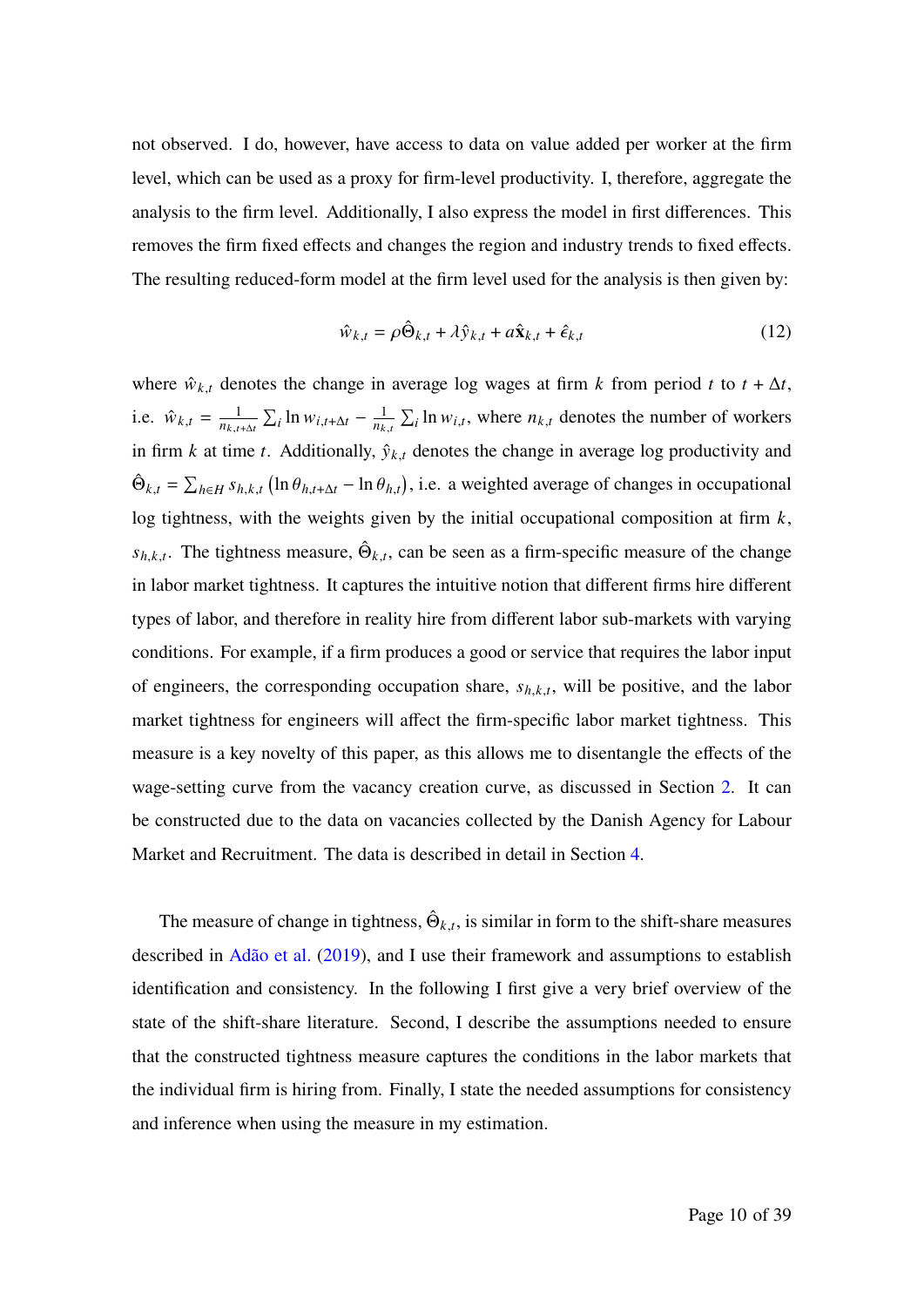Most of the literature using shift-share designs has regions as observational units, including the original implementation in Bartik (1991), while I use methodology at the firm level in this paper. Recently, two different approaches to the shift-share design have emerged. Goldsmith-Pinkham et al. (2020) establish identification through the assumption of exogenous initial shares  $s_{h,k,t}$ , while Adão et al. (2019) and Borusyak et al. (2022) rely on an assumption of exogenous shifters,  $\ln \theta_{h,t+\Delta t} - \ln \theta_{h,t}$ . Goldsmith-Pinkham et al. (2020) provide guidelines for which approach to choose. They argue that one should use the share approach if one wants to achieve identification from units having different exposure to a common shock. An example of this is Autor et al. (2013), where regions have different exposures to a Chinese import shock, due to different initial industry compositions. On the other hand, one should choose the approach with exogenous shifters if the case for identification is based on many different shocks. The latter is the case in this paper, with different occupation-specific shocks to tightness, and I, therefore, follow the approach of Adão et al. (2019).

Intuitively, two conditions need to hold in order to argue that  $\hat{\Theta}_{k,t}$  captures the changing state of the labor market that a specific firm is facing. First, the relevant pool of candidates from each occupation for the individual firm must be well proxied by the aggregate pool. There are two obvious potential objections to this assumption, geographical and sectoral. Firms located in different regions might not have access to the same pool of candidates. However, due to the small geographical size of Denmark, I assume that each occupation specific labor market covers the entire country. Additionally, the pool of candidates may vary between sectors or industries. This would, for example, be the case if an engineer who has worked in one industry has obtained markedly different skills compared to an engineer in a different industry. Kambourov and Manovskii (2009) show that the return to human capital is stable when switching to jobs of the same occupation in a new industry, but not in the case with a new occupation within the same industry in the U.S. This finding is backed by Zangelidis (2008) and Lagoa and Suleman (2016), who use data from the UK and Portugal. This supports the credibility of the assumption that firms from different industries hire from the same pool of candidates for each occupation. When these assumptions hold, all vacancies and job seekers within an occupation are potential matches.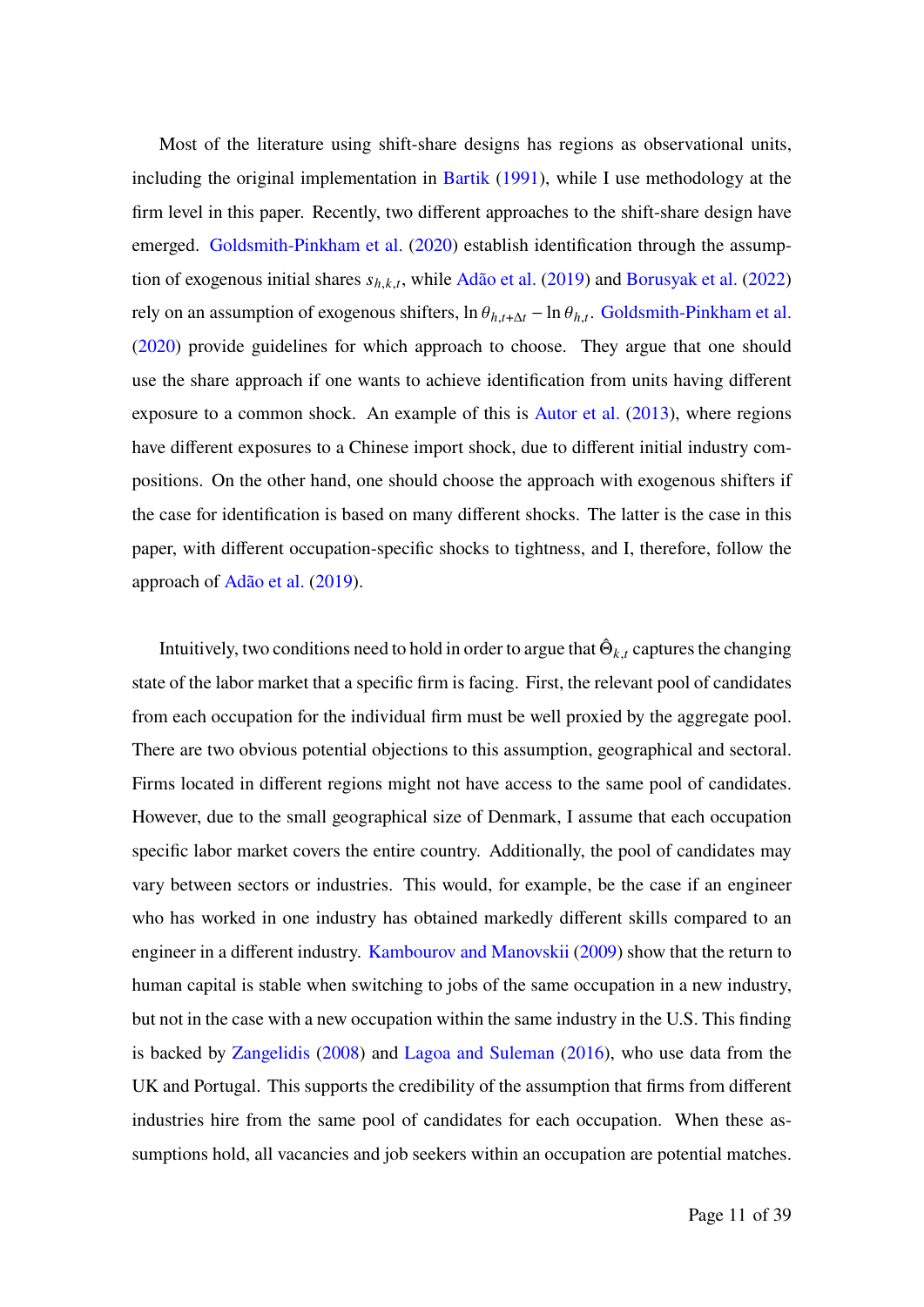All firms wishing to hire a worker from a specific occupation, therefore, face the same occupation-specific tightness.

Even if all firms hire from the same occupation-pools, the ratio of vacancies to unemployed might still not be the best measure of tightness for each occupation. A large part of the search-and-matching literature has for example focused on the presence of on-the-job search. To examine whether the results are robust to the inclusion of on-the-job searchers, I include a specification where occupation-level tightness is calculated as in Bilal et al. (2019), i.e.  $\theta_{h,t} = \frac{V_{h,t}}{S_{h,t}}$  $\frac{V_{h,t}}{S_{h,t}}$  where the number of searchers is given by  $S_{h,t} = U_{h,t} + \xi_h E_{h,t}$ , where  $E_{h,t}$  and  $\xi_h$  denotes the number of employed in occupation h and the search effort of employed relative to unemployed in occupation  $h$ . I calculate a proxy for  $\xi_h$  using the observed number of transitions from unemployment to employment and from employment to employment for each occupation.

Until now, I have also assumed that no occupational mobility is present when calculating occupational tightness. This assumption is observably false, and it can lead to mismeasurement in the number of effective job-seekers in an occupation, which in turn affects tightness. As a robustness check I try to account for occupational mobility using the observed transition probabilities. The approach is inspired by Schubert et al. (2021), where the authors calculate occupation-specific outside-option accounting for occupational mobility. My implementation is the following: Let  $\pi_{h,p,t}$  denote the probability that a worker switches from occupation  $p$  to  $h$  in time  $t$  conditional on switching to a new job, where occupation  $p$  is defined as the occupation of the last held job. I then calculate the mobility adjusted number of job-seekers in occupation  $h$  as

$$
S_{h,t}^{om} = \sum_{p} \pi_{h,p,t-1} S_{p,t}
$$
 (13)

where  $S_{p,t}$  is the number of job-seekers in occupation p calculated as described in Section 4. The mobility-adjusted number of job-seekers is then used to calculate the tightness and estimate the slope of the wage-setting curve analogously to the specification not allowing for occupational mobility. I calculate a proxy for  $\pi_{h,p,t}$  using the observed transition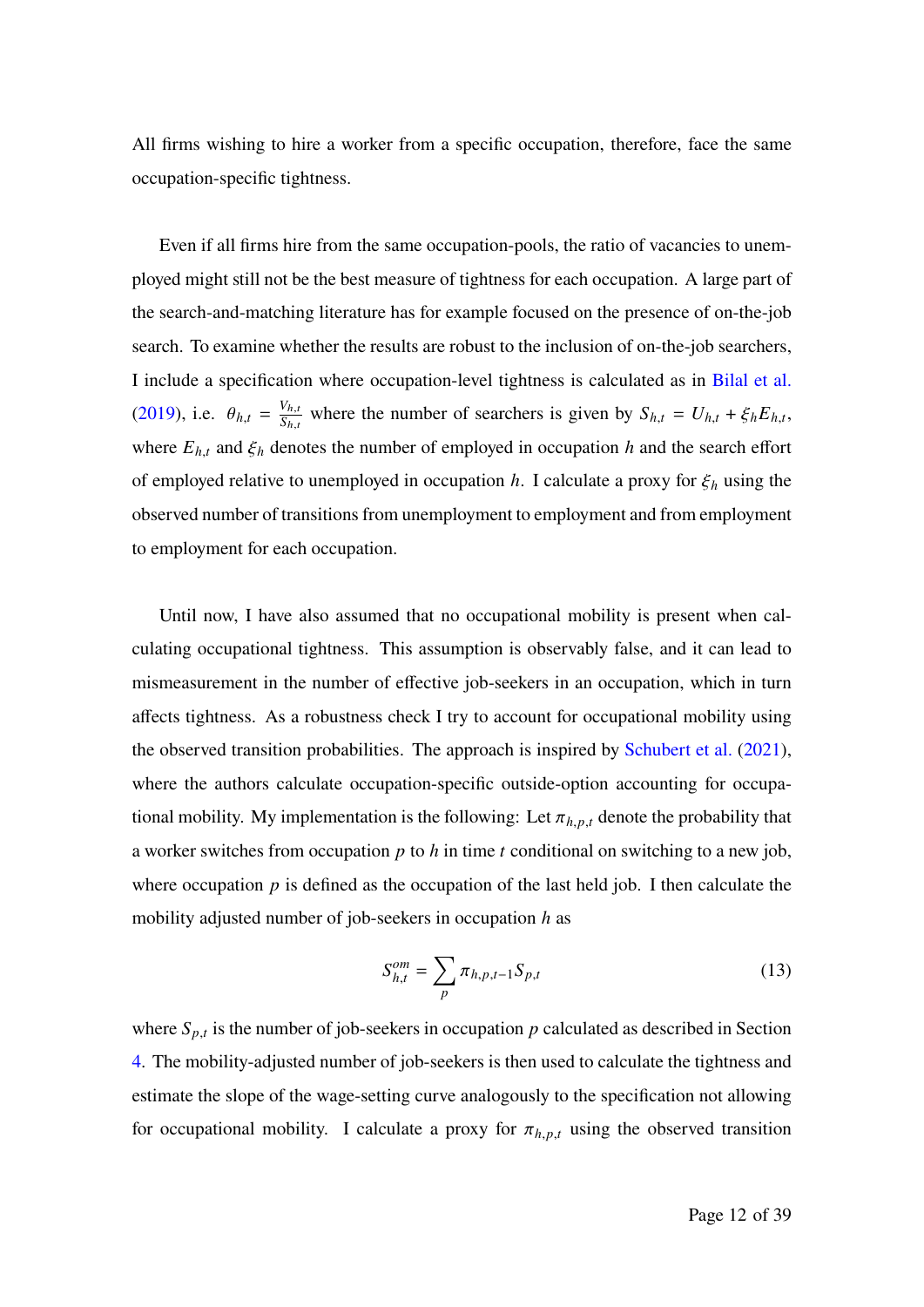probabilities each year.6

Even if the pool of candidates for each occupation is correctly specified, the initial occupation-share of employees must also represent the current needed occupational composition, to argue that the tightness measure captures the state of labor market that the individual firm is facing . This assumption can, however, be relaxed, by using the tightness measure based on initial shares as an instrument for tightness based on current shares. I do this as a robustness check in Appendix D.4 and obtain similar results to the main specification. Substitution effects from changes in tightness will also be captured by this approach. It is also possible that the occupational composition of hires better reflects the needed composition instead of the composition of all employees. As another robustness check I conduct the same analysis using hires to create the occupation shares. The results are shown in Appendix D.5, and they are very similar to the ones shown in the main analysis in Section 5.

Finally, a number of assumptions are needed for the shift-share design to provide consistent estimation of  $\rho$  using OLS, and for valid inference. The most important assumption is that the log change in occupational tightness,  $\theta_{h,t}$ , is as good as randomly assigned across occupations conditional on the controls.7 Informally, this relies on achieving two things. First, I need to block the feedback mechanism from the vacancy creation curve. Based on the arguments in Section 2, I achieve this by conducting the estimation at the firm level using the firm-specific measures of labor market tightness. This would, however, not be sufficient if the individual firm is large enough to affect aggregate tightness. In Section 4, I report the average occupational Herfindahl index, which indicates that employer concentration is low.8 As a robustness check, I also conduct the estimations on samples where firms that employ non-negligible shares of the total number of workers in an occupation are excluded. This does not change the results, as can be seen in Appendix D.1.

<sup>6</sup>Appendix D.2 contains a robustness check where the transition probabilities are assumed to be static.

<sup>7</sup>Changes are allowed to be correlated within occupations across different periods. All of the needed assumptions are stated in Appendix B.

<sup>8</sup>This is compared to the thresholds in horizontal merger guidelines from the U.S. Department of Justice and Federal Trade Commission (Azar et al., 2020).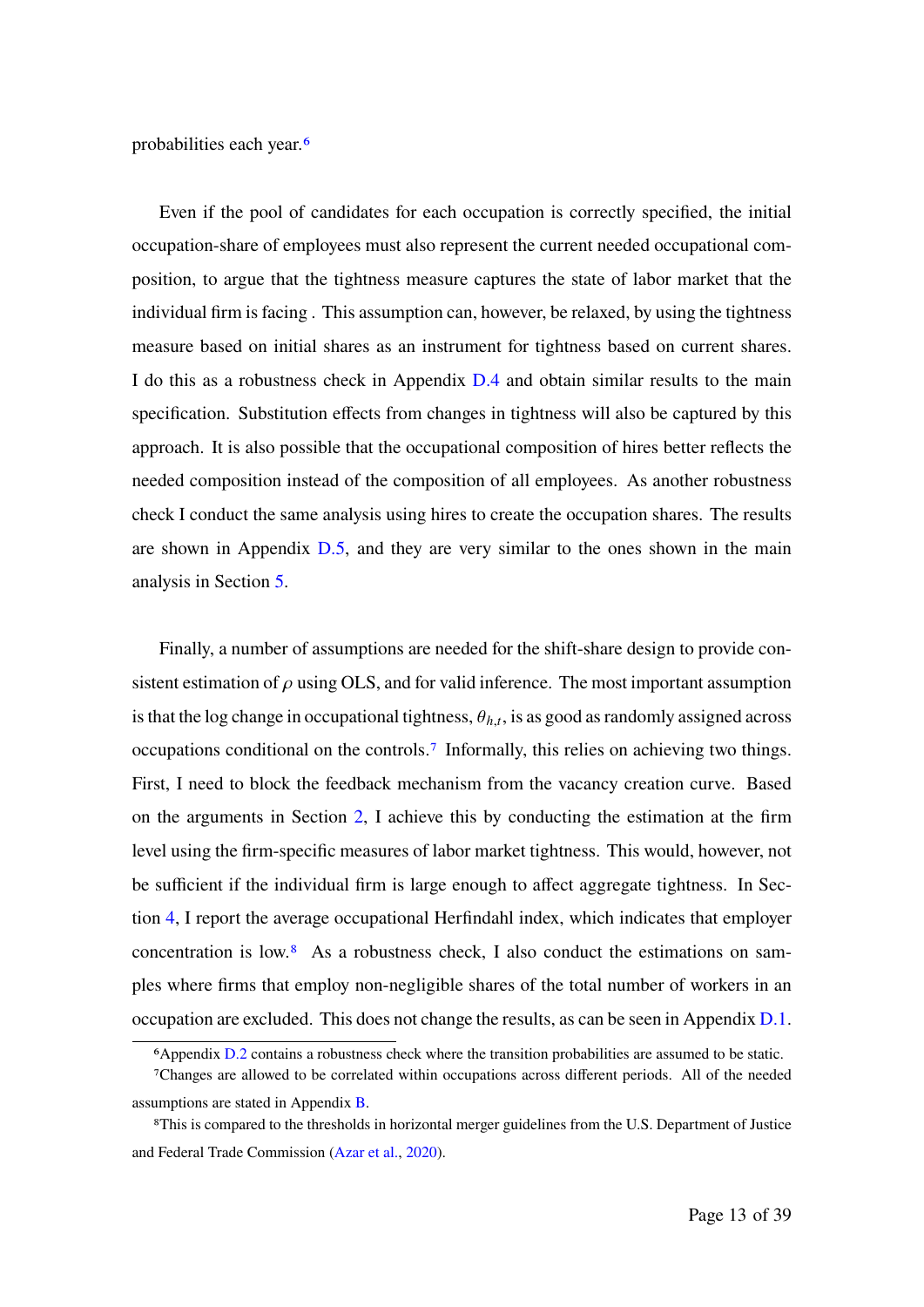Second, I must properly control for productivity. As mentioned above, productivity is not observed and will be proxied by the value added per worker at each firm. However, the theory described in Section 2 also suggests that tightness is primarily affected by the firm's average occupational productivity, through the outside option of its employees. Firm-level average value added per worker is, therefore, a noisy control. I therefore also estimate a version of equation (12) where I include the predicted average value added based on the occupation shares in the firm. The predicted productivities are based on the simple regression of value added per worker on occupation shares,

$$
y_{k,t} = \sum_{h \in H} s_{h,k,t} y_{h,t} + \omega_{k,t}
$$
 (14)

I then predict firm-level log value added per worker,  $\check{y}_{k,t} = \sum_{h \in H} s_{h,k,t} \check{y}_{h,t}$ , where  $\check{y}_{h,t}$ denotes the coefficients from the estimation. I then include the first difference of the prediction when estimating  $(12)$ . As a robustness check, I also conduct the estimation using productivity measures based on revenue per worker instead of value added per worker. The results are similar to those obtained using the main specifications and can be found in Appendix D.6.

A problem with regards to inference when using shift-share designs is that any shiftshare structure in the residual will lead to units with similar shares having correlated residuals. This will lead to the usual standard errors being invalid. Adão et al. (2019) show that not accounting for correlation across share composition can lead to substantially inflated rejection rates, even as high as 50 percent. To handle this I estimate standard errors using the estimator developed by the authors, which is robust to this type of correlation.<sup>9</sup> Standard errors for the effect of productivity are clustered at the industrial level (NACE Section).

As mentioned in Section 1, the results from Hall (2005) and Pissarides(2009) highlight that wage rigidity may be important in the DMP model. I, therefore, estimate  $\rho$  using

<sup>&</sup>lt;sup>9</sup>All the assumptions needed for consistent estimation and valid inference are stated in Appendix B, along with a description of the standard error estimator.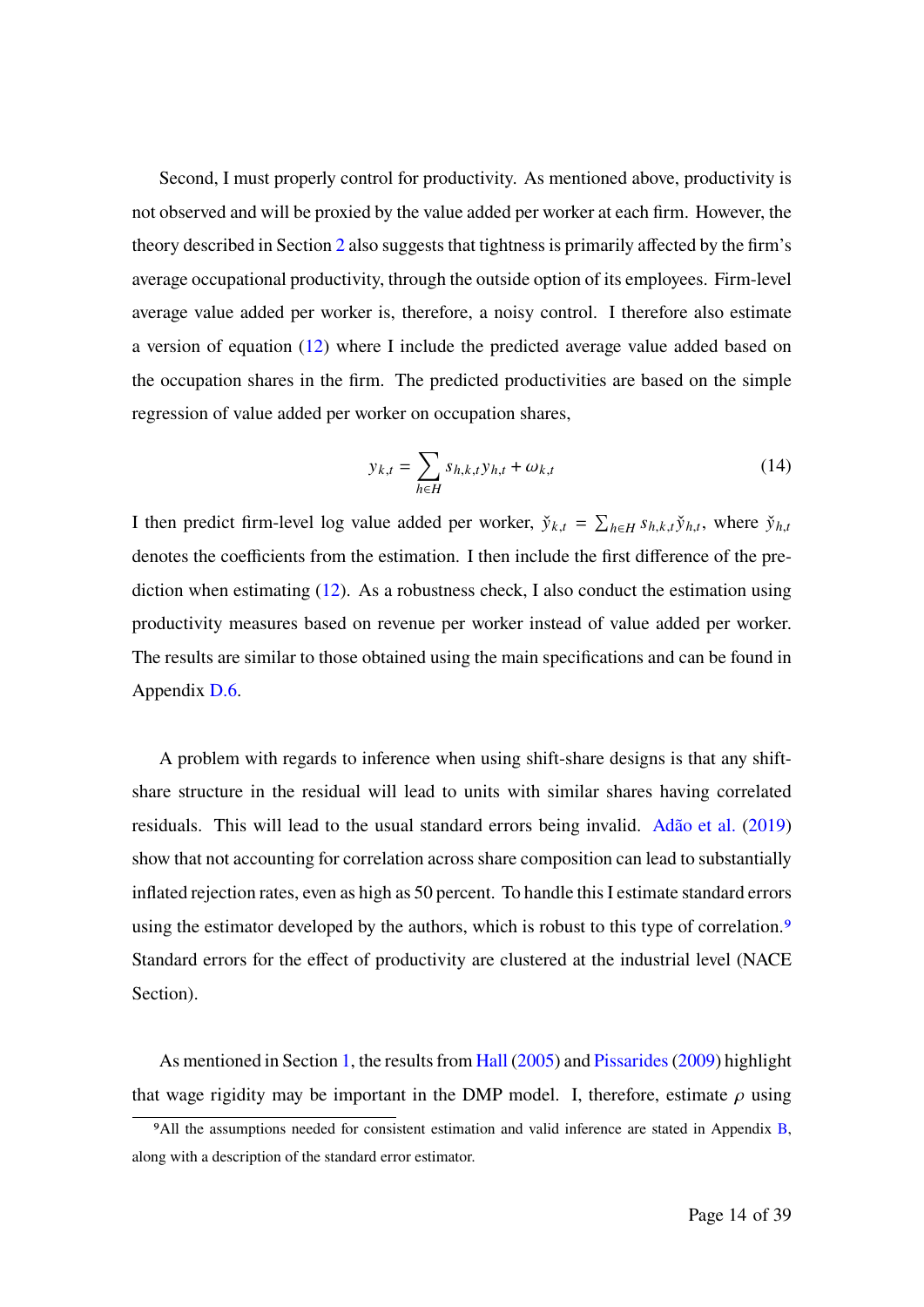specifications based on changes over 1 year and 5 years. Otherwise, the specifications are similar to  $(12)$ , in that they use the initial-period occupation shares and the same controls.<sup>10</sup> The results from the shift-share design are shown in Section 5.

### **4 Data**

In this section, I present the different data sources used in the analysis and provide descriptive statistics.

**Vacancies:** The creation of the firm-specific tightness measure is made possible due to data on vacancies across occupations. The data is drawn from the Labor Market Balance database (Arbejdsmarkedsbalancen) created by the Danish Agency for Labor Market and Recruitment (STAR). In Denmark, all individuals receiving unemployment benefits are required to register at a recruitment center (Jobcenter). As part of their efforts to increase recruitment, STAR facilitates a vacancy database, where firms can post open positions, which the recruitment centers and the unemployed have access to. Importantly, the vacancies are categorized based on occupations according to the DISCO-AMS classification, which is a variation of the International Standard Classification of Occupations (ISCO-08). I aggregate these into 2-digit ISCO codes. The data from STAR is available for 2013-2018.

**Unemployment:** To calculate tightness, I also need data on unemployment across occupations. I calculate this using Danish administrative data on employment status and the occupation of the previously held jobs. The required data is drawn from the IDA database, which is maintained by Statistics Denmark. This database contains information on all Danes' employment status and an occupation code if employed. If an individual is currently unemployed and has held a job of a certain occupation, he counts as one unemployed individual of that occupation. This means that an unemployed, who from 2010 to the year of unemployment, have had different occupations will count as an unemployed in all these occupations. This is intended, as such an individual is a potential applicant

<sup>&</sup>lt;sup>10</sup>Note that the simple extended DMP model presented in Section 2 does not feature wage rigidity since both wages and tightness are jump variables.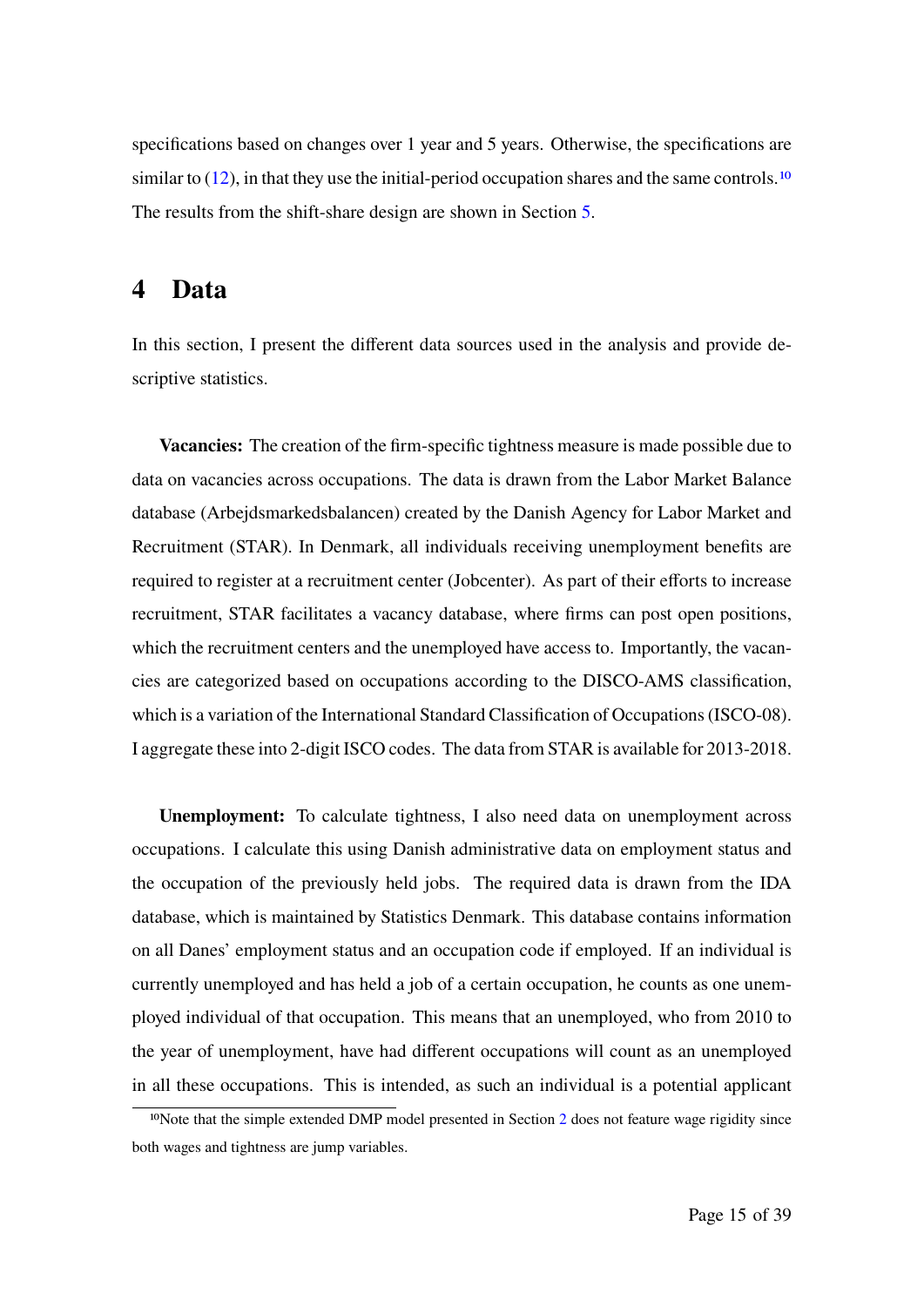for vacancies in these occupations.<sup>11</sup> Again, occupations are defined at the level of 2-digit ISCO codes.

**Wages and occupation shares:** Since IDA is a matched employer-employee data set, I use it to calculate the firm average wages and occupation shares for each firm. Before calculating these variables, I conduct the following sample selection: I need to know the occupation of employees to create the occupation shares. I, therefore, start by dropping all employments which do not have an ISCO-classification. This results in an initial sample of 15,201,849 worker-firm-year observations. Additionally, I only keep primary employments for workers between the age of 18 and 75 not undergoing education, who are employed in full-time jobs with positive wages and at least 30 days of employment in the given year.<sup>12</sup> I also drop employments within managerial occupations due to problems with representativity for these occupations and drop observations within the highest and lowest wage percentile each year.<sup>13</sup> Finally, I restrict the analysis to private-sector firms with at least 10 employees.<sup>14</sup> This results in  $3,507,414$  worker-firm-year observations from 2013 to 2018 across 1,040,187 workers and 16,981 firms. All wages are calculated as full-year equivalents based on the fraction of employment during the year, and these wages are then deflated using the Danish consumer price index from Statistics Denmark. I then calculate the average (log) wage and occupation shares for each firm. Using the occupation shares, I am then able to construct the firm-specific tightness measures by interacting the shares with aggregate occupational tightness, i.e.  $\Theta_{k,t} = \sum_{h \in H} s_{h,k,t} \theta_{h,t}$ .

**Accounting data:** The data on value added is drawn from the FIRM and FIRE databases, which are also maintained by Statistics Denmark. I drop all firms with imputed value-added data. In general, data for smaller firms are more likely to be imputed. Ac-

<sup>&</sup>lt;sup>11</sup> Appendix D.3 contains a robustness check where only the last held job is used to determine occupation, which produces similar results.

<sup>12</sup>Days of employment in a given job is calculated using data from BFL which is maintained by Statistics Denmark and contains daily data on employments

<sup>13</sup>STAR has stated that the coverage of vacancies in these occupations is small.

<sup>14</sup>Firms are defined as a corporate entity corresponding to a unique firm identification number (CVRnumber). These identify firms and not individual establishments.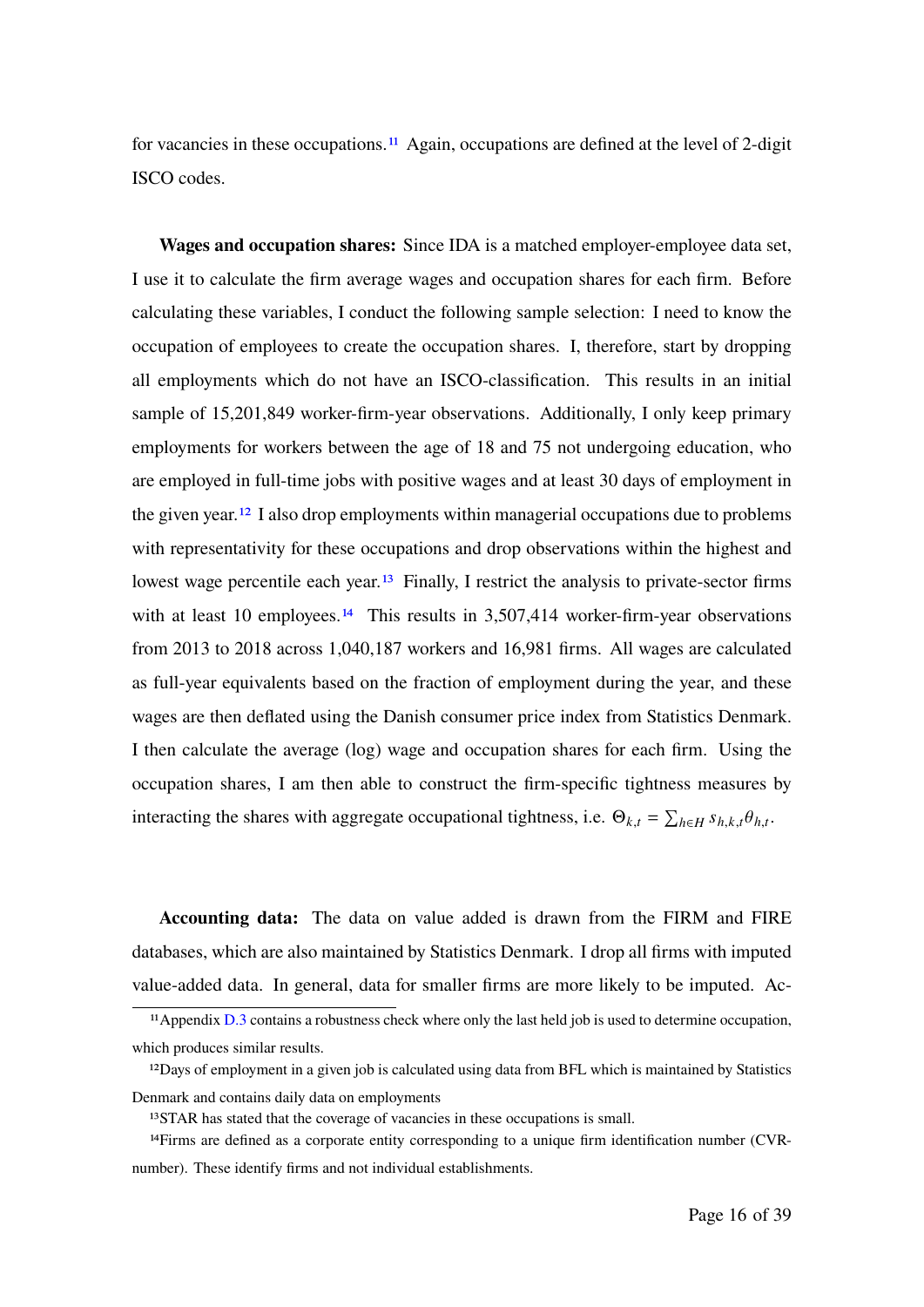counting data is not available for all firms each year. In the shift-share design, the change in value added between two years is the only accounting data needed and I keep all firms with accounting data in both years.

Merging the wage and accounting data results in a final sample of 52,897 firm-year observations across 14,449 firms. Table 1 contains descriptive statistics for the firms in the sample including the firm-specific tightness. Real wages and productivity have grown somewhat over the sample period, and so have the variances. Mean firm-specific tightness and the variance of firm-specific tightness have also increased over the sample period. The size of firms and the number of occupations at each firm are stable in the sample period. Finally, market concentration, measured by the average Herfindahl index for occupations, is low during the sample period.<sup>15</sup>

|                        |           | 2013    | 2014    | 2015    | 2016      | 2017      | 2018    |
|------------------------|-----------|---------|---------|---------|-----------|-----------|---------|
| <b>Wages</b>           | Mean      | 401,302 | 401,850 | 407,871 | 409,473   | 416,047   | 424,492 |
|                        | Std. dev. | 86,598  | 88,047  | 91,486  | 89,402    | 91,509    | 94,767  |
| Value added per worker | Mean      | 598,208 | 622,764 | 642,984 | 659,081   | 669,526   | 662,576 |
|                        | Std. dev. | 632,119 | 744,845 | 855,942 | 1,182,887 | 2,243,335 | 799,571 |
| <b>Tightness</b>       | Mean      | 0.13    | 0.14    | 0.17    | 0.19      | 0.18      | 0.09    |
|                        | Std. dev. | 0.09    | 0.10    | 0.11    | 0.13      | 0.11      | 0.09    |
| No. of employees       | Mean      | 57.98   | 59.30   | 59.05   | 59.01     | 58.38     | 55.46   |
|                        | Std. dev. | 226.89  | 234.82  | 230.24  | 236.26    | 227.57    | 215.99  |
| No. of occupations     | Mean      | 5.51    | 5.22    | 5.10    | 5.07      | 5.17      | 5.07    |
|                        | Std. dev. | 3.53    | 3.51    | 3.49    | 3.54      | 3.60      | 3.59    |
| <b>Occupation HHI</b>  | Mean      | 0.034   | 0.033   | 0.040   | 0.040     | 0.026     | 0.028   |
|                        | Std. dev. | 0.052   | 0.047   | 0.075   | 0.078     | 0.039     | 0.049   |
| No. of firms           |           | 7,695   | 8,153   | 8,505   | 8,959     | 9,363     | 10,204  |

Table 1: Descriptive statistics for firms

*Note: The firm-specific tightness measure is calculated using the aggregate occupational tightness level and firm-specific occupation shares. Occupations are defined by a 2-digit ISCO-code. Wages and value-added are denoted in DKK. and is CPI-deflated. The table is based on data from STAR and Statistics Denmark. The mean occupation Herfindahl index (HHI) is calculated as the average HHI across occupations with* the index in an occupation given by  $\sum_i s_{h,k,t}^2$ , where  $s_{h,k,t}$  denotes the share of all occupation h workers *employed at firm i.* 

<sup>&</sup>lt;sup>15</sup>Moderate concentration would correspond to a HHI of 0.15-0.25 (Azar et al., 2020).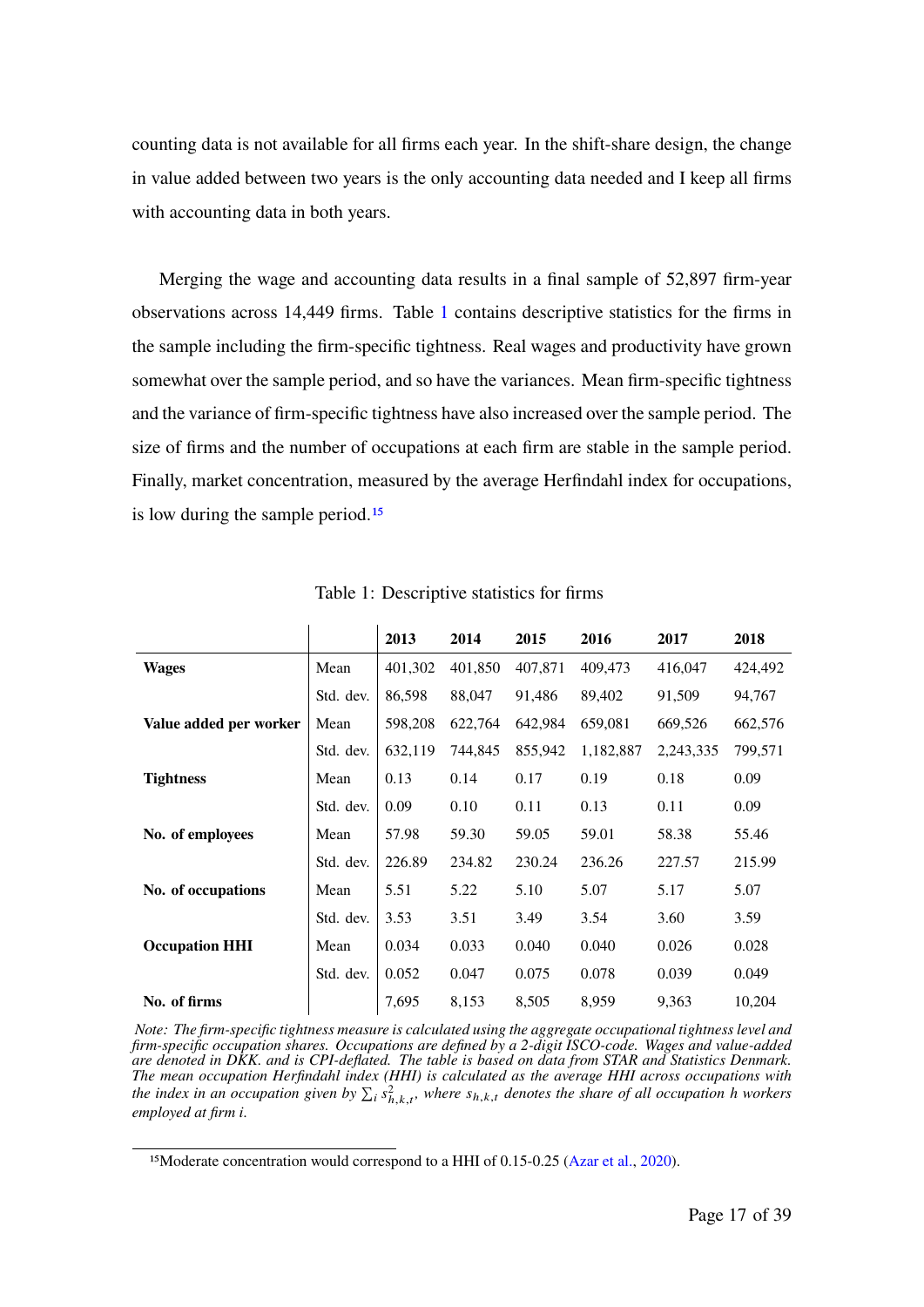In the DMP-type model presented in Section 2, the effect of tightness on wages comes through the outside option. Specifically, higher tightness makes it more likely to get a new job when you are unemployed and less likely to fill a vacancy, and this shifts the relative bargaining power. I, therefore, start the empirical analysis examining whether these connections between vacancies, unemployment and matches also are present in the data. Figure 1 shows the empirical Beveridge curve in a binned scatter plot of firm-year observations. It shows a negative relationship between vacancies and unemployment as ratios of the labor force. This is in line with the DMP model where more vacancies per worker leads to more unemployed getting a job.



*Notes: Labor Force is defined as the number of employed and unemployed within each occupation. Firm-level vacancy and unemployment rates and tightness are calculated as weighted averages of their occupational-level counter parts, using firm-specific occupation shares as weights. Firm-year observations are aggregated into 50 bins. Occupations are defined by a 2-digit ISCO-code. Data is from 2013 to 2018.*

Figure 2 also shows the expected negative relationship between the log ratio of matches to vacancies and log tightness. Again, the intuition is straight-forward. When tightness is high, there are more vacancies per unemployed job seeker, and fewer of the vacancies will therefore be filled. The figure indicates that the elasticity of the matching function is around −0.66, fairly similar to the −0.72 found in Shimer (2005) for U.S. aggregate data.

Figures 1 and 2 both support the qualitative implications of the DMP concerning the flows of unemployment and vacancies. However, the main focus of this paper is the connection between wages and tightness. As seen from the wage equation (10) in Section 2, the DMP model implies a positive connection between wages and tightness. Figure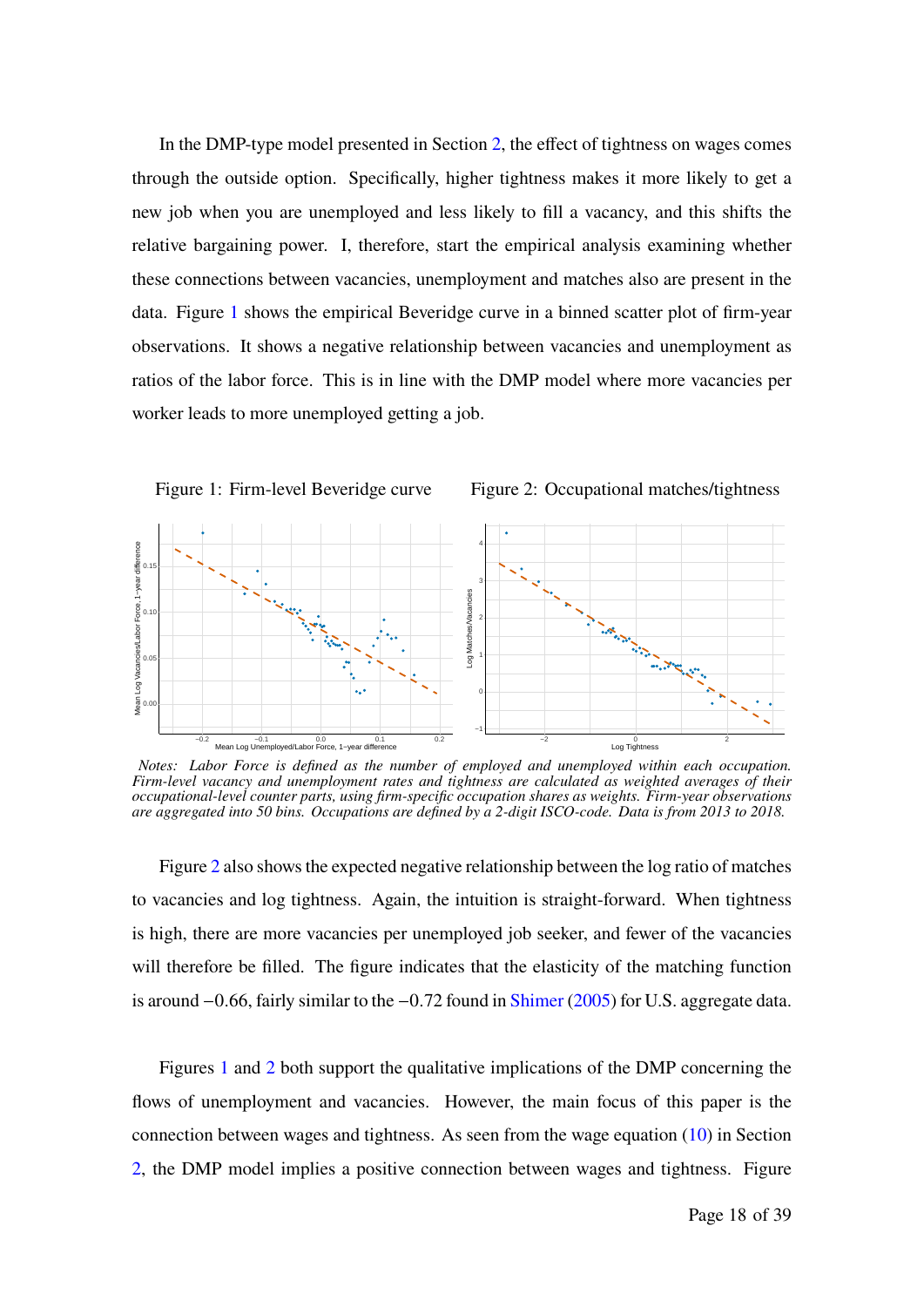3 shows the correlation between wages and tightness at the firm level. Here firm-level changes in tightness are calculated by a weighted average of log changes in occupational tightness from 2013 to 2018, with the weights given by the occupation composition in the firm in 2013. This is similar to the shift-share design described in Section 3. The figure shows a clear positive correlation between firm-level tightness changes and changes in the firm average (log) wages. This supports the predictions of the DMP model and motivates the further analysis conducted in Section  $5$ . Appendix  $C$  also include figures of the correlation between wages and the two elements of tightness, i.e. vacancies and unemployment. These figures also show the expected positive and negative correlation, respectively.



Figure 3: Firm-level correlation between wage and tightness growth

*Notes: Firm-level tightness growth is calculated using aggregate occupational tightness growth from 2013 to 2018 and the occupational composition in the firm in 2013. The figure is based on data from STAR and DST. Firm-year observations are aggregated into 50 bins. Occupations are defined by a 2-digit ISCO-code.*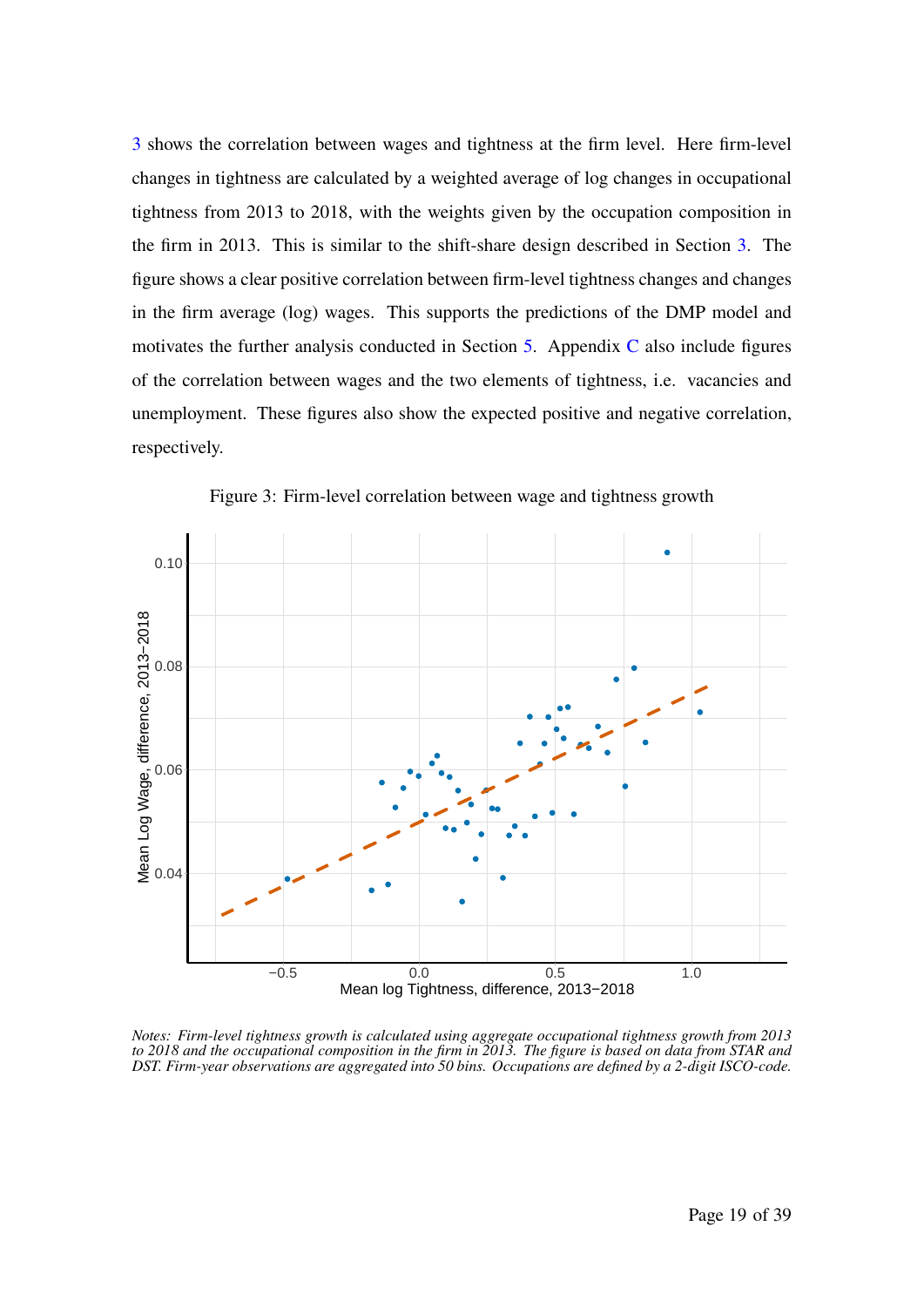# **5 Results**

In this section I first present the estimation results obtained using the method described in Section 3, including key robustness checks. I then describe the main macroeconomic implications of the estimates, both with regards to the calibration of DMP models, and the use of this type of model as a component in a larger macroeconomic model.

### **5.1 Estimation Results**

In this section, I present the results from the estimation described in Section 3. Table 2 contains the results from the estimation using 1-year differences. For all specifications, I find a positive and statistically significant effect on wages from an increase in tightness. Specifications (1), (3) and (6) use the normal definition of tightness and find an elasticity of 0.010-0.012. This roughly corresponds to a 100 percent. increase in tightness leading to a 1 percent. increase in wages. The estimates from these specifications can be seen as the short-run impact of increased tightness. The specifications including on-the-job search and using no controls tend to result in larger elasticities, but all estimates are fairly similar.

The estimates obtained when using 5-year-differences are shown in Table 3. Unsurprisingly, specifications using 5-year changes result in larger effects of around 1.3-2.5 times that of the corresponding short-run effect. This fits well with the stylized fact that wages tend to be rigid in the short run, discussed in Section 1.

Specifications  $(1)$ , $(2)$ , $(7)$  and  $(8)$  control for productivity using the predicted firm average value-added as discussed in Section  $3$ , while specifications  $(3)$ ,  $(4)$ ,  $(9)$  and  $(10)$ simply use observed firm average value-added. The estimated effects of varying labor market tightness on wages are similar in the two setups. However, the estimated effect of log mean value-added,  $\gamma$ , is much larger when using the predicted log mean value-added as a control. One possible explanation is that higher predicted value-added represents an actual increase in the outside option of the workers employed at a firm. Firm-specific productivity shocks will not lead to higher productivity in other firms and therefore the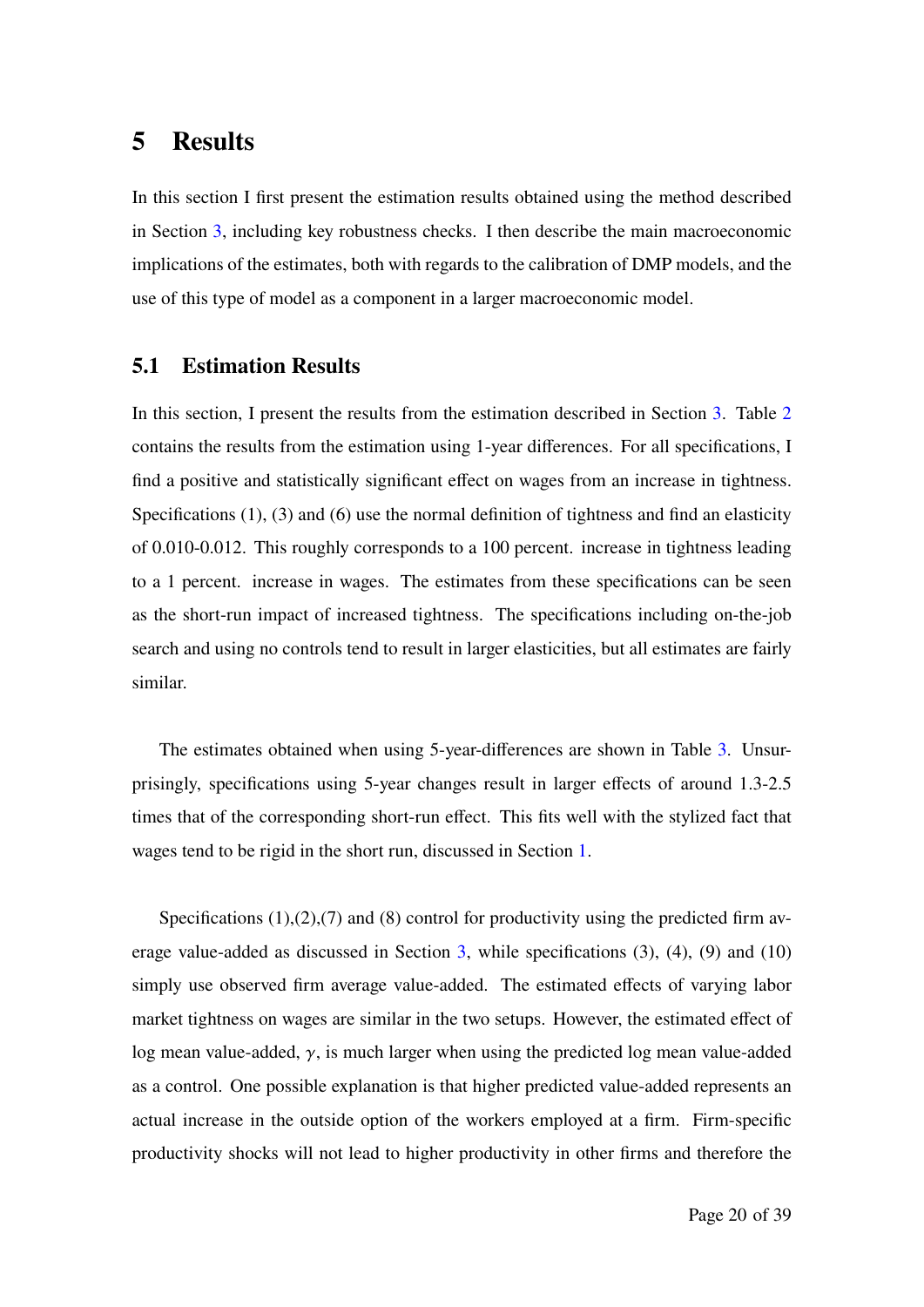|                                | (1)        | (2)        | (3)        | (4)                | (5)        | (6)               |
|--------------------------------|------------|------------|------------|--------------------|------------|-------------------|
| <b>Differences</b>             | 1-year     | 1-year     | 1-year     | 1-year             | 1-year     | 1-year            |
| $\rho$ - Tightness             | $0.010**$  | $0.010**$  |            | $0.010***$ 0.010** | $0.012***$ | $0.016***$        |
|                                | (0.004)    | (0.005)    | (0.004)    | (0.005)            | (0.004)    | (0.006)           |
| $\lambda$ - Productivity       | $0.047***$ | $0.048***$ | $0.004***$ | $0.004***$         |            |                   |
|                                | (0.008)    | (0.008)    | (0.001)    | (0.001)            | $(-)$      | $\left( -\right)$ |
| <b>Predicted value added</b>   | X          | X          |            |                    |            |                   |
| <b>Observed value added</b>    |            |            | X          | X                  |            |                   |
| On-the-job search              |            | X          |            | X                  |            | X                 |
| Period, industry and region FE | X          | X          | X          | X                  |            |                   |
| No. obs.                       | 35,314     | 35,314     | 35,314     | 35,314             | 35,314     | 35.314            |

Table 2: Wage Effects of Labor Market Tightness - 1-year Differences.

*Notes: The estimation is based on equation (12). Industry is defined as NACE Section level. Predicted value added indicates that the value added used as control is a prediction based on occupation shares, as in equation (14). The sample period is from 2013 to 2018. Standard errors for*  $\rho$  *are based on the standard error estimator from Adão et al. (2019), while standard errors for* 𝛾 *are clustered at the industry level. Significance:*  $* p < 0.1, ** p < 0.05, ** p < 0.01.$ 

outside option does not improve.

Table 4 contains the estimates of the wage-setting curve when allowing for occupational mobility. From the table, it is clear that the findings are robust to allowing for occupational mobility. Most estimates are unaffected, and none lie outside the range of estimates already found in the previous specifications.

### **5.2 Macroeconomic Implications**

The previous section established that labor market tightness affects firms' wage-setting behavior. Overall, the results are in line with the implications of the DMP-type model presented in Section 2. Firms that hire workers from occupations with higher tightness do indeed pay higher wages, ceteris paribus.

Rather than focusing on the firm-level most of the literature on the effect of labor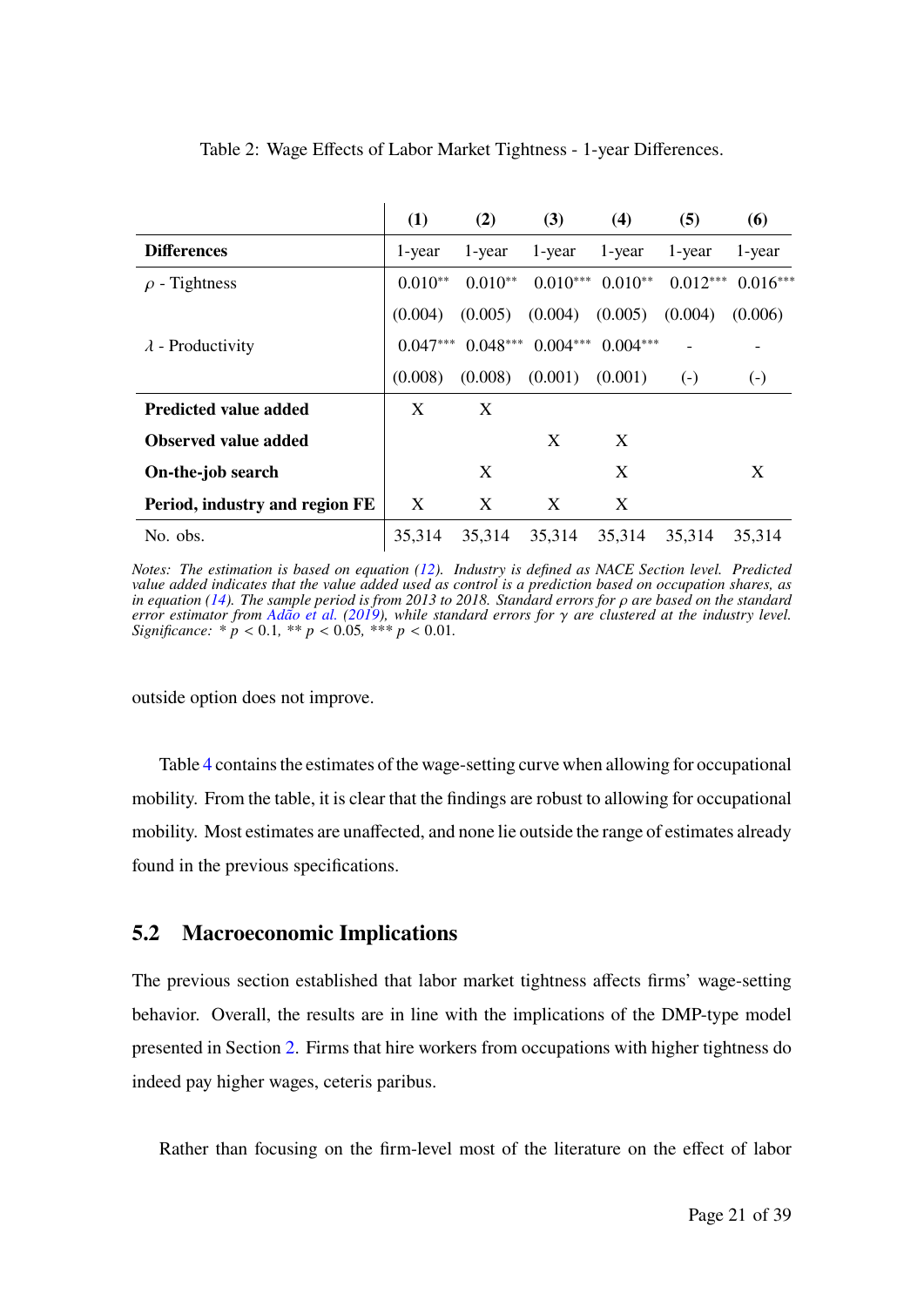|                               | (7)        | (8)        | (9)        | (10)                  | (11)       | (12)              |
|-------------------------------|------------|------------|------------|-----------------------|------------|-------------------|
| <b>Differences</b>            | 5-year     | 5-year     | 5-year     | 5-year                | 5-year     | 5-year            |
| $\rho$ - Tightness            | $0.017***$ | $0.024***$ |            | $0.013***$ $0.017***$ | $0.025***$ | $0.029***$        |
|                               | (0.005)    | (0.006)    | (0.004)    | (0.006)               | (0.008)    | (0.0011)          |
| $\lambda$ - Productivity      | $0.091***$ | $0.093***$ | $0.020***$ | $0.020***$            |            |                   |
|                               | (0.014)    | (0.014)    | (0.003)    | (0.003)               | $(-)$      | $\left( -\right)$ |
| <b>Predicted value added</b>  | X          | X          |            |                       |            |                   |
| <b>Observed value added</b>   |            |            | X          | X                     |            |                   |
| On-the-job search             |            | X          |            | X                     |            | X                 |
| <b>Industry and region FE</b> | X          | X          | X          | X                     |            |                   |
| No. obs.                      | 5,667      | 5,667      | 5,667      | 5,667                 | 5,667      | 5,667             |

Table 3: Wage Effects of Labor Market Tightness - 5-year Differences.

*Notes: The estimation is based on equation (12). Industry is defined as NACE Section level. Predicted value added indicates that the value added used as control is a prediction based on occupation shares, as in equation (14). The sample period is from 2013 to 2018. Standard errors for*  $\rho$  *are based on the standard error estimator from Adão et al. (2019), while standard errors for* 𝛾 *are clustered at the industry level. Significance:*  $* p < 0.1, ** p < 0.05, ** p < 0.01$ .

market tightness has focused on the aggregate equilibrium effects, such as Shimer (2005). Furthermore, the DMP model has become increasingly adopted in full-scale macroeconomic models such as in Christiano et al. (2016) and Ravn and Sterk (2021). How do the microeconometric estimates in the paper apply to the aggregate effects investigated in the literature? As noted in Nakamura and Steinsson (2018), it is often hard to directly transfer microeconometric results to aggregate effects, as the microeconometric methods often rely on differencing out aggregate effects. In this paper, for example, I difference out year, industry and region effects in all estimations. Any general equilibrium effects will therefore not be captured by my estimate. Nevertheless, it is possible to deduct meaningful implications from cross-sectional behavior. Consider the wage equation (10) from the model in Section 2. It implies that the average wage at the firm is given by

$$
w_{k,t} = (1 - \beta)z_t + \beta \left( \sum_h s_{h,k,t} y_{h,t} + c \sum_h s_{h,k,t} \theta_{h,t} \right) = (1 - \beta)z_t + \beta \left( y_{k,t} + c \Theta_{k,t} \right) \tag{15}
$$

Some of the variation in the variables can be attributed to aggregate effects. Let  $\ddot{x}_{k,t}$  denote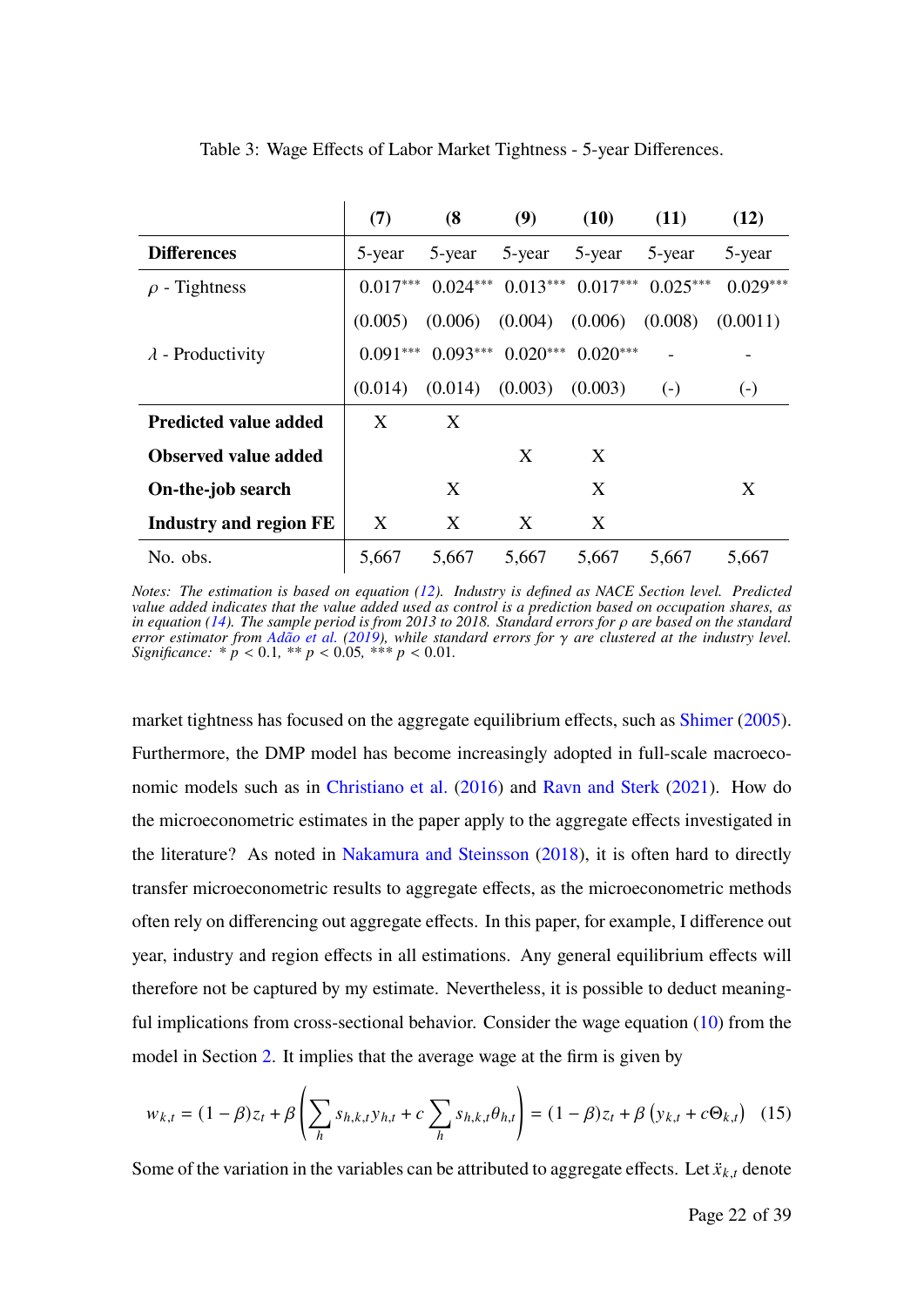|                                | (13)       | (14)       | (15)       | (16)       | (17)       | (18)       | (19)       | (20)                |
|--------------------------------|------------|------------|------------|------------|------------|------------|------------|---------------------|
| <b>Differences</b>             | 1-year     | 1-year     | 5-year     | 5-year     | 1-year     | 1-year     | 5-year     | 5-year              |
| $\rho$ - Tightness             | $0.011***$ | $0.010**$  | $0.021***$ | $0.023***$ | $0.012***$ | $0.011**$  |            | $0.018***$ 0.019*** |
|                                | (0.004)    | (0.004)    | (0.006)    | (0.006)    | (0.004)    | (0.004)    | (0.006)    | (0.007)             |
| $\lambda$ - Productivity       | $0.047***$ | $0.048***$ | $0.090***$ | $0.091***$ | $0.004***$ | $0.004***$ | $0.020***$ | $0.020***$          |
|                                | (0.008)    | (0.008)    | (0.014)    | (0.014)    | (0.001)    | (0.001)    | (0.003)    | (0.003)             |
| <b>Predicted value added</b>   | X          | X          | X          | X          |            |            |            |                     |
| <b>Observed value added</b>    |            |            |            |            | X          | X          | X          | X                   |
| <b>On-the-job Search</b>       |            | X          |            | X          |            | X          |            | X                   |
| Period, industry and region FE | X          | X          |            |            | X          | X          |            |                     |
| Industry and region FE         |            |            | X          | X          |            |            | X          | X                   |
| No. obs.                       | 35.314     | 35.314     | 5.667      | 5,667      | 35.314     | 35.314     | 5.667      | 5.667               |

Table 4: Wage Effects of Labor Market Tightness - Adjusting for Occupational Mobility.

*Notes: The estimation is based on equation (12). Industry is defined as NACE Section level. Predicted value added indicates that the value added used as control is a prediction based on occupation shares, as in equation (14). The sample period is from 2013 to 2018. Standard errors for*  $\rho$  *are based on the standard error estimator from Adão et al. (2019), while standard errors for* 𝛾 *are clustered at the industry level. Significance:*  $* p < 0.1, ** p < 0.05, ** p < 0.01$ .

the firm-level variable with aggregate effects projected out. The above then implies that

$$
\ddot{w}_{k,t} = \beta \left( \ddot{y}_{k,t} + c \ddot{\Theta}_{k,t} \right) \tag{16}
$$

Since the estimated model from Section 3 is log-linear, the estimated effect of tightness on wages,  $\rho$ , does not directly correspond to  $\beta c$  in the model. However, a good approximation can be recovered using the variance weights produced by OLS, under the assumption that equation  $(10)$  is the correct model. The exact procedure is described in Appendix E. Using this method, the estimates imply that  $\beta c$  is around 0.032 if we normalize by mean value added.16 For comparison, Shimer (2005) calibrates his DMP model with the parameters  $\beta = 0.72$  and  $c = 0.213$ , which result in  $\beta c = 0.153$ . This higher value is part of the reason why Shimer (2005) finds that the DMP model predicts much higher wage volatility relative to tightness volatility than found empirically, in addition to the lack of wage rigidity. Hagedorn and Manovskii (2008) demonstrate that a different calibration leads to the moments generated by the model being much closer to their empirical

<sup>&</sup>lt;sup>16</sup>This is based on the estimates of 0.010 for  $\rho$  in Table 2. Note, that I normalize by the average value added per worker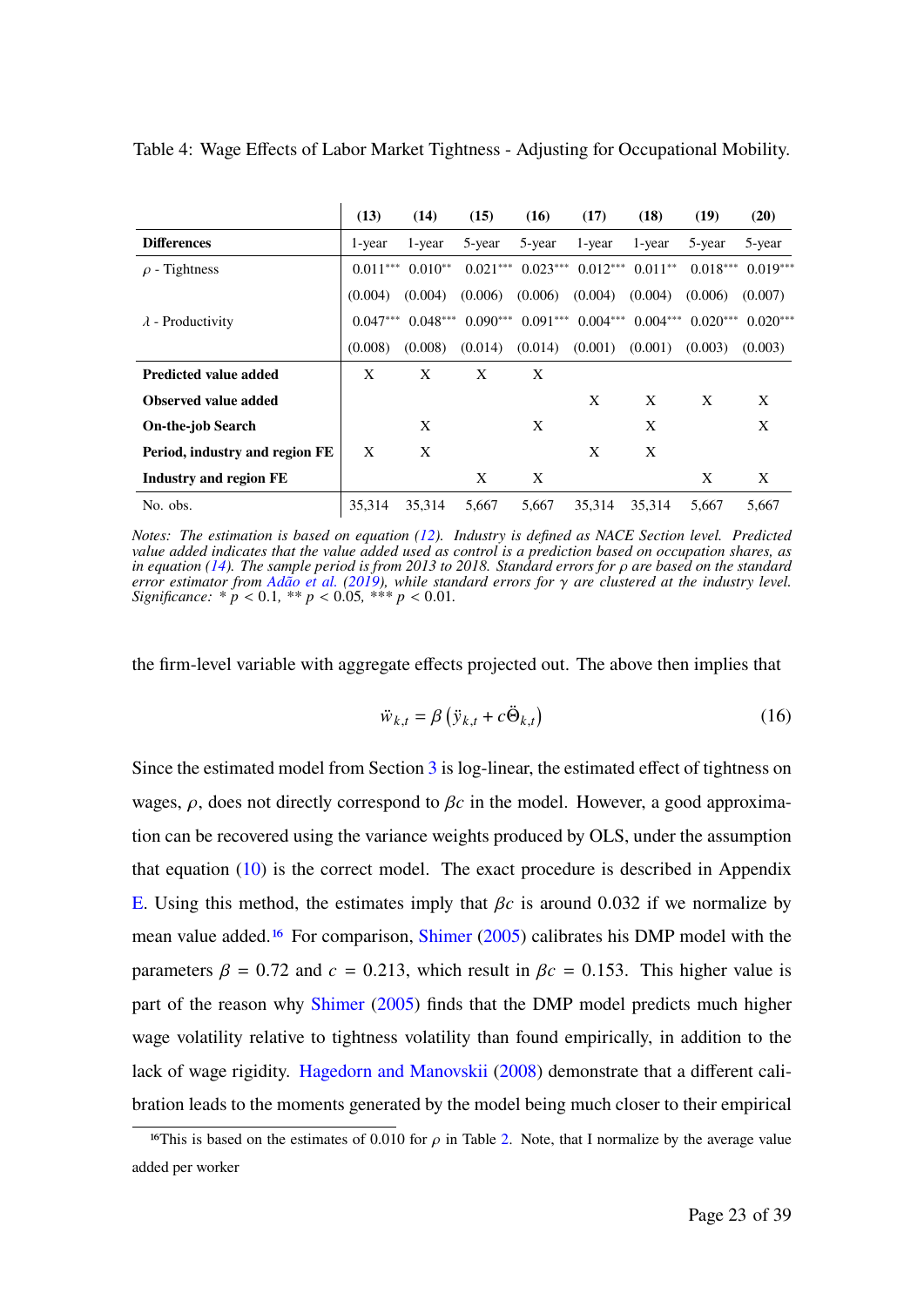counterparts. Their calibration strategy relies on matching bargaining power,  $\beta$ , using an estimated wage elasticity with respect to productivity. They calibrate the bargaining power to  $\beta$  = 0.052, much lower than Shimer (2005), where bargaining power is calibrated based on the efficiency condition from Hosios (1990). Additionally, they calibrate the vacancy cost to  $c = 0.584$ . This results in  $\beta c \approx 0.03$ , which is very close to the value implied by the estimates in this paper. It is, however, important to note that both Shimer (2005) and Hagedorn and Manovskii (2008) argue that a relatively flat wage-setting curve alone is not enough to produce realistic unemployment volatility in the canonical DMP-model.<sup>17</sup>

However, the relatively flat wage-setting curve estimated in this paper can lead to even higher unemployment volatility in larger macroeconomic models with a search-andmatching labor market such as in Ravn and Sterk (2021). The authors show that incorporating a search-and-matching labor market into a Heterogeneous Agents New Keynesian model (HANK) model results in a model with many realistic implications if earnings risk is countercyclical. Here, earnings risk is defined as the gap in earnings between employed and unemployed times the probability of staying unemployed given a separation. While the earnings gap is increasing in tightness, the probability of staying unemployed is decreasing in tightness. For a given matching function, a flatter wage-setting curve makes it more likely that the second effect is larger than the first. If this is the case, earnings risk is counter cyclical since it is decreasing in tightness. In the model presented in Ravn and Sterk (2021), a fall in tightness will therefore increase earnings risk. This will trigger a precautionary savings motive, which will reduce demand. In turn, firms will post fewer vacancies, causing tightness to drop even more, leading to a contractionary spiral. A flatter wage-setting curve can therefore increase volatility in tightness and unemployment both through the traditional feedback mechanism found in the canonical DMP-model, and through its effect on precautionary savings. Challe (2020) also shows in a similar model that the optimal monetary policy depends on whether the precautionary savings motive dominates the intertemporal substitution motive, and that this is the case when the earnings risk is counter cyclical.

<sup>&</sup>lt;sup>17</sup>The calibration in Hagedorn and Manovskii (2008) also introduces a high value of unemployment to get a realistic volatility.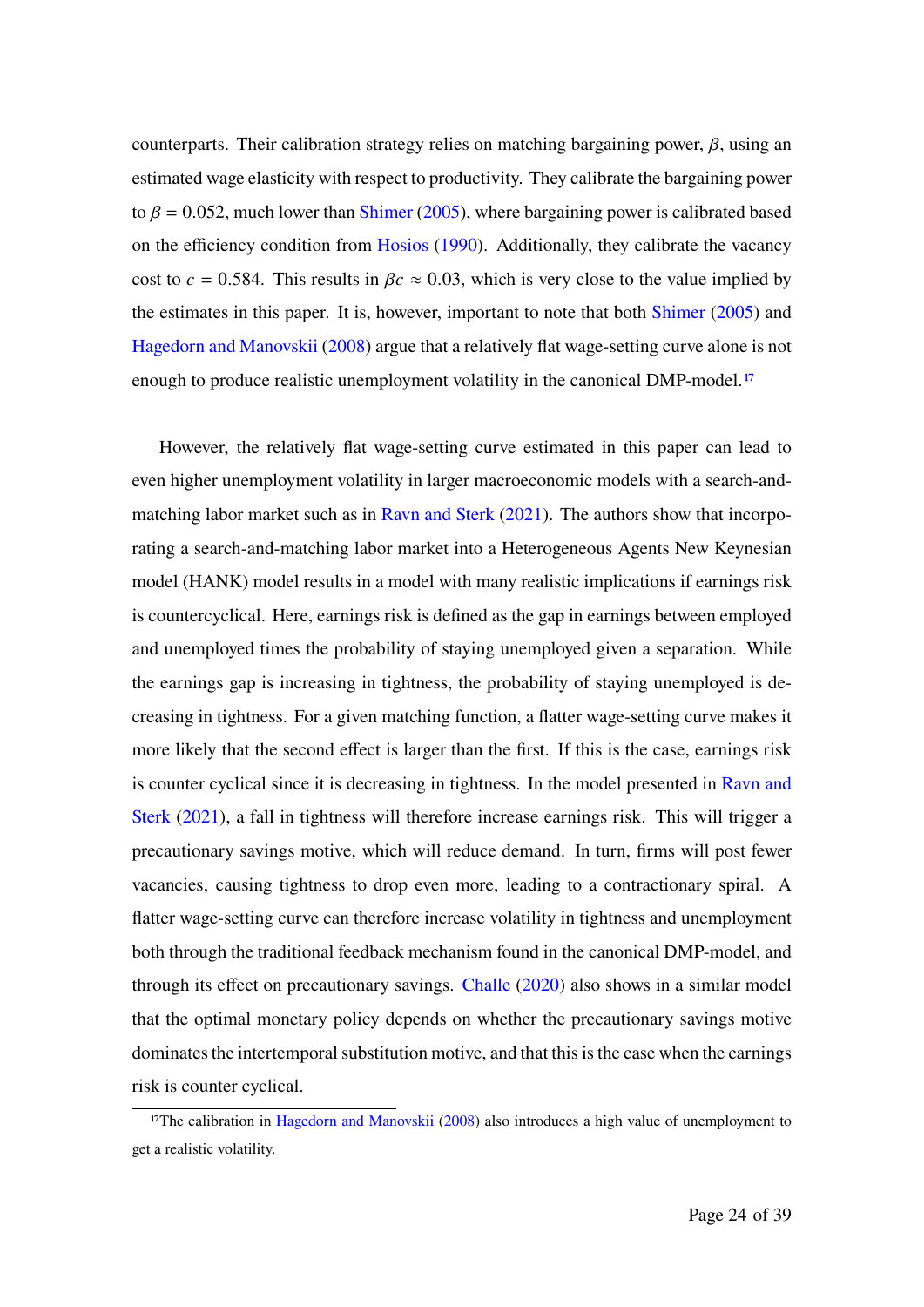I assess whether earnings risk is countercyclical, using the following back-of-theenvelope calculation: Let the earnings risk be given by

$$
ER = \delta(1 - f(\theta))(w - z)
$$
 (17)

where  $f(\theta)$  is the job-finding rate, and everything else is the same as in Section 2. The earnings risk will then be countercyclical if

$$
\epsilon_{f,\theta} > \frac{(1 - f(\theta))}{f(\theta)} \epsilon_{w,\theta} \frac{1}{1 - \frac{z}{w}}
$$
 (18)

where  $\epsilon_{f,\theta}$  and  $\epsilon_{w,\theta}$  denote the elasticity of the job-finding rate and wages with respect to tightness.  $\epsilon_{w,\theta}$  simply corresponds to the estimate of 0.01 from Table 2. If I assume that the matching function is a Cobb-Douglas function, I can recover  $\epsilon_{f,\theta}$  as one minus the slope in Figure 2, resulting in  $\epsilon_{f,\theta} \approx 0.44$ . Using the unemployment duration from Bagger and Lentz (2019) based on Danish data, I get a quarterly job-finding rate of  $f(\theta) = \frac{1}{1.054} \approx 0.95$ . Finally, I use the estimate of the degree of unemployment compensation from the ADAM model maintained by Statistics Denmark,  $\frac{z}{w} \approx 0.5$  (Knudsen, 2019). Inserting these in to  $(18)$  results in  $0.44 > 0.001$ . This exercise, therefore, indicates that earnings risk is counter cyclical in a Danish context.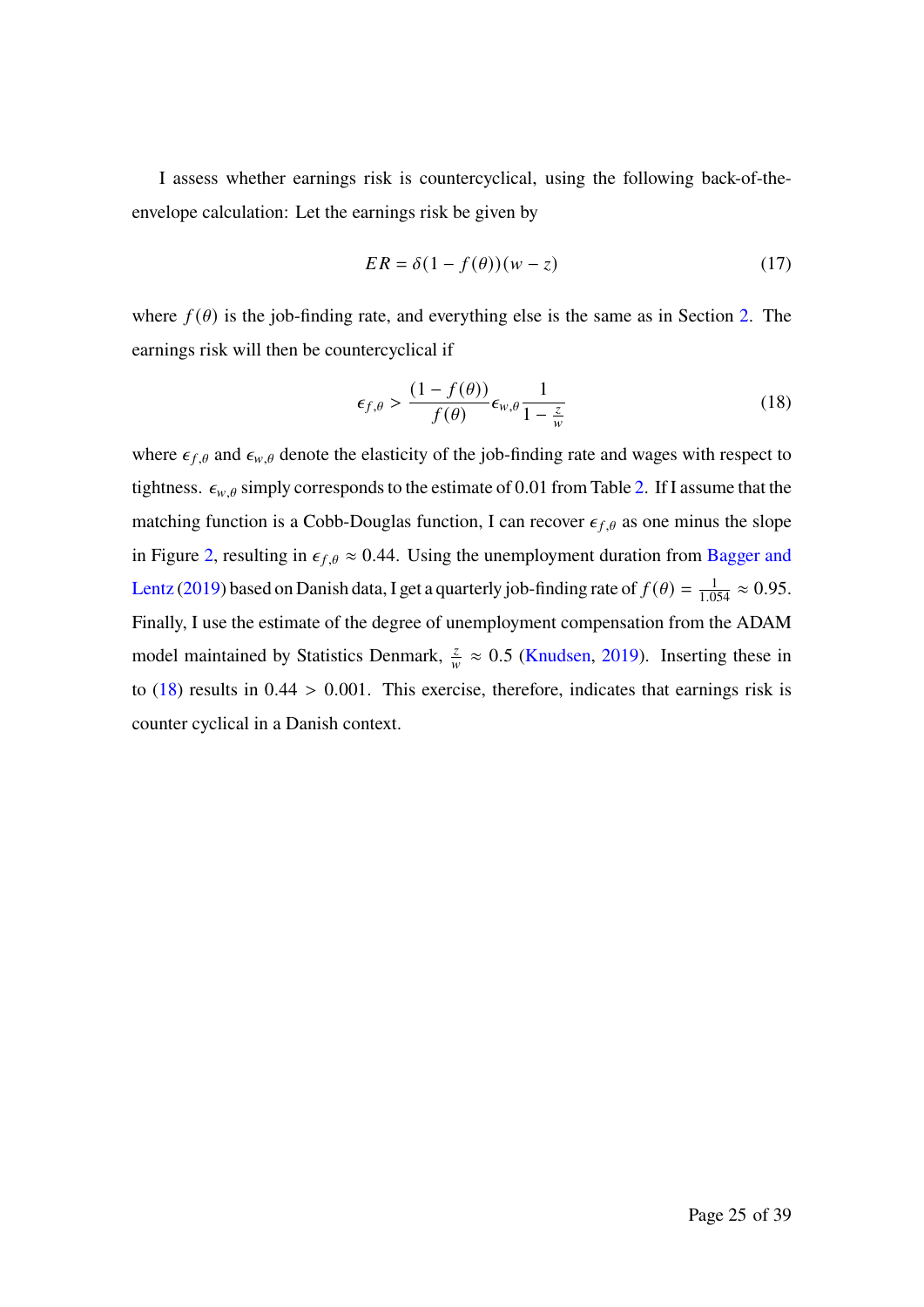# **6 Conclusion**

The effect from labor market tightness on wages through outside options play a key role in many search-and-matching models. In this paper, I have provided new microeconometric estimates of this effect. I first created firm-level tightness measures using data on vacancies and unemployment across occupations and the occupational composition of workers in each firm. Using these firm-level tightness measures, I found that an increase in firm-specific labor market tightness leads to higher wages, with an elasticity of 0.01-0.02. These results are robust to allowing the tightness measure to include on-the-job search and occupational mobility.

The estimates support the qualitative implications of the DMP model. The estimates also imply values for key parameters controlling the slope of the wage-setting curve in the DMP model that are in line with the calibration used in Hagedorn and Manovskii (2008). Additionally, the relatively flat wage-setting curve implied by the estimates makes it likely that earnings risk is countercyclical in the type of model developed by Ravn and Sterk (2021). Further possible avenues of research include the degree to which high labor market tightness leads to substitution between workers of different occupations and capital, and whether tightness drives occupational mobility.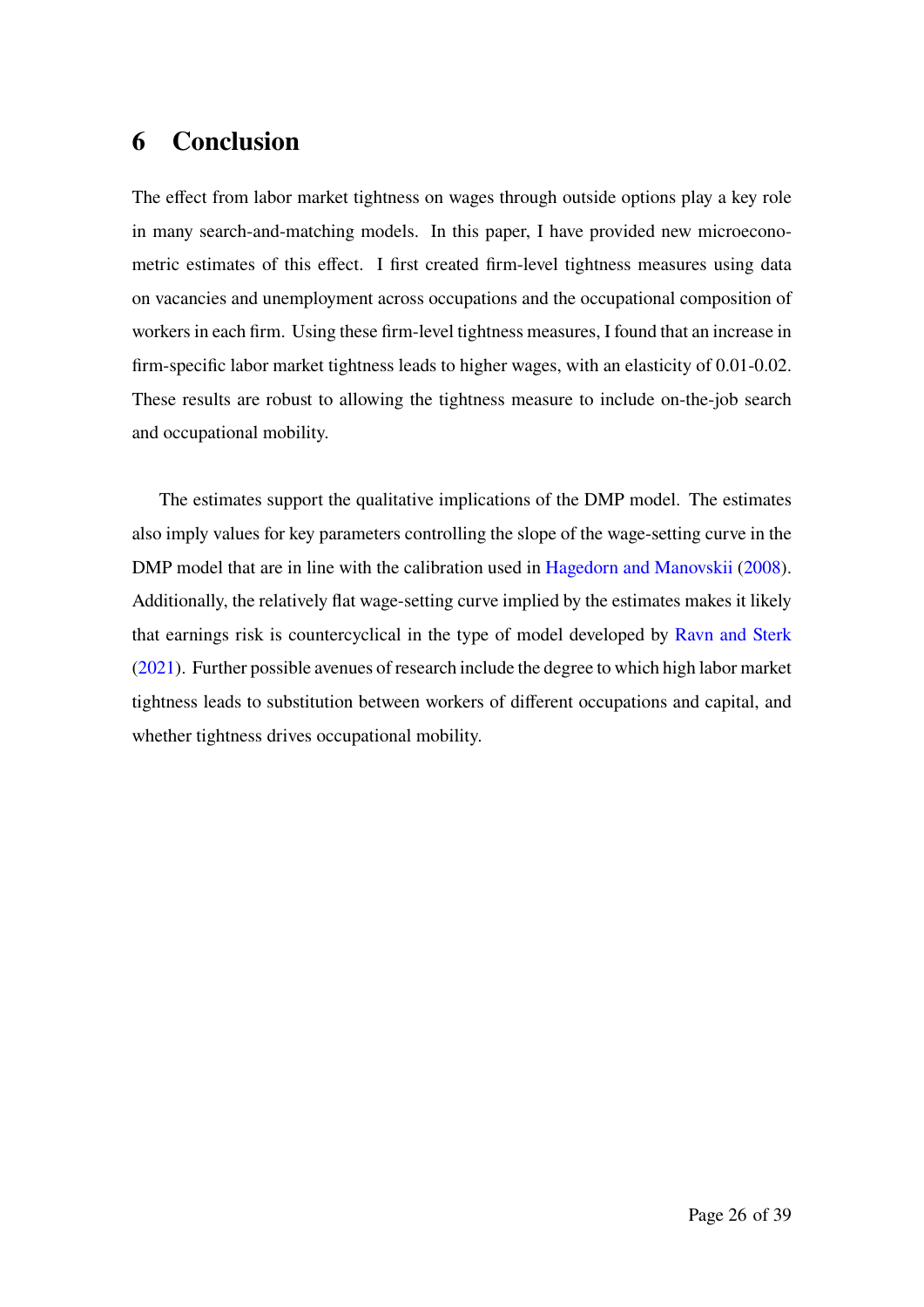# **References**

- Abowd, J. M., Kramarz, F., and Margolis, D. N. (1999). High Wage Workers and High Wage Firms. *Econometrica*, 67(2):251–333.
- Adão, R., Kolesár, M., and Morales, E. (2019). Shift-Share Designs: Theory and Inference. *The Quarterly Journal of Economics*, 134(4):1949–2010.
- Autor, D. H., Dorn, D., and Hanson, G. H. (2013). The China Syndrome: Local Labor Market Effects of Import Competition in the United States. *American Economic Review*, 103(6):2121–2168.
- Azar, J., Marinescu, I., Steinbaum, M., and Taska, B. (2020). Concentration in US labor markets: Evidence from online vacancy data. *Labour Economics*, 66:101886.
- Bagger, J. and Lentz, R. (2019). An Empirical Model of Wage Dispersion with Sorting. *The Review of Economic Studies*, 86(1):153–190.
- Bartik, T. (1991). Who Benefits from State and Local Economic Development Policies? *W.E. Upjohn Institute*.
- Beaudry, P. and DiNardo, J. (1991). The Effect of Implicit Contracts on the Movement of Wages Over the Business Cycle: Evidence from Micro Data. *Journal of Political Economy*, 99(4):665–688.
- Bilal, A. G., Engbom, N., Mongey, S., and Violante, G. L. (2019). Firm and Worker Dynamics in a Frictional Labor Market. Technical Report w26547, National Bureau of Economic Research.
- Borusyak, K., Hull, P., and Jaravel, X. (2022). Quasi-Experimental Shift-Share Research Designs. *The Review of Economic Studies*, 89(1):181–213.
- Challe, E. (2020). Uninsured Unemployment Risk and Optimal Monetary Policy in a Zero-Liquidity Economy. *American Economic Journal: Macroeconomics*, 12(2):241– 283.
- Christiano, L. J., Eichenbaum, M. S., and Trabandt, M. (2016). Unemployment and Business Cycles. *Econometrica*, 84(4):1523–1569.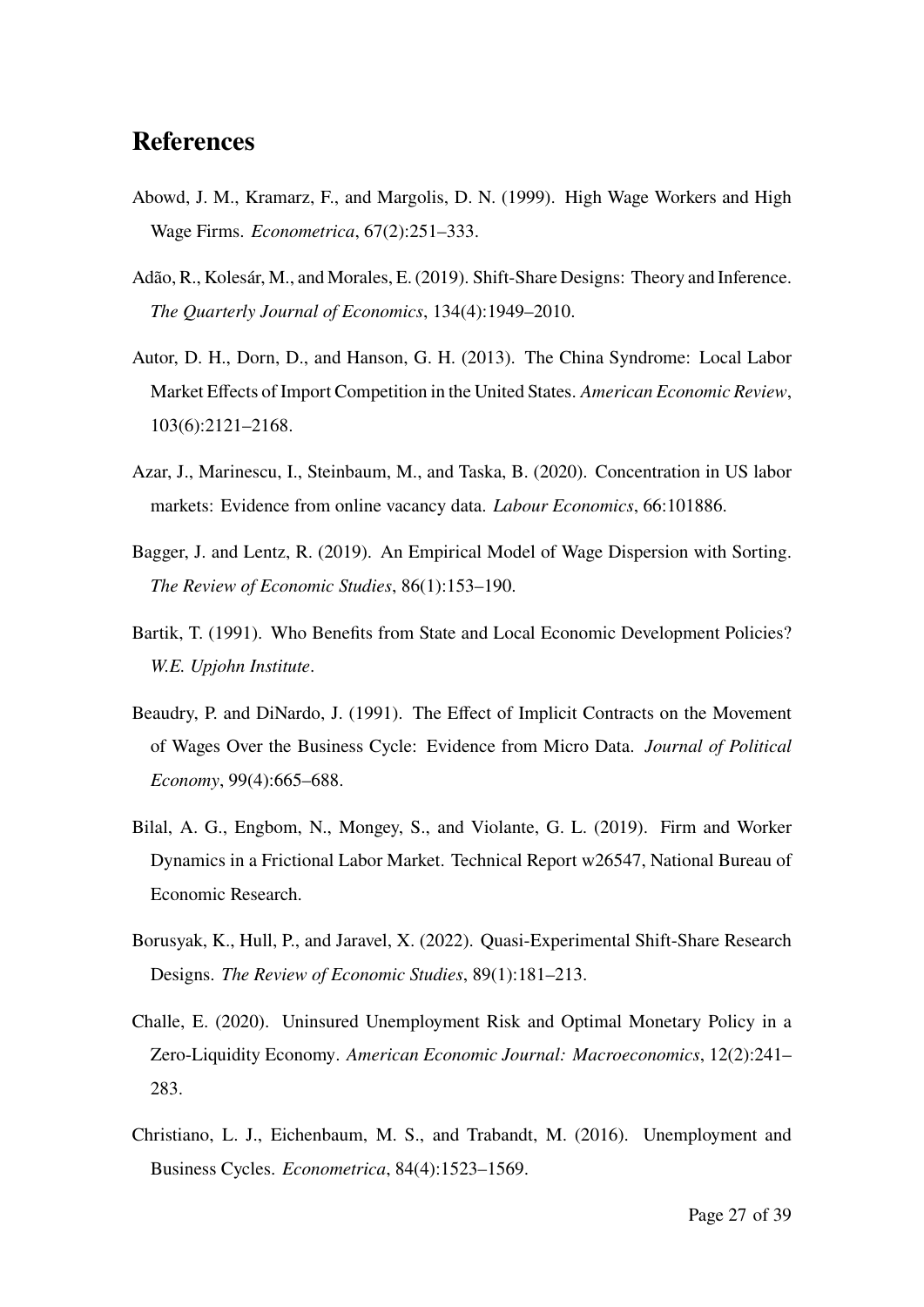- Goldsmith-Pinkham, P., Sorkin, I., and Swift, H. (2020). Bartik Instruments: What, When, Why, and How. *American Economic Review*, 110(8):2586–2624.
- Hagedorn, M. and Manovskii, I. (2008). The Cyclical Behavior of Equilibrium Unemployment and Vacancies Revisited. *The American Economic Review*, 98(4):1692–1706.
- Hall, R. E. (2005). Employment Fluctuations with Equilibrium Wage Stickiness. *The American Economic Review*, 95(1):50–65.
- Hall, R. E. and Schulhofer-Wohl, S. (2018). Measuring Job-Finding Rates and Matching Efficiency with Heterogeneous Job-Seekers. *American Economic Journal: Macroeconomics*, 10(1):1–32.
- Hosios, A. J. (1990). On the Efficiency of Matching and Related Models of Search and Unemployment. *The Review of Economic Studies*, 57(2):279–298.
- Jäger, S., Schoefer, B., Young, S., and Zweimüller, J. (2020). Wages and the Value of Nonemployment\*. *The Quarterly Journal of Economics*, 135(4):1905–1963.
- Kambourov, G. and Manovskii, I. (2009). Occupational Mobility and Wage Inequality. *The Review of Economic Studies*, 76(2):731–759.
- Knudsen, D. (2019). Om ny lønrelation til ADAM. Statistics Denmark.
- Lagoa, S. and Suleman, F. (2016). Industry- and occupation-specific human capital: evidence from displaced workers. *International Journal of Manpower*, 37(1):44–68.
- Mincer, J. A. (1974). *Schooling, Experience, and Earnings*. NBER.
- Nakamura, E. and Steinsson, J. (2018). Identification in Macroeconomics. *Journal of Economic Perspectives*, 32(3):59–86.
- Petrongolo, B. and Pissarides, C. A. (2001). Looking into the Black Box: A Survey of the Matching Function. *Journal of Economic Literature*, 39(2):390–431.
- Pissarides, C. A. (1985). Short-Run Equilibrium Dynamics of Unemployment, Vacancies, and Real Wages. *The American Economic Review*, 75(4):676–690.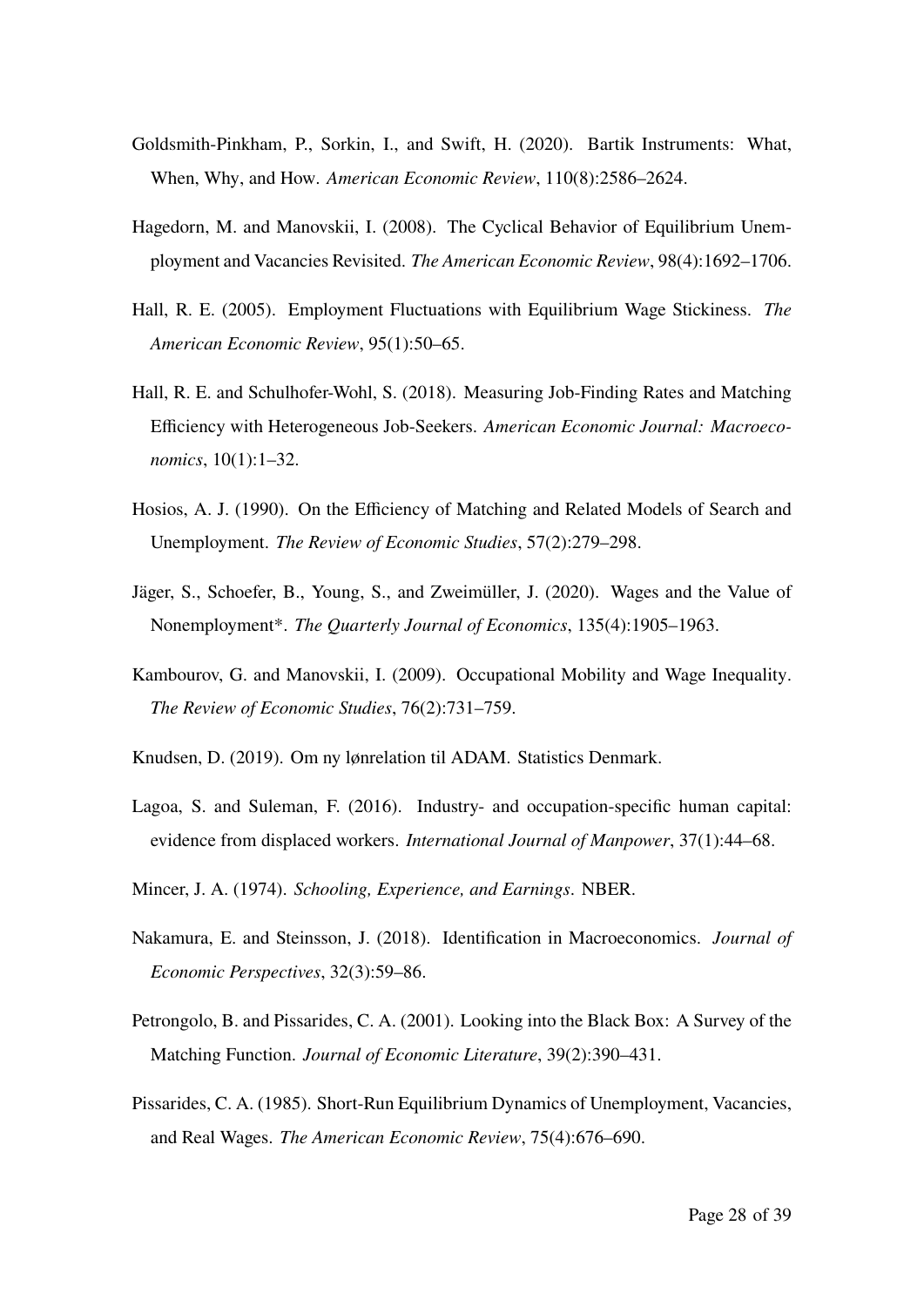Pissarides, C. A. (2000). *Equilibrium Unemployment Theory*. MIT Press.

- Pissarides, C. A. (2009). The Unemployment Volatility Puzzle: Is Wage Stickiness the Answer? *Econometrica*, 77(5):1339–1369.
- Ravn, M. O. and Sterk, V. (2021). Macroeconomic Fluctuations with HANK & SAM: an Analytical Approach. *Journal of the European Economic Association*, 19(2):1162– 1202.
- Schmieder, J. F. and von Wachter, T. (2010). Does Wage Persistence Matter for Employment Fluctuations? Evidence from Displaced Workers. *American Economic Journal: Applied Economics*, 2(3):1–21.
- Schubert, G., Stansbury, A., and Taska, B. (2021). Employer Concentration and Outside Options. SSRN Scholarly Paper ID 3599454, Social Science Research Network, Rochester, NY.
- Shimer, R. (2005). The Cyclical Behavior of Equilibrium Unemployment and Vacancies. *American Economic Review*, 95(1):25–49.
- Turrell, A., Speigner, B., Copple, D., Djumalieva, J., and Thurgood, J. (2021). Is the UK's productivity puzzle mostly driven by occupational mismatch? An analysis using big data on job vacancies. *Labour Economics*, 71:102013.
- Zangelidis, A. (2008). Occupational and Industry Specificity of Human Capital in the British Labour Market. *Scottish Journal of Political Economy*, 55(4):420–443.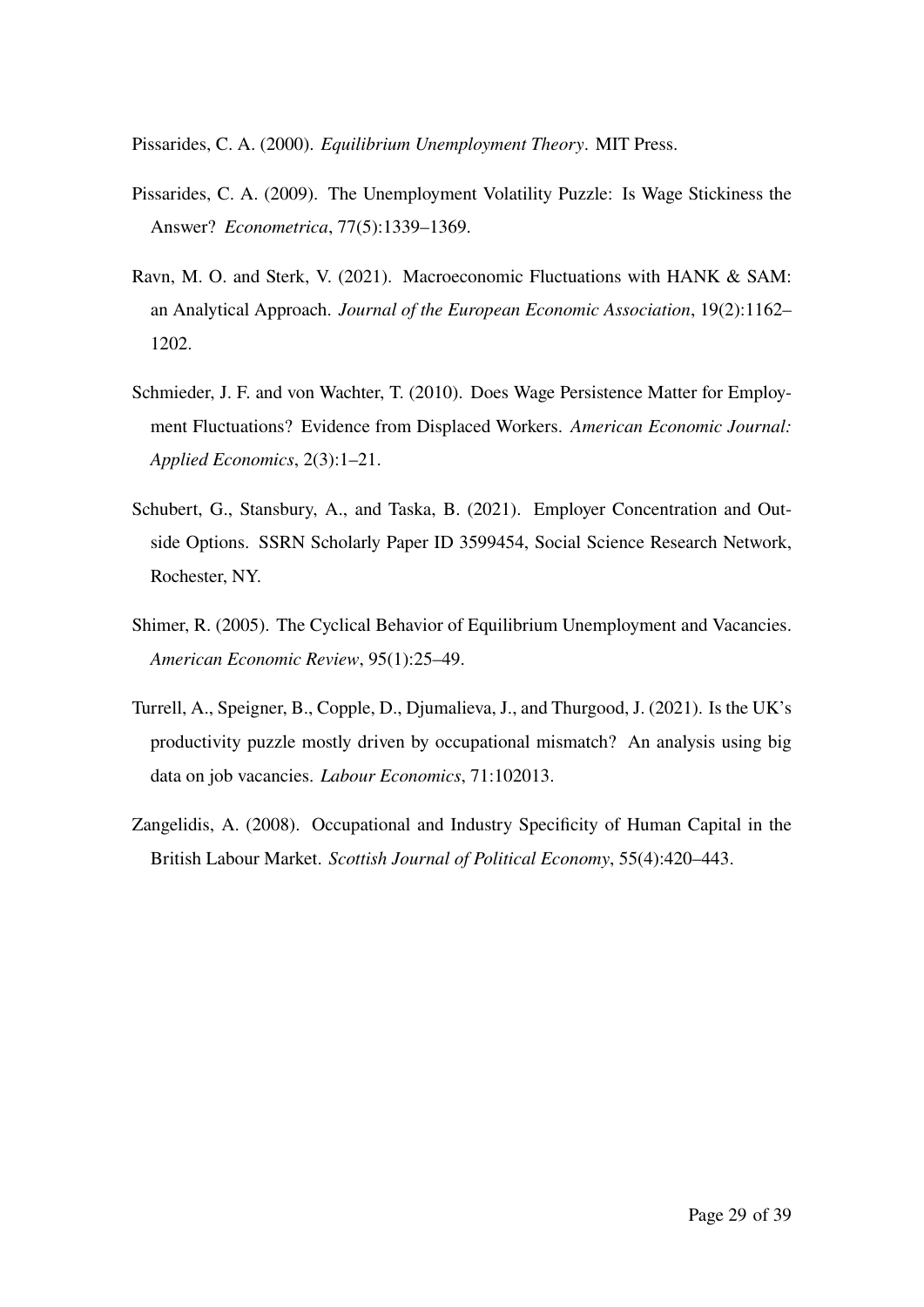### **A Derivation of Wage Equations**

When a match is made, the surplus is distributed using generalized Nash Bargaining,

$$
V_{h,k}^e - V_h^u = \beta \left( \Pi_{h,k}^e - \Pi_{h,k}^v + V_{h,k}^e - V_h^u \right)
$$
 (19)

where  $\beta$  is the relative bargaining power of workers. Inserting (1), (4) and the free-entry condition results in

$$
w_{h,k} = rV_h^u + \beta \left( y_{h,k} - rV_h^u \right) \tag{20}
$$

Taking the expectation of (19) with respect to firm heterogeneity, and then inserting it and  $(5)$  into  $(20)$  results in wage equation  $(6)$ , shown in Section 2,

$$
w_{h,k} = (1 - \beta)z + \beta y_{h,k} + \beta \theta_h q(\theta_h) E_k(\Pi_{h,k}^e)
$$
 (21)

# **B Assumptions Needed for Shift-Share Design**

This appendix describes the assumptions needed for consistency and inference using the shift-share design. I also describe the standard error estimator used, which is developed by Adão et al. (2019). All assumptions are based on their paper.

As recommended by the authors, I allow for correlation in the changes in tightness in the same occupation. Let  $c(l) = c(h, t)$  denote the cluster for each occupation across time, such that  $c(l) = c(h, t) = c(h', t') = c(l')$  if  $h = h'$ . To improve readability, I follow Adão et al. (2019) and define the new indices  $j = (k, t)$  and  $l = (h, t)$  such that  $\theta_l = \theta_{h,t}$ ,  $y_i = y_{k,t}$ , etc. and  $L = H \times T$  and  $J = K \times T$ . Additionally, let

$$
s_{j,l} = \begin{cases} s_{h,k,t} & \text{if } j = (k, t) \text{ and } l = (h, t) \\ 0 & \text{if } j = (k, t), l = (h, t') \text{ and } t' \neq t \end{cases}
$$
(22)

Let  $\mathfrak F$  denote the collection of all variables except occupation-specific tightness shocks, i.e.

$$
\mathfrak{F} = \{\hat{w}_j, s_{j,l}, \omega_j, \hat{\mathbf{x}}_j, \hat{y}_l, \hat{\epsilon}_j\}_{l=1, j=1}^{L, J}
$$
\n(23)

The following assumptions are needed for identification, consistent estimation, and valid inference for  $\rho$  using OLS: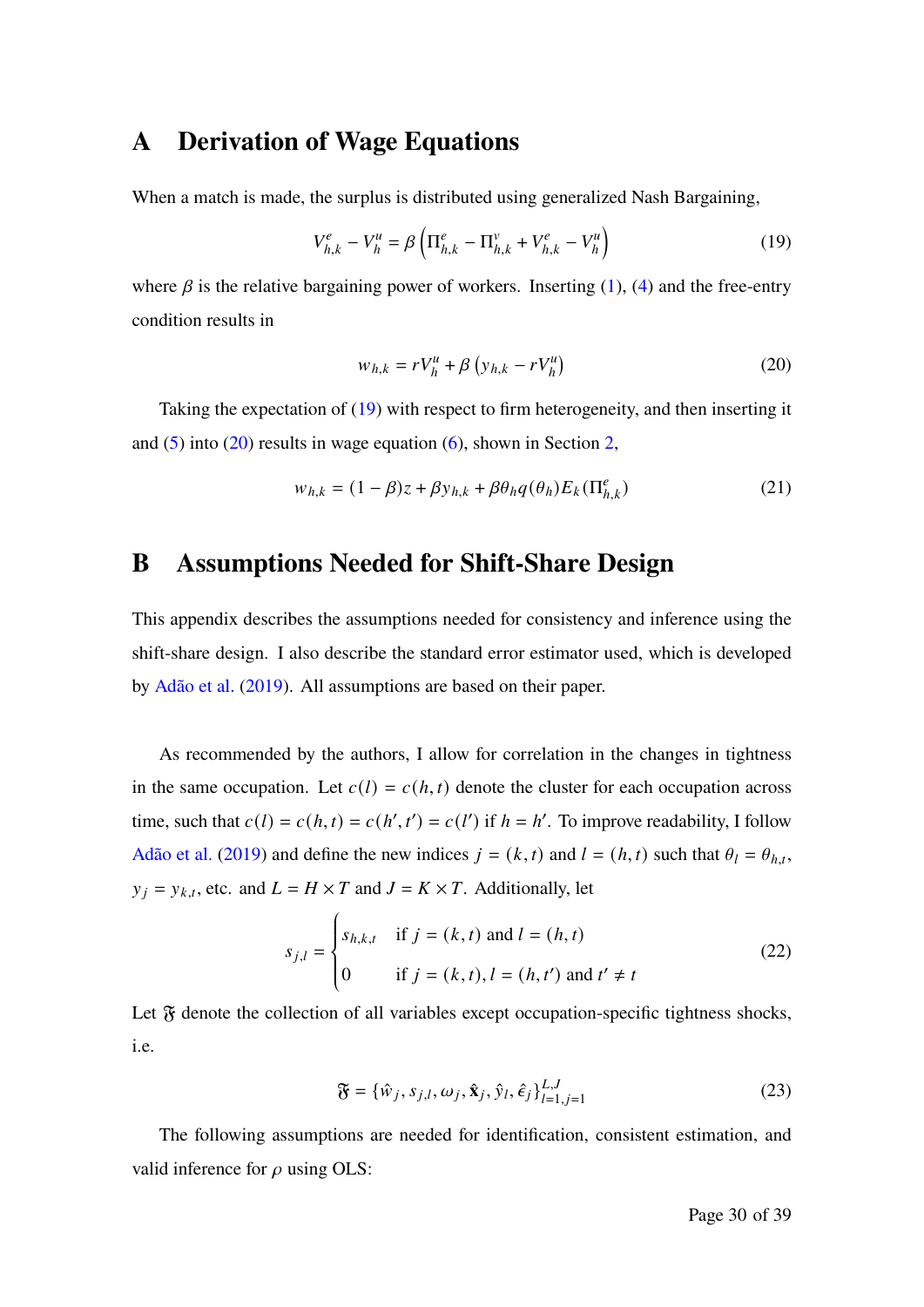**Assumption B.1** *Equation (12) holds, i.e. the functional form is correctly specified.*

**Assumption B.2** *The tightness measures*  $\theta_l$  *and*  $\theta_{l'}$  *are independent conditional on*  $\mathfrak{F}$  *if*  $c(l) = c(h, t) \neq c(h', t') = c(l')$ 

**Assumption B.3** The conditional expectation of  $\hat{\theta}_l$  is linear in  $\hat{y}_l$  and  $\hat{\mathbf{x}}_k^k$  $h.t$ 

$$
\mathbb{E}[\theta_l|\hat{y}_l, \hat{\mathbf{x}}_j] = a\hat{y}_l + b\mathbf{x}_j
$$
\n(24)

**Assumption B.4**

$$
\left(\sum_{h=1}^{H} n_h^2\right)^{\frac{1}{2}} \sum_{n=1}^{N} \mathbb{E}[\omega_{h,t}^2] \to 0 \quad \text{for} \quad H \times T \to \infty \tag{25}
$$

**Assumption B.5** max<sub>l</sub>  $\frac{n_l}{\sum_{l' \in S} n'_l} \to 0$ , *i.e.* the relative size of each occupation-year de*creases to 0 as the number of occupation-years increases to* ∞

**Assumption B.6** max<sub>c</sub>  $\frac{n_c^2}{\sum_{j \in C} n_c^2} \to 0$ , *i.e. the asymptotic contribution to the variance from each cluster becomes negligible as the number of clusters, C, increases to*  $\infty$ 

These assumptions ensure consistency for OLS and valid standard errors for the estimator from Adão et al. (2019). In this specific setting, the standard error estimator takes the following form: Let  $Z_{k,t}$  denote the entire vector of controls for firm k at time t, i.e.  $\hat{\Theta}_{k,t}$ and  $\hat{\mathbf{x}}_{k,t}$ , and **Z** the matrix containing the KT vectors of  $Z_{k,t}$ . Let  $\Psi$  denote the KT  $\times$  *H* matrix of occupation shares, and let  $\hat{\Theta}$  denote the KT vector containing all firm-level tightness measures  $\Theta_{k,t}$ . Let  $\ddot{\Theta}$  denote the part of  $\hat{\Theta}$  that is orthogonal to the controls **Z**, i.e.  $\ddot{\Theta} = \hat{\Theta} - \mathbf{Z}(\mathbf{Z}^\top \mathbf{Z})^{-1} \mathbf{Z}^\top \hat{\Theta}$ . Finally,  $\ddot{\Theta}$  is projected onto occupation-space by regressing it on  $\Psi$ , i.e.  $\check{\theta} = (\Psi^{\top}\Psi) \Psi^{\top}\check{\Theta}$ . Adão et al. (2019) then propose the following variance estimator, which is valid under assumptions B.1 - B.6:

$$
\hat{V}_{AKM}(\hat{\beta}) = \frac{\sum_{c=1}^{C} \sum_{l,l'} \left( \mathbb{I}\left(c(l) = c(l') = c\right) \check{\theta}_l \sum_j \left(s_{j,l} \hat{\epsilon}_j\right) \check{\theta}_{l'} \sum_j \left(s_{j,l'} \hat{\epsilon}_j\right) \right)}{\left(\sum_{j=1}^{J} \check{\Theta}_j^2\right)^2} \tag{26}
$$

This variance estimator allows for an arbitrary correlation structure caused by shares in the residuals, and for tightness measures to be correlated over time. In practice I estimate the standard error using the code provided by the authors.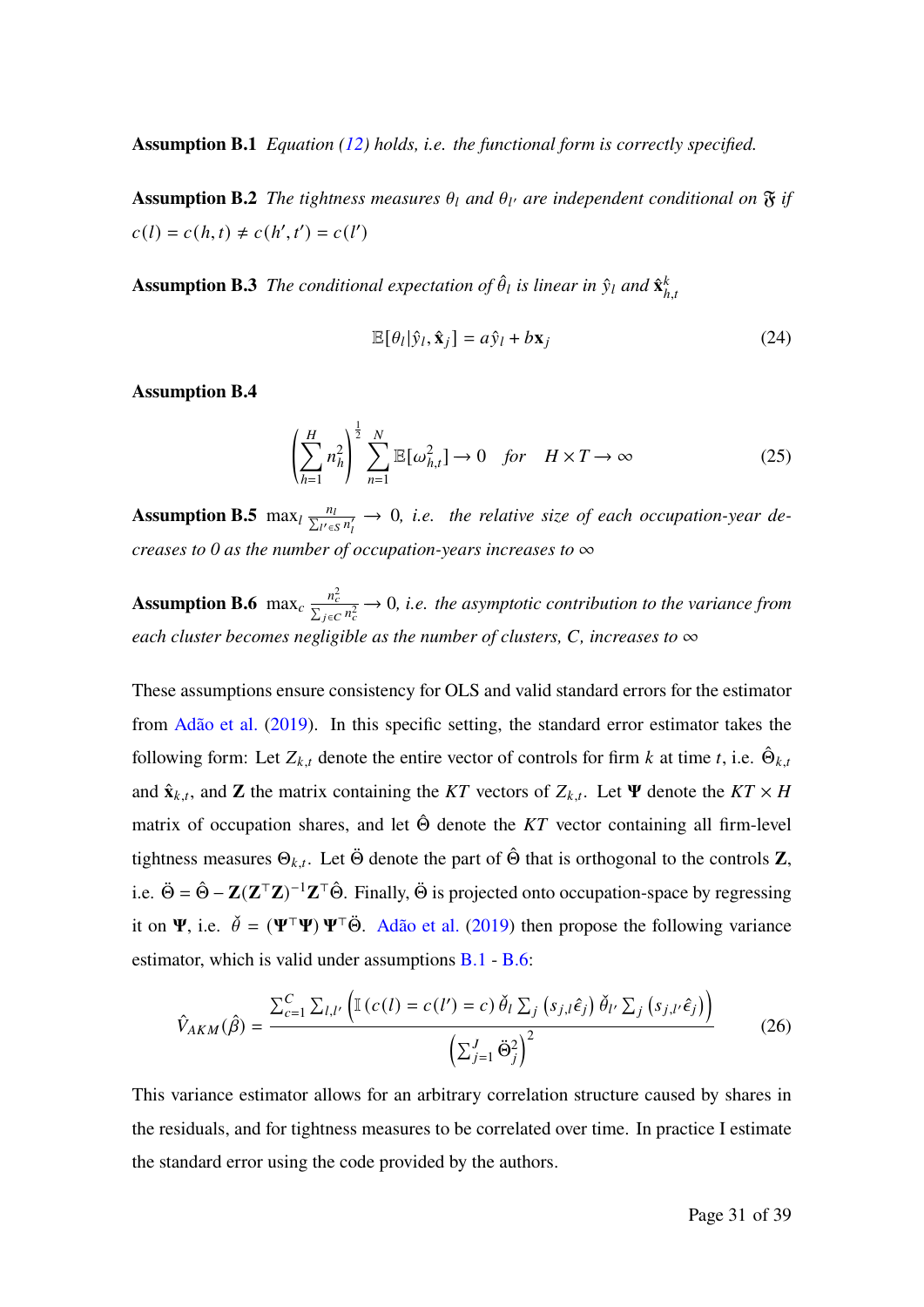# **C Correlation Between the Vacancy Rate, the Unemployment Rate, and Wages at the Firm Level**

Figure 4 and 5 show the correlation between wages and the components of labor market tightness, i.e. the vacancy rate and unemployment rate. These are calculated using the same procedure that is used for tightness. Both figures show the correlation implied by the DMP model. A higher vacancy rate in the labor market relevant for the firm is correlated with higher wages, as it becomes harder to fill vacancies. On the other hand, the unemployment rate is negatively correlated with wages, as it is easier to fill a vacancy if many unemployed potential employees are available.

Figure 4: Firm level correlation between Figure 5: Firm level correlation between wages and vacancies wages and unemployment



*Notes: Firm-level vacancy and unemployment rate changes are calculated using aggregate occupational vacancy and unemployment rate changes from 2013 to 2018 and the occupational composition in the firm in 2013. The figure is based on data from STAR and DST. Firm-year observations are aggregated into 50 bins.*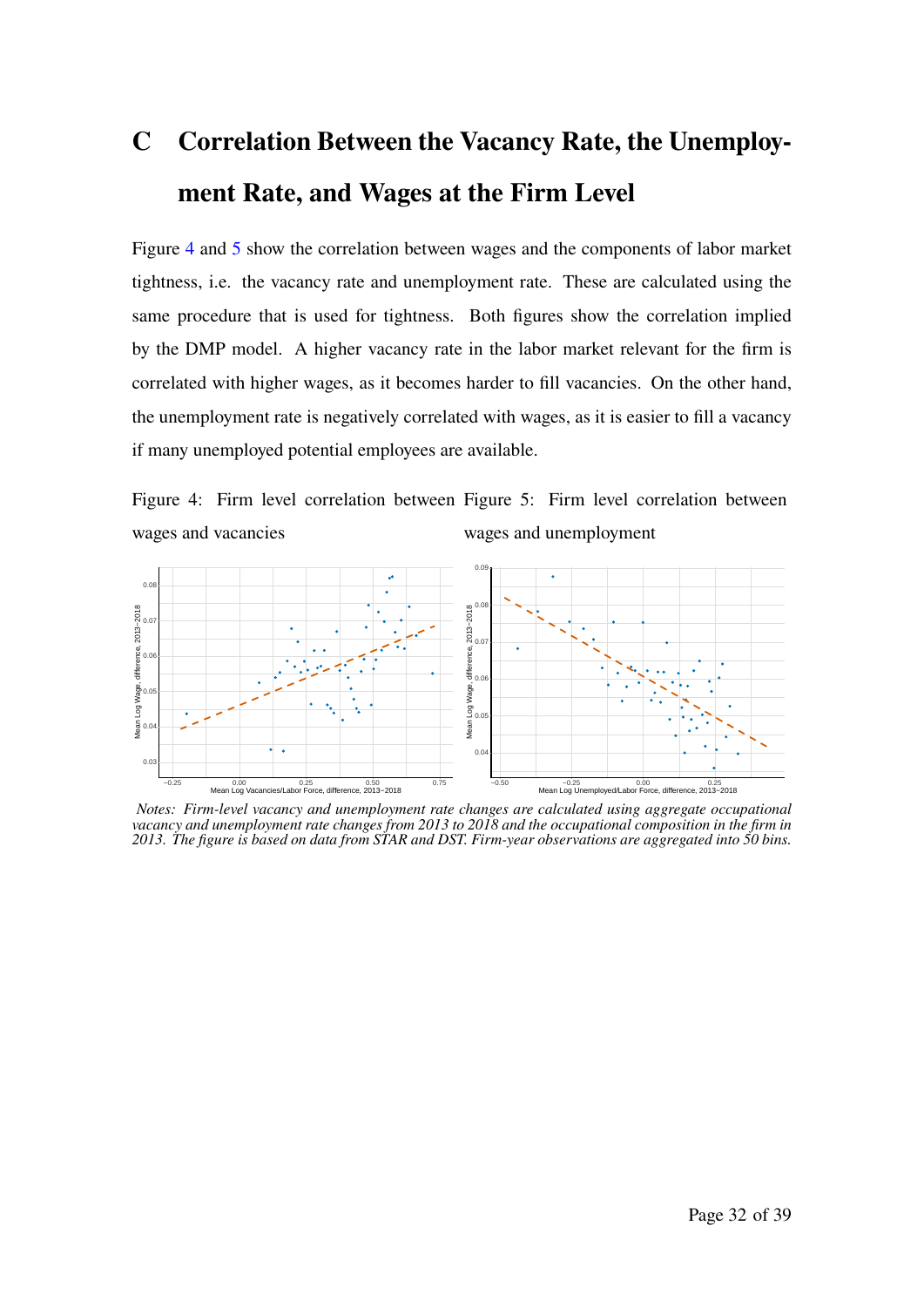# **D Additional Robustness Checks**

### **D.1 Removing Firms with Monopsony Power**

As mentioned in Section 3, the validity of the results depends on the assumption that each firm has a negligible impact on the labor markets it is hiring from. I test the results' sensitivity to this assumption by conducting the same estimations on samples where firms that employ non-negligible shares of the total number of workers in an occupation have been excluded. Specifically, I estimate  $\rho$  using samples where only firms that employ less than 5 percent and 0.5 percent. of the total workers in an occupation. The results are shown in Table 5. From the table, it is clear that the estimates obtained are not sensitive to excluding firms that might be large enough to influence market conditions.

Table 5: Wage Effects of Labor Market Tightness - Firms with Small Total Occupation Shares.

|                                | (21)       | (22)      | (23)                | (24)       |
|--------------------------------|------------|-----------|---------------------|------------|
| <b>Differences</b>             | 1-year     | 1-year    | 5-year              | 5-year     |
| <b>Max occupation share</b>    | $5\%$      | $0.5\%$   | $5\%$               | $0.5\%$    |
| $\rho$ - Tightness             | $0.010**$  | $0.009**$ | $0.017***$          | $0.016***$ |
|                                | (0.004)    | (0.004)   | (0.005)             | (0.005)    |
| $\lambda$ - Productivity       | $0.047***$ |           | $0.051***$ 0.093*** | $0.092***$ |
|                                | (0.008)    | (0.009)   | (0.013)             | (0.015)    |
| <b>Predicted value added</b>   | X          | X         | X                   | X          |
| Period, industry and region FE | X          | X         |                     |            |
| <b>Industry and region FE</b>  |            |           | X                   | X          |
| No. obs.                       | 35,219     | 32,974    | 5,646               | 5,212      |

*Notes: The estimation is based on equation (12). Industry is defined as NACE Section level. Predicted value added indicates that the value added used as control is a prediction based on occupation shares, as in equation (14). Max occupation share indicates the exclusion criteria for a firm with a large share of total employment in an occupation. The sample period is from 2013 to 2018 Standard errors for*  $\rho$  *are based on the standard error estimator from*  $\overline{Ad\tilde{a}}$  *et al.* (2019), while standard errors for  $\gamma$  are clustered at the *industry level. Significance:*  $* p < 0.1, ** p < 0.05, ** p < 0.01$ .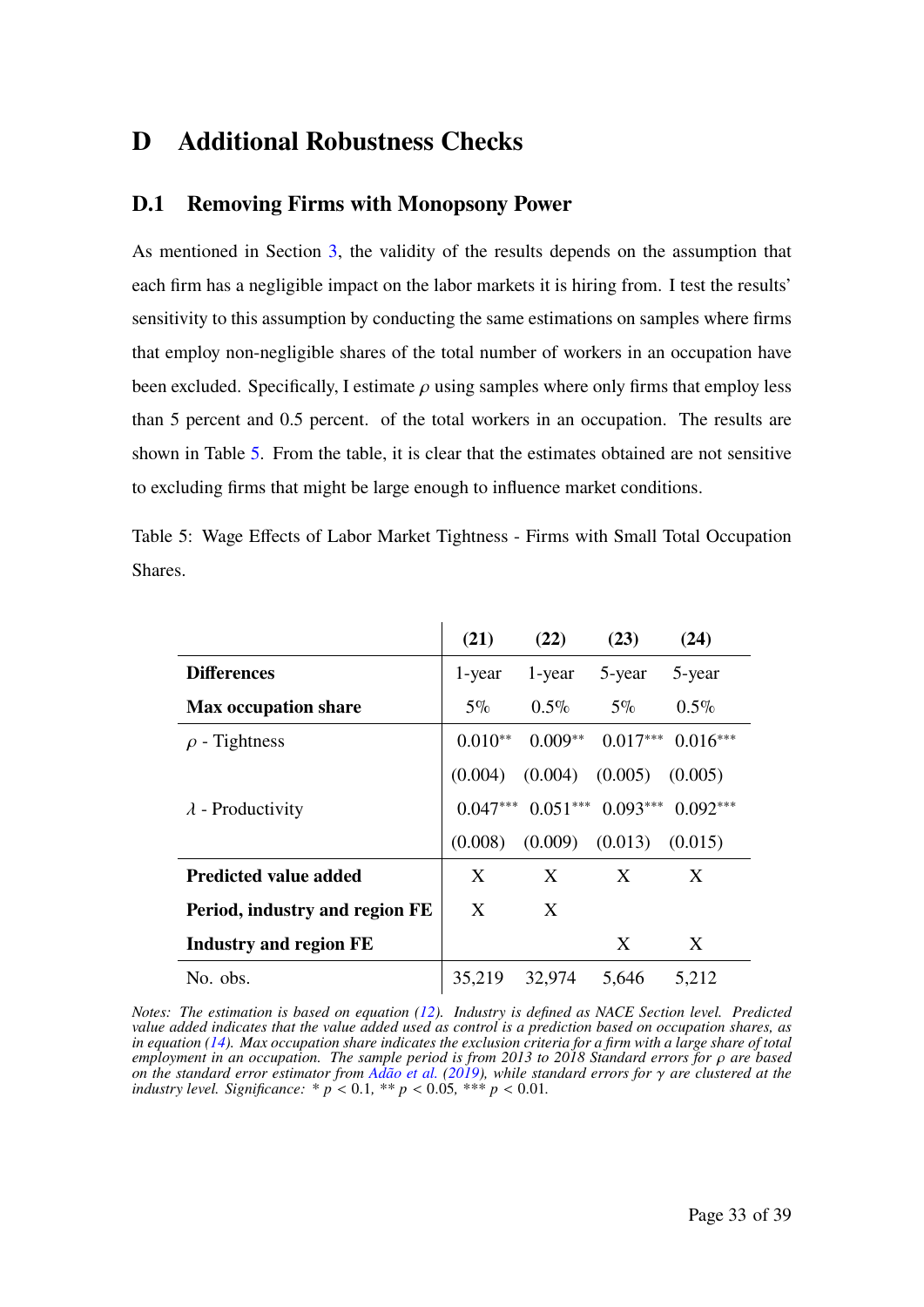### **D.2 Occupational Mobility with Static Transition Probabilities**

Table 4 in Section 5 shows the estimates when allowing for occupational mobility, using dynamic transition probabilities calculated for each period. As a robustness check, I also estimate a specification using static transition probabilities calculated over the entire sample period. The results are shown in Table 6. Most estimates are very similar to the ones found in Table 4. The estimates found using the long differences are a bit higher, but none of the estimates are qualitatively different.

Table 6: Wage Effects of Labor Market Tightness - Adjusting for Occupational Mobility - Static Transition Probabilities.

|                                | (25)       | (26)       | (27)       | (28)       | (29)       | (30)       | (31)       | (32)       |
|--------------------------------|------------|------------|------------|------------|------------|------------|------------|------------|
| <b>Differences</b>             | 1-year     | 1-year     | 5-year     | 5-year     | 1-year     | 1-year     | 5-year     | 5-year     |
| $\rho$ - Tightness             | $0.011**$  | $0.011**$  | $0.023***$ | $0.028***$ | $0.012***$ | $0.011**$  | $0.018***$ | $0.021***$ |
|                                | (0.005)    | (0.005)    | (0.006)    | (0.007)    | (0.004)    | (0.005)    | (0.006)    | (0.007)    |
| $\lambda$ - Productivity       | $0.048***$ | $0.048***$ | $0.092***$ | $0.093***$ | $0.004***$ | $0.004***$ | $0.020***$ | $0.020***$ |
|                                | (0.008)    | (0.008)    | (0.014)    | (0.014)    | (0.001)    | (0.001)    | (0.003)    | (0.003)    |
| <b>Predicted value added</b>   | X          | X          | X          | X          |            |            |            |            |
| Observed value added           |            |            |            |            | X          | X          | X          | X          |
| <b>On-the-job Search</b>       |            | X          |            | X          |            | X          |            | X          |
| Period, industry and region FE | X          | X          |            |            | X          | X          |            |            |
| Industry and region FE         |            |            | X          | X          |            |            | X          | X          |
| No. obs.                       | 35.314     | 35,314     | 5,667      | 5,667      | 35.314     | 35.314     | 5.667      | 5,667      |

*Notes: The estimation is based on equation (12). Industry is defined as NACE Section level. Predicted value added indicates that the value added used as control is a prediction based on occupation shares, as in equation (14). The sample period is from 2013 to 2018. Standard errors for*  $\rho$  *are based on the standard error estimator from Adão et al. (2019), while standard errors for* 𝛾 *are clustered at the industry level. Significance:*  $* p < 0.1, ** p < 0.05, ** p < 0.01$ .

### **D.3 Occupation Based on Last Job Only**

Table 7 contains estimates obtained when unemployed are allocated to an occupation based only on their last job, instead of all jobs. Overall, the results are similar to the ones found in Table 2. Note that the 1-year difference specifications with on-the-job search are no longer significant, but that the estimates are similar.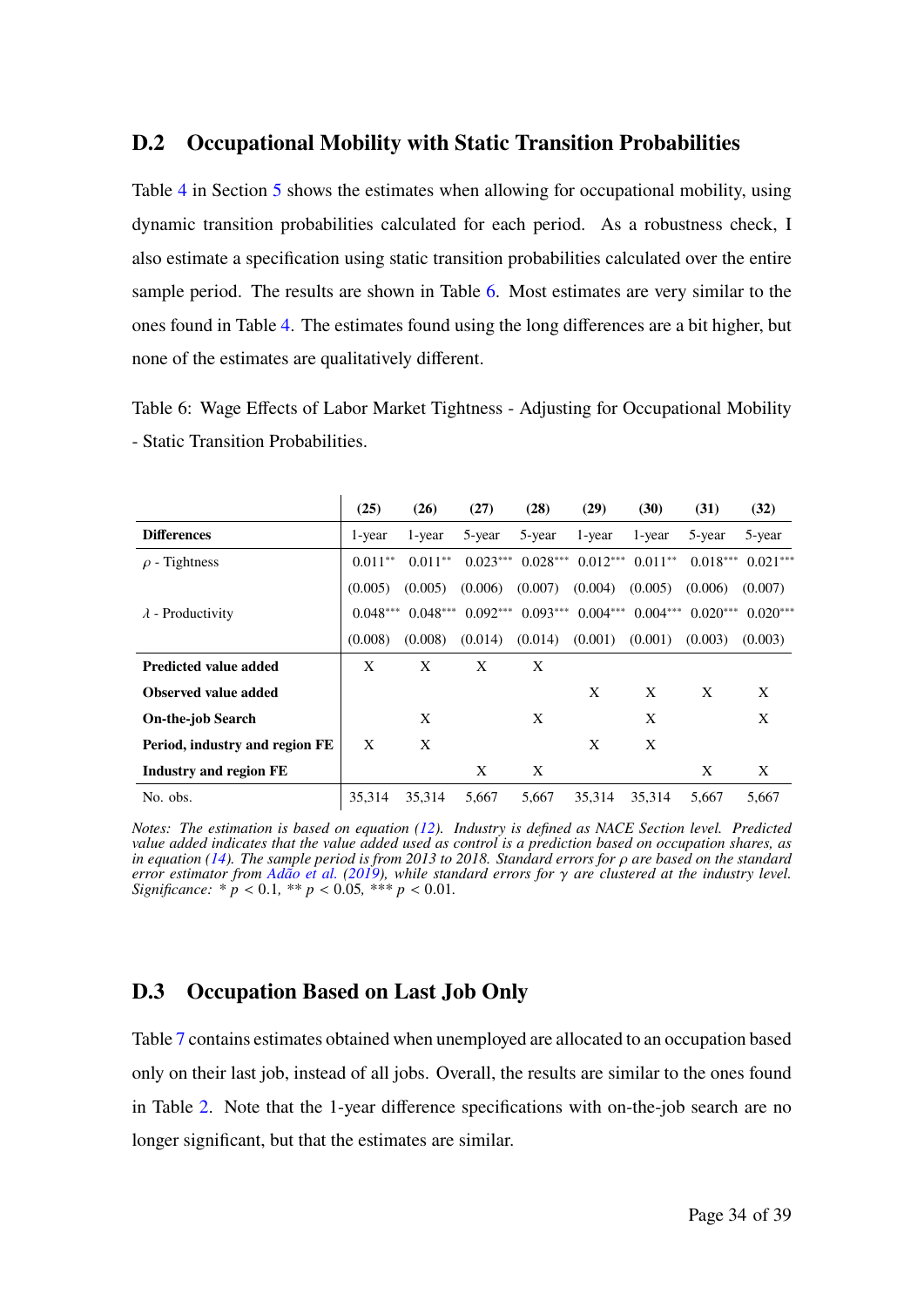|                                | (33)       | (34)       | (35)       | (36)       | (37)       | (38)       | (39)       | (40)       |
|--------------------------------|------------|------------|------------|------------|------------|------------|------------|------------|
| <b>Differences</b>             | 1-year     | 1-year     | 5-year     | 5-year     | 1-year     | 1-year     | 5-year     | 5-year     |
| $\rho$ - Tightness             | $0.010**$  | $0.009*$   | $0.016***$ | $0.025***$ | $0.010***$ | $0.009*$   | $0.013***$ | $0.018**$  |
|                                | (0.004)    | (0.005)    | (0.005)    | (0.008)    | (0.004)    | (0.005)    | (0.005)    | (0.008)    |
| $\lambda$ - Productivity       | $0.047***$ | $0.048***$ | $0.091***$ | $0.092***$ | $0.004***$ | $0.004***$ | $0.020***$ | $0.020***$ |
|                                | (0.008)    | (0.008)    | (0.014)    | (0.015)    | (0.001)    | (0.001)    | (0.003)    | (0.003)    |
| <b>Predicted value added</b>   | X          | X          | X          | X          |            |            |            |            |
| <b>Observed value added</b>    |            |            |            |            | X          | X          | X          | X          |
| <b>On-the-job Search</b>       |            | X          |            | X          |            | X          |            | X          |
| Period, Industry and region FE | X          | X          |            |            | X          | X          |            |            |
| Industry and region FE         |            |            | X          | X          |            |            | X          | X          |
| No. obs.                       | 35.314     | 35.314     | 5.667      | 5.667      | 35.314     | 35.314     | 5.667      | 5.667      |

Table 7: Wage Effects of Labor Market Tightness - Only Use Last Job when Calculating Unemployment Shares.

*Notes: The estimation is based on equation (12). Industry is defined as NACE Section level. Predicted value added indicates that the value added used as control is a prediction based on occupation shares, as in equation (14). The sample period is from 2013 to 2018 Standard errors for*  $\rho$  *are based on the standard error estimator from Adão et al.* (2019), while standard errors for  $\gamma$  are clustered at the industry level. *Significance:*  $* p < 0.1, ** p < 0.05, ** p < 0.01$ .

### **D.4 IV Approach**

The estimations in Section 5 use the shift-share measure of firm-specific tightness in a reduced-form setting. Specifically, the estimation does not account for differences in the current occupation shares and the initial occupation shares used for in the estimation. If firms can easily substitute between occupations when hiring, this limits the interpretation of the estimated coefficients. They can however still be interpreted as the increase in wages at a firm, when tightness increases for the initial occupation bundle, and the firm is allowed to substitute between occupations. For many purposes this will also be the relevant effect, i.e. to answer the question: Do firms increase wages when tightness increases for their employees? However, to get the effect for fixed shares I can simply use the tightness measure as an instrument for a new tightness measure calculated using both current and lagged occupation shares, i.e.  $\sum_{h \in H} s_{h,k,t} \theta_{h,t} - \sum_{h \in H} s_{h,k,t} \theta_{h,t}$ . The resulting estimates are shown in Table 8. The IV estimation leads to estimates very similar to the main reduced-form approach. The short-run effects are almost identical, and the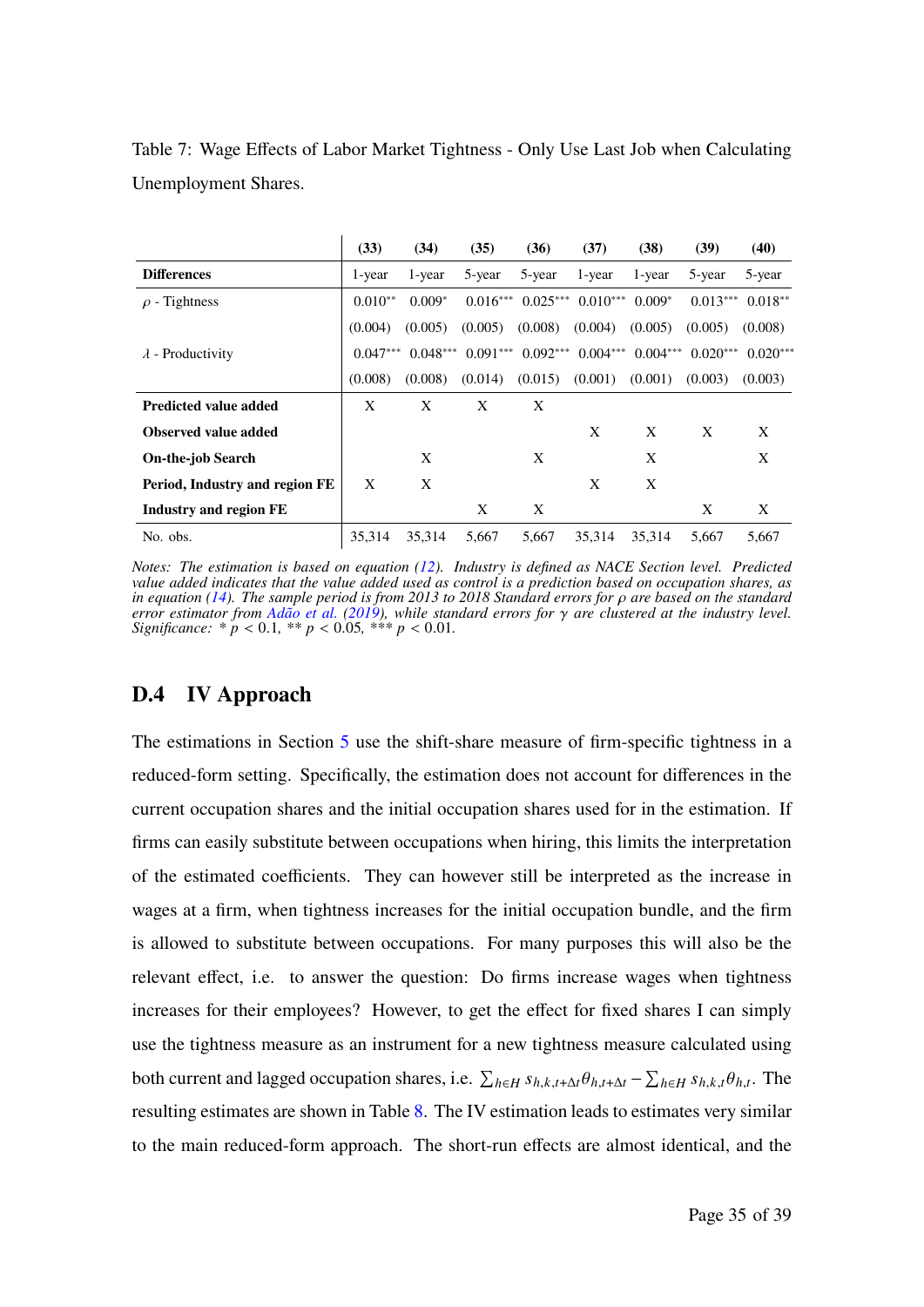long-run effects increase marginally. This is consistent with the occupation composition being more rigid in the short run. However, none of the estimates changes the conclusions made based on Table 2.

|                                | (41)       | (42)       | (43)       | (44)       | (45)       | (46)       | (47)       | (48)       |
|--------------------------------|------------|------------|------------|------------|------------|------------|------------|------------|
| <b>Differences</b>             | 1-year     | 1-year     | 5-year     | 5-year     | 1-year     | 1-year     | 5-year     | 5-year     |
| $\rho$ - Tightness             | $0.010**$  | $0.011**$  | $0.018***$ | $0.027***$ | $0.011***$ | $0.011**$  | $0.014***$ | $0.020***$ |
|                                | (0.004)    | (0.005)    | (0.005)    | (0.007)    | (0.004)    | (0.005)    | (0.005)    | (0.007)    |
| $\lambda$ - Productivity       | $0.045***$ | $0.044***$ | $0.086***$ | $0.081***$ | $0.004***$ | $0.004***$ | $0.020***$ | $0.020***$ |
|                                | (0.008)    | (0.008)    | (0.014)    | (0.014)    | (0.001)    | (0.001)    | (0.003)    | (0.003)    |
| <b>Predicted value added</b>   | X          | X          | X          | X          |            |            |            |            |
| <b>Observed value added</b>    |            |            |            |            | X          | X          | X          | X          |
| <b>On-the-job Search</b>       |            | X          |            | X          |            | X          |            | X          |
| Period, industry and region FE | X          | X          |            |            | X          | X          |            |            |
| Industry and region FE         |            |            | X          | X          |            |            | X          | X          |
| No. obs.                       | 35.314     | 35,314     | 5,667      | 5,667      | 35.314     | 35.314     | 5.667      | 5,667      |

Table 8: Wage Effects of Labor Market Tightness - IV-Approach.

*Notes: The estimation is based on equation (12), except that tightness now is given by*  $\sum_{h \in H} s_{h,k,t} \theta_{h,t}$  –  $\sum_{h\in H} s_{h,k,t-1}\theta_{h,t-1}$  which is then instrumented by my main tightness measure,  $\hat{\Theta}_{k,t}$ . Industry is defined as *NACE Section level. Predicted value added indicates that the value added used as control is a prediction based on occupation shares, as in equation (14). The sample period is from 2013 to 2018 Standard errors for* 𝜌 *are based on the standard error estimator from Adão et al. (2019), while standard errors for* 𝛾 *are clustered at the industry level. Significance:*  $* p < 0.1, ** p < 0.05, ** p < 0.01$ .

### **D.5 Shares Based on Hires**

The results in Section 5 are based on the firm-specific tightness measure constructed using the occupation composition of employees at each firm. However, each firm's exposure to changes in occupational tightness bay be driven by the occupations they hire from and not the occupational composition of workers already employed. As a robustness check, I estimate equation (12) again, but now construct the tightness measures using the lagged occupational shares for new hires instead of for all employees. Note, that I predict productivity using all employees. The results are shown in Table 9. The results are very similar to those shown in Table 2 from the main regression. This is consistent with the flow of hires having an occupational composition similar to that of the stock of employees.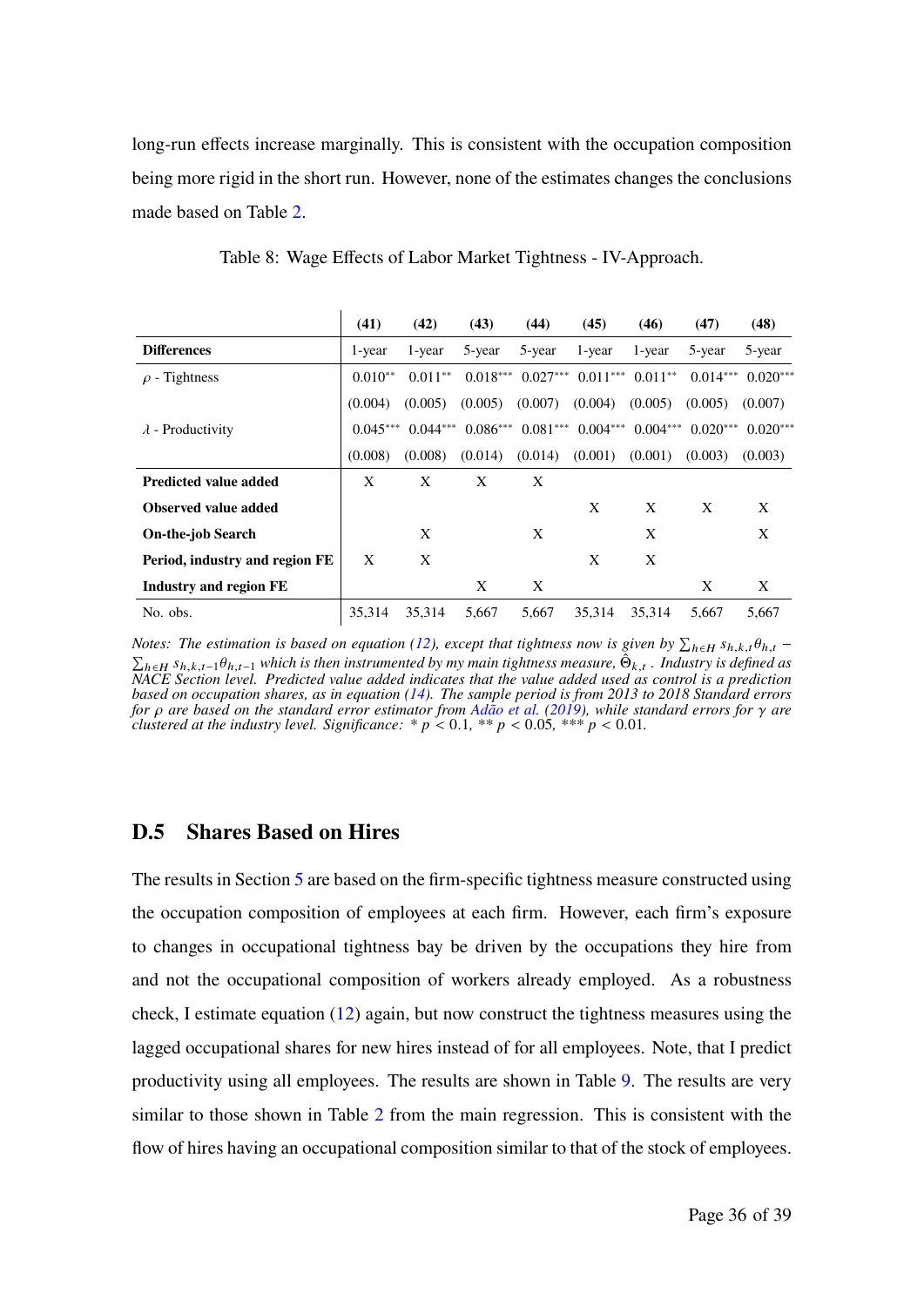|                                | (49)       | (50)       | (51)       | (52)       | (53)       | (54)       | (55)       | (56)       |
|--------------------------------|------------|------------|------------|------------|------------|------------|------------|------------|
| <b>Differences</b>             | 1-year     | 1-year     | 5-year     | 5-year     | 1-year     | 1-year     | 5-year     | 5-year     |
| $\rho$ - Tightness             | $0.011***$ | $0.013***$ | $0.013***$ | $0.022***$ | $0.012***$ | $0.013***$ | $0.009***$ | $0.014***$ |
|                                | (0.003)    | (0.004)    | (0.003)    | (0.004)    | (0.003)    | (0.004)    | (0.003)    | (0.005)    |
| $\lambda$ - Productivity       | $0.046***$ | $0.046***$ | $0.093***$ | $0.094***$ | $0.003*$   | $0.003*$   | $0.021***$ | $0.021***$ |
|                                | (0.006)    | (0.007)    | (0.015)    | (0.015)    | (0.002)    | (0.002)    | (0.004)    | (0.004)    |
| <b>Predicted value added</b>   | X          | X          | X          | X          |            |            |            |            |
| Observed value added           |            |            |            |            | X          | X          | X          | X          |
| <b>On-the-job Search</b>       |            | X          |            | X          |            | X          |            | X          |
| Period, industry and region FE | X          | X          |            |            | X          | X          |            |            |
| Industry and region FE         |            |            | X          | X          |            |            | X          | X          |
| No. obs.                       | 31,018     | 31,018     | 4.952      | 4.952      | 31,018     | 31,018     | 4.952      | 4.952      |

Table 9: Wage Effects of Labor Market Tightness - Using Occupational Shares of Hires

*Notes: The estimation is based on equation (12), but the composition of hires instead of employees has* been used to construct the tightness measure,  $\hat{\Theta}_{k,t}$ . Industry is defined as NACE Section level. Predicted *value added indicates that the value added used as control is a prediction based on occupation shares, as in equation (14). The sample period is from 2013 to 2018 Standard errors for*  $\rho$  *are based on the standard error estimator from Adão et al. (2019), while standard errors for* 𝛾 *are clustered at the industry level. Significance:*  $* p < 0.1, ** p < 0.05, ** p < 0.01$ .

### **D.6 Productivity Based on Revenue per Worker**

All the results presented have used a measure of productivity based on value added per worker. As a robustness check, I also present estimates where I control for productivity using measures based on revenue per worker. This includes observed revenue per worker and predicted revenue per worker, where the latter is constructed in the same way as predicted value-added per worker as described in Section 3. The results are shown in Table 10. The estimates of the effect from tightness on wages are very similar to the ones obtained using value added per worker. All estimates lie within the range of estimates found in the main analysis. The estimated coefficient for productivity is also very similar for the observed revenue measure. However, the coefficient for productivity found using the predicted measure is very close to zero and highly insignificant. This is in contrast to the estimate found when using the value added based measure.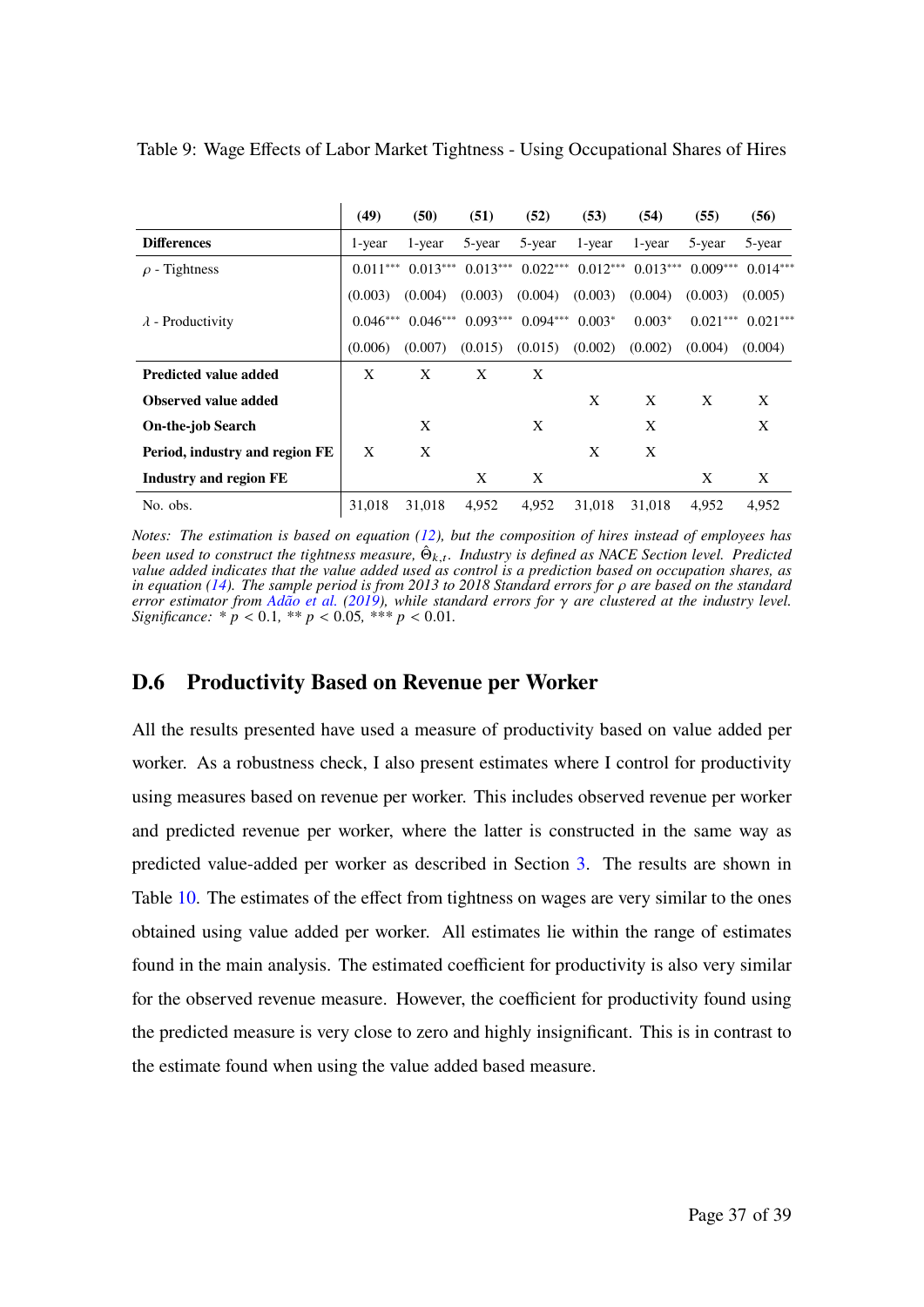|                                | (57)       | (58)      | (59)       | (60)       | (61)       | (62)       | (63)       | (64)       |
|--------------------------------|------------|-----------|------------|------------|------------|------------|------------|------------|
| <b>Differences</b>             | 1-year     | 1-year    | 5-year     | 5-year     | 1-year     | 1-year     | 5-year     | 5-year     |
| $\rho$ - Tightness             | $0.010***$ | $0.010**$ | $0.014***$ | $0.019***$ | $0.010***$ | $0.010**$  | $0.012***$ | $0.016**$  |
|                                | (0.004)    | (0.005)   | (0.004)    | (0.007)    | (0.004)    | (0.005)    | (0.004)    | (0.006)    |
| $\lambda$ - Productivity       | 0.000      | 0.000     | $-0.002$   | $-0.002$   | $0.008***$ | $0.008***$ | $0.025***$ | $0.025***$ |
|                                | (0.001)    | (0.001)   | (0.002)    | (0.002)    | (0.002)    | (0.002)    | (0.005)    | (0.005)    |
| Predicted revenue per worker   | X          | X         | X          | X          |            |            |            |            |
| Observed revenue per worker    |            |           |            |            | X          | X          | X          | X          |
| <b>On-the-job Search</b>       |            | X         |            | X          |            | X          |            | X          |
| Period, industry and region FE | X          | X         |            |            | X          | X          |            |            |
| <b>Industry and region FE</b>  |            |           | X          | X          |            |            | X          | X          |
| No. obs.                       | 35,277     | 35,277    | 5.650      | 5,650      | 35,277     | 35,277     | 5.650      | 5.650      |

Table 10: Wage Effects of Labor Market Tightness - Revenue-based Productivity Measures.

 $\mathbf{r}$ 

*Notes: The estimation is based on equation (12). Industry is defined as NACE Section level. Predicted revenue indicates that the revenue per worker used as control is a prediction based on occupation shares, as in equation (14). The sample period is from 2013 to 2018. Standard errors for*  $\rho$  *are based on the standard error estimator from Adão et al.* (2019), while standard errors for  $\gamma$  are clustered at the industry level. *Significance:*  $* p < 0.1, ** p < 0.05, ** p < 0.01$ .

# **E Recovering Parameters from Linear DMP model**

The reduced-form estimation equation (12) posits a model where the effect of tightness on wages is given by a constant elasticity. This is standard when doing reduced-form wage regressions. However, the wage equation from the DMP model actually posits a relationship that is linear in levels. It is therefore the case that  $\rho \neq \beta c$ . If we assume that the DMP model is true, the elasticity of wages with respect to tightness at firm  $k$  will be given by

$$
\rho_{k,t} = \frac{\beta c \Theta_{k,t}}{w_{k,t}} \tag{27}
$$

where all variables are denoted in levels and

$$
\Theta_{k,t} = \sum_{h \in H} s_{h,k,t} \theta_{h,t} \tag{28}
$$

If elasticities are in fact firm and time specific, the estimand  $\rho$  given by the OLS estimator will then be a variance-weighted average of the firm-time specific elasticities. Let  $\vartheta$  be the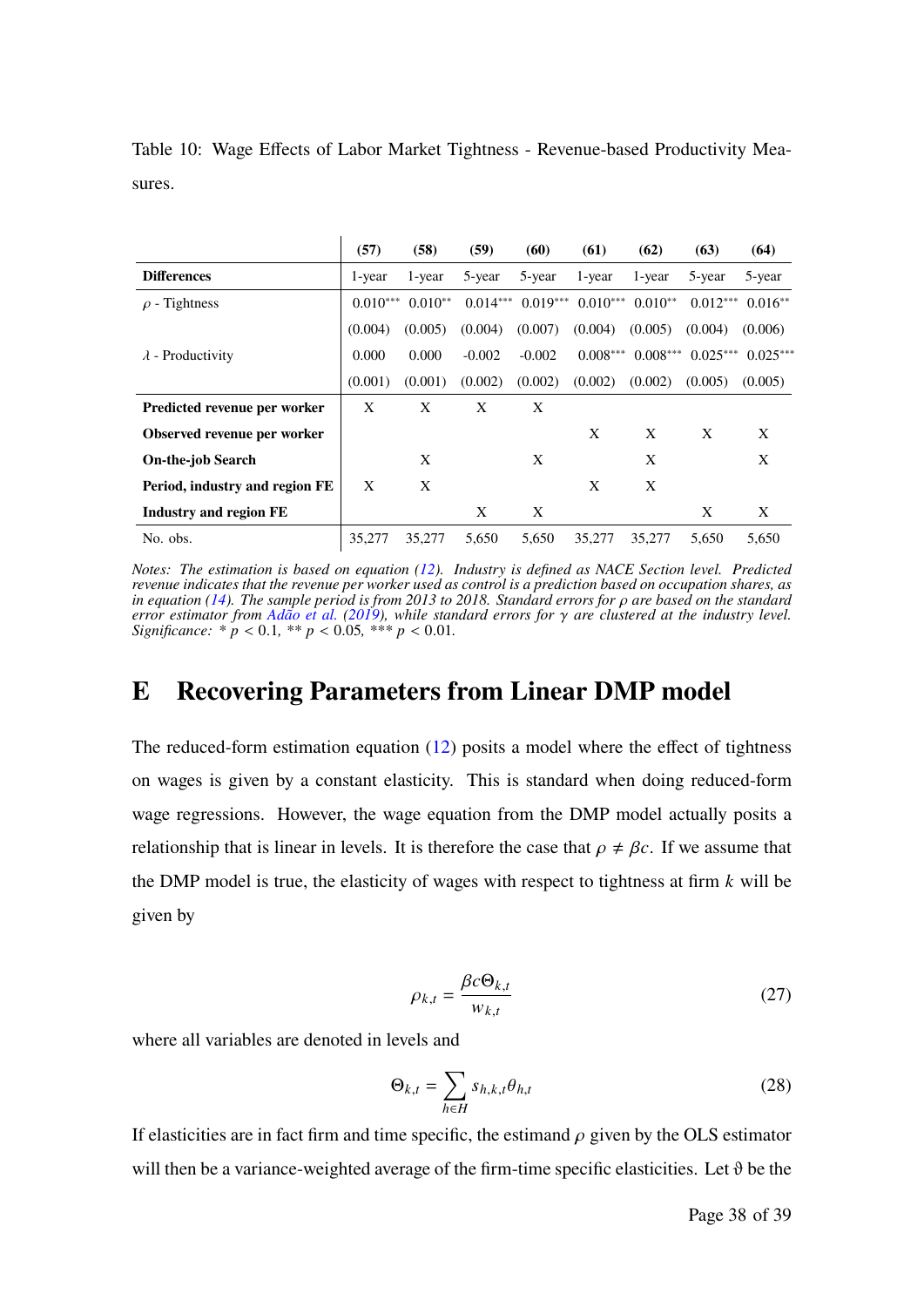$KT \times 1$  vector of firm-specific tightness measures, used in the regression, i.e. weighted averages of tightness log-diffs, and let Z be the  $KT \times M$  matrix of all M other controls, including productivity. Finally, let  $\ddot{\vartheta}$  be the  $n \times 1$  vector of tightness measures orthogonal to the controls,

$$
\ddot{\vartheta} = \left(I - Z\left(Z^{\top}Z\right)^{-1}Z^{\top}\right)\vartheta
$$

The estimand is then given by a variance-weighted average of the firm-time-specific elasticities:

$$
\rho = \sum_{t} \sum_{k} \frac{var(\tilde{\vartheta}_{k,t})}{\sum_{t} \sum_{k} var(\tilde{\vartheta}_{k,t})} \rho_{k,t} = \sum_{t} \sum_{k} \alpha_{k,t}^{\vartheta} \rho_{k,t}
$$
(29)

Given that the assumptions in Appendix B hold, OLS consistently estimates  $\rho$ , with the following estimate:

$$
\hat{\rho} = \sum_{t} \sum_{k} \frac{\ddot{\vartheta}_{k,t}^{2}}{\sum_{t} \sum_{k} \ddot{\vartheta}_{k,t}^{2}} \rho_{k,t} = \sum_{t} \sum_{k} \hat{\alpha}_{k,t}^{\vartheta} \rho_{k,t}
$$
(30)

The estimate  $\hat{\rho}$  and estimated variance weights  $\hat{\alpha}_{k,t}^{\hat{\theta}}$  therefore pins down  $\beta c$ 

$$
\hat{\rho} = \sum_{t} \sum_{k} \hat{\alpha}_{k,t}^{\vartheta} \frac{\beta c \Theta_{k,t}}{w_{k,t}} \Leftrightarrow \beta c = \frac{\hat{\rho}}{\sum_{t} \sum_{k} \hat{\alpha}_{k,t}^{\vartheta} \frac{\Theta_{k,t}}{w_{k,t}}}
$$
(31)

This is the mathematical conversion from an elasticity to a linear effect, where the conversion "units",  $\frac{f(x)}{x}$ , are given by a variance-weighted average.